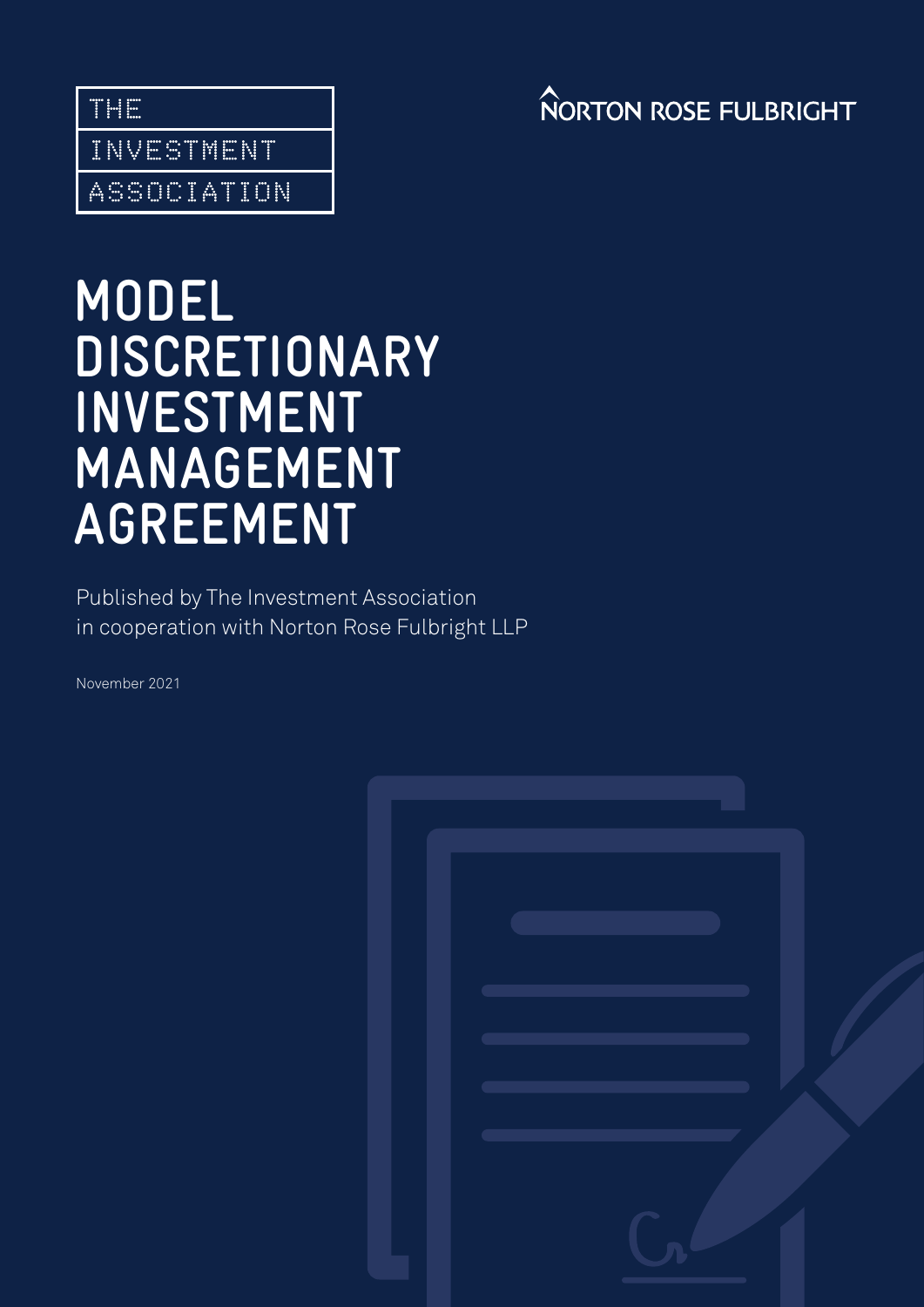#### **The Investment Association**

Camomile Court, 23 Camomile Street, London, EC3A 7LL

www.theia.org @InvAssoc

November 2021

© The Investment Association (2021). All rights reserved. No reproduction without permission of The Investment Association.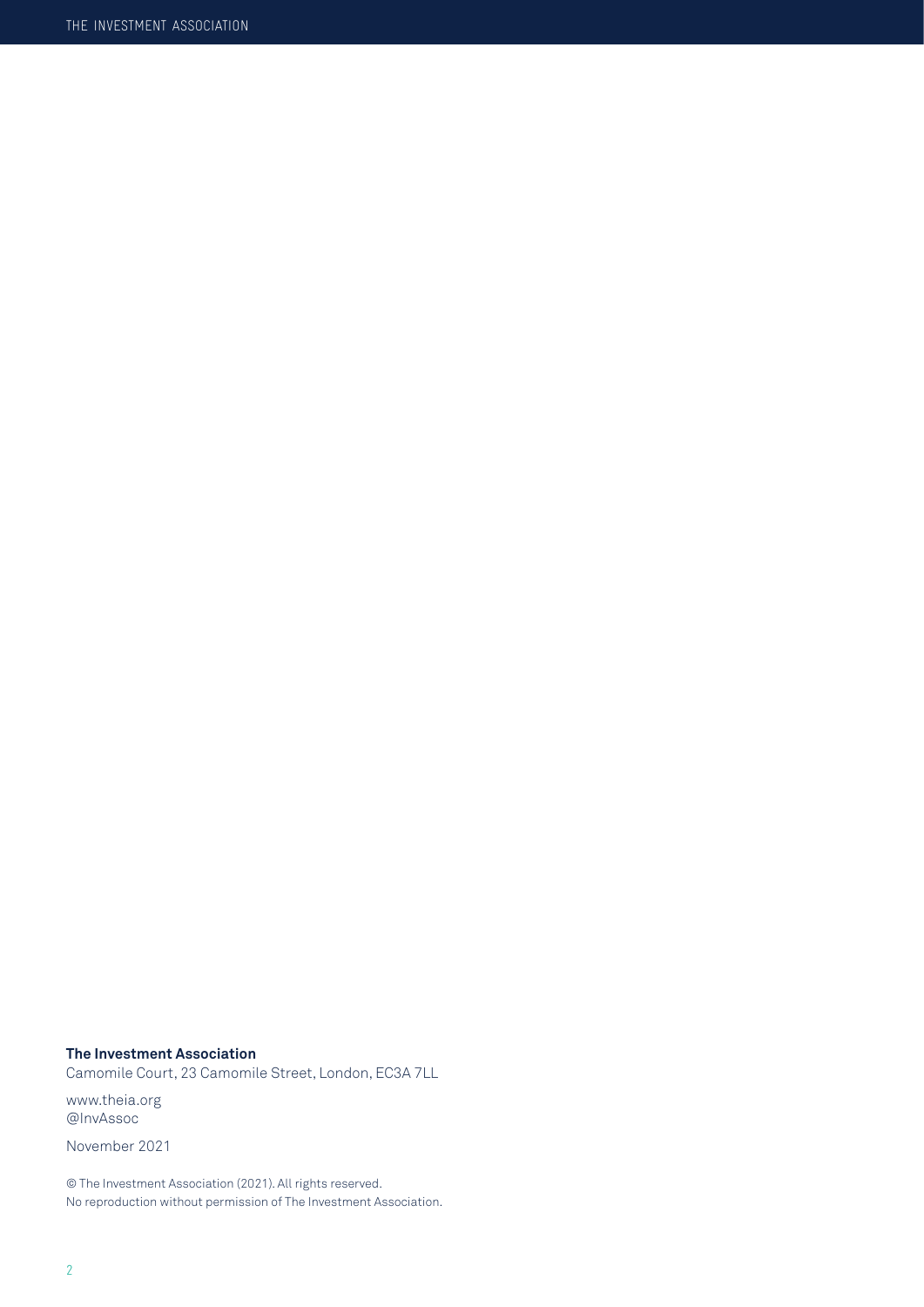The copyright in this model investment management agreement template (the "**Model IMA**") is owned by the Investment Association (the "**IA**").

The IA has produced this Model IMA in conjunction with members from a broad selection of the IA's member firms, both full and associate members, and it is intended to represent the views of all types and sizes of asset and fund management firms. The working group included representatives from dealing, compliance, legal, operational and project management backgrounds.

This Model IMA is being issued to the general public for information purposes only and may be used by you as a template to be adapted and used to reflect your specific circumstances and needs. This Model IMA has not otherwise been produced to meet the individual requirements of the general public and it is your responsibility to satisfy yourself prior to using this Model IMA that it is suitable for your purpose.

You are granted a licence to use, copy and adapt this Model IMA for your own business purposes. Any other commercial exploitation, including without limitation, publication of this Model IMA in whole or in part for the purposes of offering it for sale, is expressly prohibited and each person receiving this Model IMA, by accepting delivery of this Model IMA, is deemed to have agreed to only use the Model IMA for general information purposes or as applicable to their own business purposes. Any use of this Model IMA by you, other than as indicated, is subject to permission from the IA as set out further in our terms of use: https://www.theinvestmentassociation.org/terms-of-use.html.

There is no obligation on you, as applicable, to adopt the approach set out in this Model IMA. You should use this Model IMA in light of your existing client agreements and should not rely on this as an exhaustive guide or recommended approach. All the information contained in this Model IMA is subject to change at any time, without notice. This Model IMA is not intended to constitute advice in relation to any specific situation and you should take independent legal, financial, investment, regulatory, business accountancy, tax or other professional advice as to the suitability of this Model IMA. Whilst it was compiled with reasonable professional diligence, neither the IA nor any of its respective directors, officers, employees, partners, shareholders, affiliates, associates, members or agents ("**IA Party**") accept any responsibility for the truth, accuracy or completeness of the information provided, and do not make any representation or warranty, express or implied, as to the truth, accuracy or completeness of the information, and shall not be liable to any person for any loss or damage whatsoever or howsoever arising in connection with use of this Model IMA (including, without limitation, acting or refraining to act in reliance on this Model IMA or on any decision based on it).

No IA Party is responsible or liable for any consequences of any person acting, or refraining to act, in reliance on this Model IMA or for any decision based on it, including anyone who received the information in this Model IMA from any source and at any time including any recipients of any onward transmissions of this Model IMA.

This Model IMA has some boilerplate clauses but please note that the boilerplate clauses used do not represent an exhaustive list, as we understand that you may wish to utilise your own house terms. Therefore, this Model IMA will need to be adapted to reflect your specific circumstances and needs. You should not rely on this as an exhaustive guide or recommended approach.

This Model IMA contains proposed wording for allocation of risk between the parties – such as the standard of care that may be appropriate and on VAT. It should be emphasised that it is up to the parties to decide how such risks should be allocated as between them and it may be appropriate for changes to be made to the provisions to reflect particular circumstances or facts.

This Model IMA does not contain any provisions dealing with the possible impact of the Criminal Finances Act 2017; the parties should consider whether any are appropriate.

Where relevant, footnotes have been provided to assist you with understanding certain regulatory and general legal updates made to the Model IMA since the last published version, but should not be viewed as a substitute for consulting the underlying rules and regulations.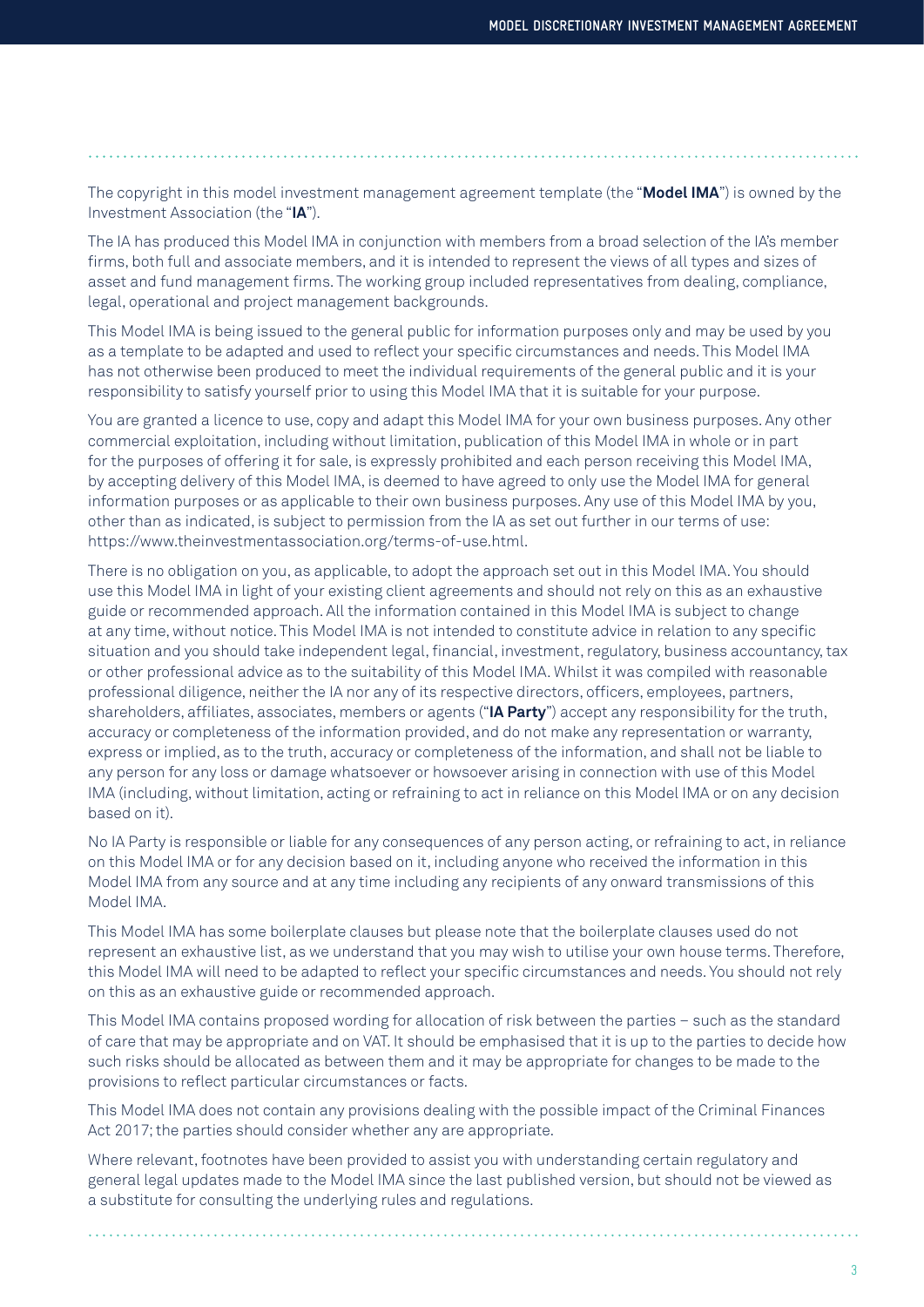# CONTENTS

| 1.  | Definitions                                                | $6\,$ |
|-----|------------------------------------------------------------|-------|
| 2.  | Appointment                                                | 10    |
| 3.  | Effective Date and the Performance Commencement Date       | 10    |
| 4.  | Client categorisation                                      | 11    |
| 5.  | The Investment Management Service and other services       | 11    |
| 6.  | Standard of Care                                           | 12    |
| 7.  | The Guidelines                                             | 13    |
| 8.  | Delegation and use of third parties                        | 13    |
| 9.  | Dealing and use of Counterparties                          | 14    |
| 10. | Order execution                                            | 15    |
| 11. | Research                                                   | 16    |
| 12. | Fees, costs and charges                                    | 16    |
| 13. | Custody of assets                                          | 18    |
| 14. | Cash                                                       | 19    |
| 15. | Borrowing                                                  | 19    |
| 16. | Derivatives                                                | 19    |
| 17. | Stocklending and repos                                     | 19    |
| 18. | Records, valuations, confirmations and periodic statements | 20    |
| 19. | Voting                                                     | 21    |
| 20. | Conflicts of interest                                      | 21    |
| 21. | Representations and warranties                             | 22    |
| 22. | Liability                                                  | 24    |
| 23. | Indemnification                                            | 25    |
| 24. | Tax and accounting                                         | 25    |
| 25. | Instructions                                               | 26    |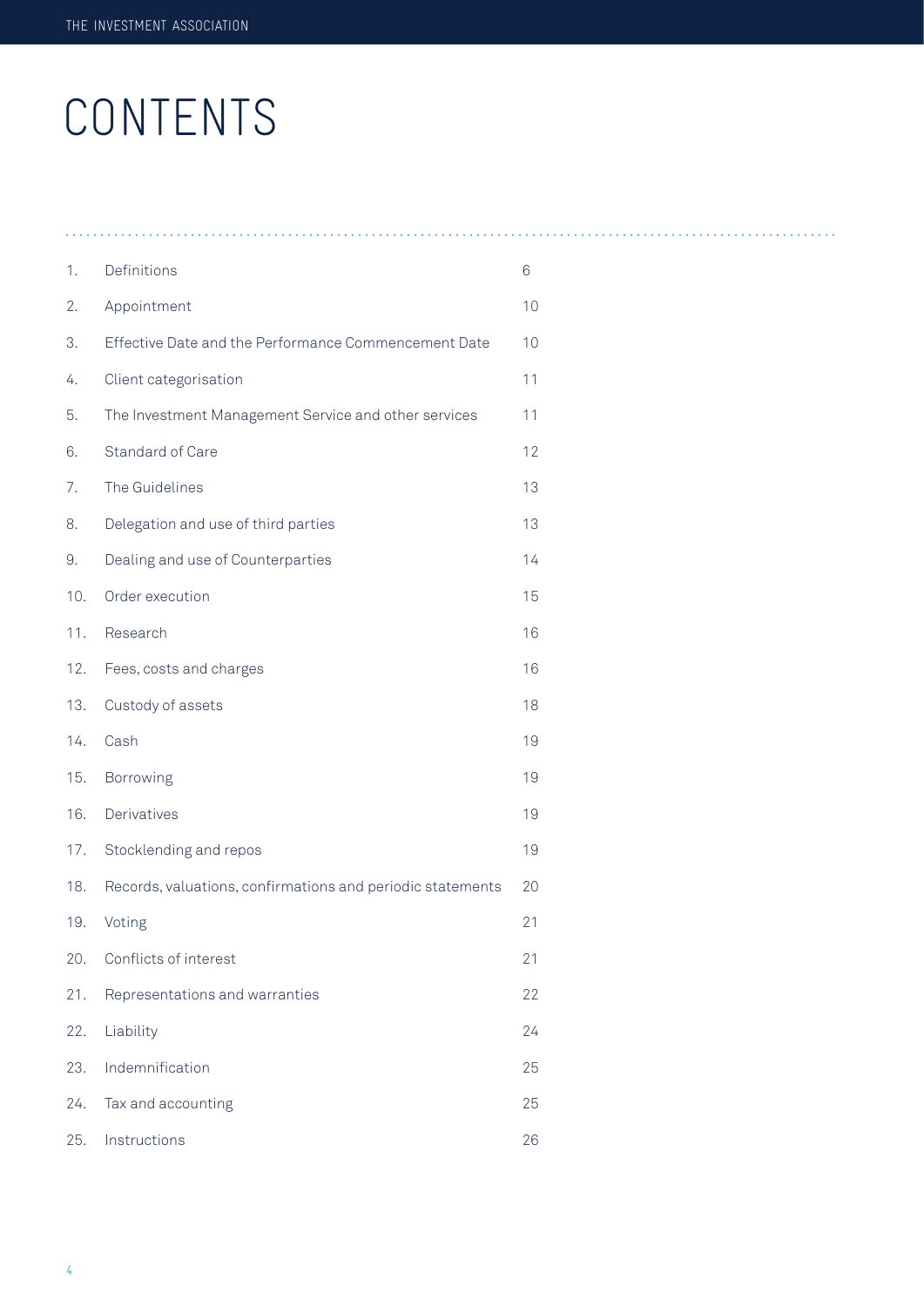| 26.                                                                                   | Litigation assistance                  | 26 |  |  |
|---------------------------------------------------------------------------------------|----------------------------------------|----|--|--|
| 27.                                                                                   | [Work-outs]                            | 27 |  |  |
| 28.                                                                                   | Termination                            | 27 |  |  |
| 29.                                                                                   | Confidentiality                        | 29 |  |  |
| 30.                                                                                   | Data protection                        | 30 |  |  |
| 31.                                                                                   | Communications and taping              | 31 |  |  |
| 32.                                                                                   | Force Majeure                          | 31 |  |  |
| 33.                                                                                   | <b>Notices</b>                         | 32 |  |  |
| 34.                                                                                   | Complaints                             | 32 |  |  |
| 35.                                                                                   | Compensation                           | 32 |  |  |
| 36.                                                                                   | Assignment and transfer                | 32 |  |  |
| 37.                                                                                   | Entire agreement, waivers and remedies | 33 |  |  |
| 38.                                                                                   | Illegality                             | 33 |  |  |
| 39.                                                                                   | Amendment                              | 33 |  |  |
| 40.                                                                                   | Rights of third parties                | 34 |  |  |
| 41.                                                                                   | Counterparts                           | 34 |  |  |
| 42.                                                                                   | [Governing law and jurisdiction]       | 34 |  |  |
| Schedule 1 List of Authorised Persons of the<br>Client and form of Instructions<br>36 |                                        |    |  |  |
|                                                                                       | Schedule 2 Guidelines                  | 36 |  |  |
| Schedule 3 Fees<br>37                                                                 |                                        |    |  |  |
| Schedule 4 Derivatives<br>37                                                          |                                        |    |  |  |
| Schedule 5 Manager and Client details<br>47                                           |                                        |    |  |  |
| Schedule 6 Securities financing transactions<br>48                                    |                                        |    |  |  |
| Schedule 7 [Sustainable finance disclosures]<br>53                                    |                                        |    |  |  |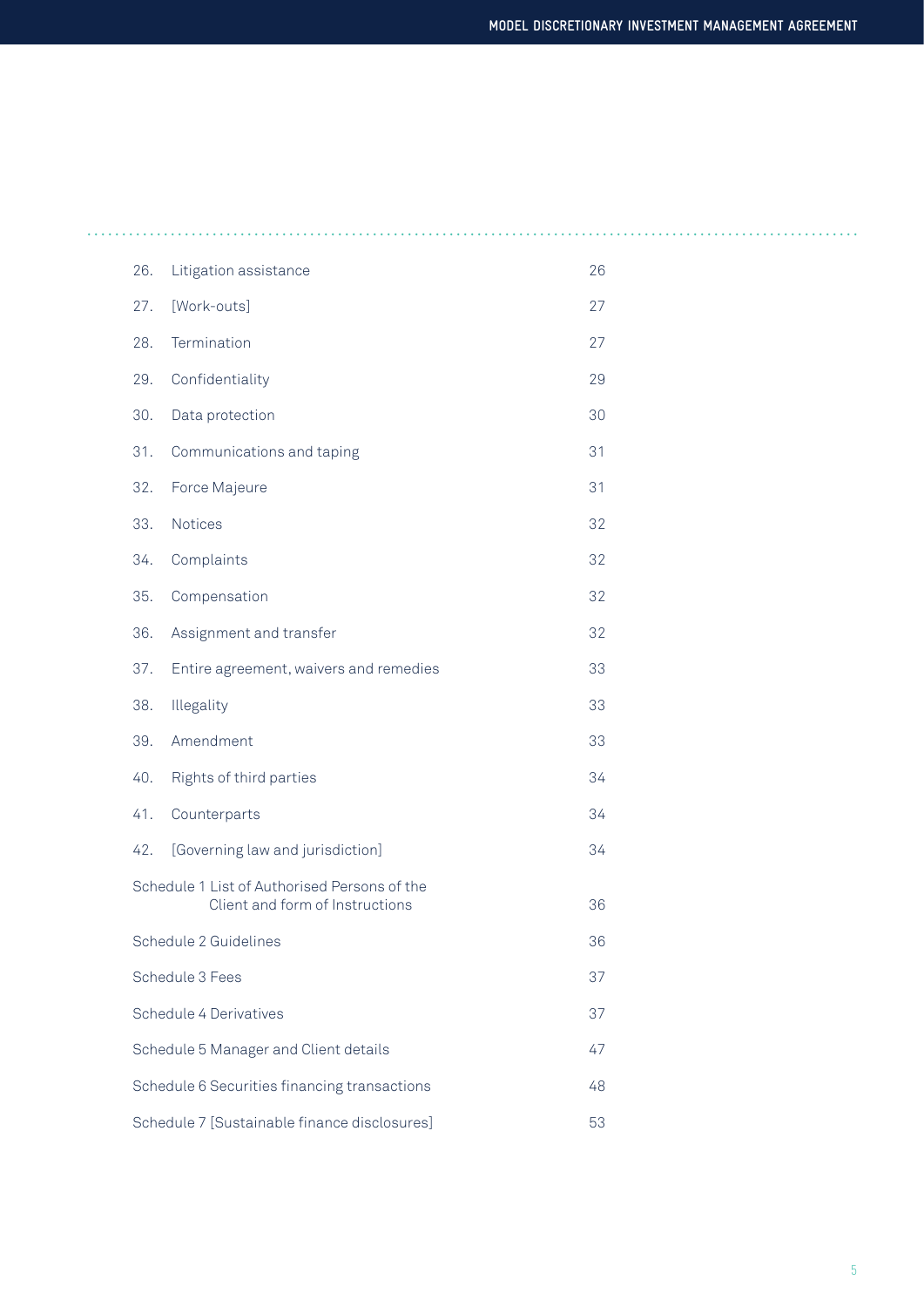# THIS AGREEMENT (the "**Agreement**") is dated as of [•] day of [•], 20[•]

#### **BETWEEN**

- (1) [•] a company incorporated under the laws of England and Wales with registered number [•] whose registered office is at [•] (the "**Manager**"); and
- (2)  $[\cdot]$  a company incorporated under the laws of  $[\cdot]$  with registered number  $[\cdot]$  whose registered office is at  $[\cdot]$  (the "**Client**"),

each a "**Party**" and together the "**Parties**".

#### WHEREAS

- (1) The Client wishes to appoint the Manager as a discretionary investment manager of the Portfolio (as defined below) and the Manager agrees to such appointment on the terms and subject to the conditions of this Agreement.
- (2) [The Client is the [sole] trustee of the occupational pension scheme known as "[name]" constituted under a trust deed and rules between [•]and [•] dated [•] (the "**Scheme**") and is entering into this Agreement in its capacity as trustee of the Scheme.]1

#### THE PARTIES AGREE THAT:

### **1. Definitions**

In this Agreement the following words and expressions shall have the following meanings:

 "**Affiliate**" means, in relation to the Manager, any entity controlled, directly or indirectly, by the Manager, any entity that controls, directly or indirectly, the Manager or an entity directly or indirectly under the common control with the Manager;

 "**Authorised Person**" means a person whose name, details and signature appears in Schedule 1, as amended by the Client from time to time by giving notice to the Manager in accordance with Clause 33, and who is authorised to give Instructions on behalf of the Client;

 "**Business Day**" means a day on which commercial banks are generally open for business (including dealings in foreign exchange and foreign currency deposits) in London;

 "**CCP**" means a legal person that interposes itself between the counterparties to the contracts traded on one or more financial markets, becoming the buyer to every seller and the seller to every buyer;

 "**Cessation of Investment Management Service Date**" means [5pm local time in London on the first following day that is a Business Day after the Termination Notice Date OR such time after the Termination Notice Date as may be agreed with the Client];

 "**Client Limit Order(s)**" means a specific instruction from the Client to the Manager to buy or sell assets at a specified price limit or better price and for a specified size;

 "**Confidential Information**" means all information or material communicated between the Parties, including the terms of this Agreement, provided that Confidential Information shall exclude information or material which at the

 $^{\rm 1}$  For pension scheme Clients only. Amendment ensures that, where the Client is a pension scheme trustee, it enters into the Agreement in that capacity alone.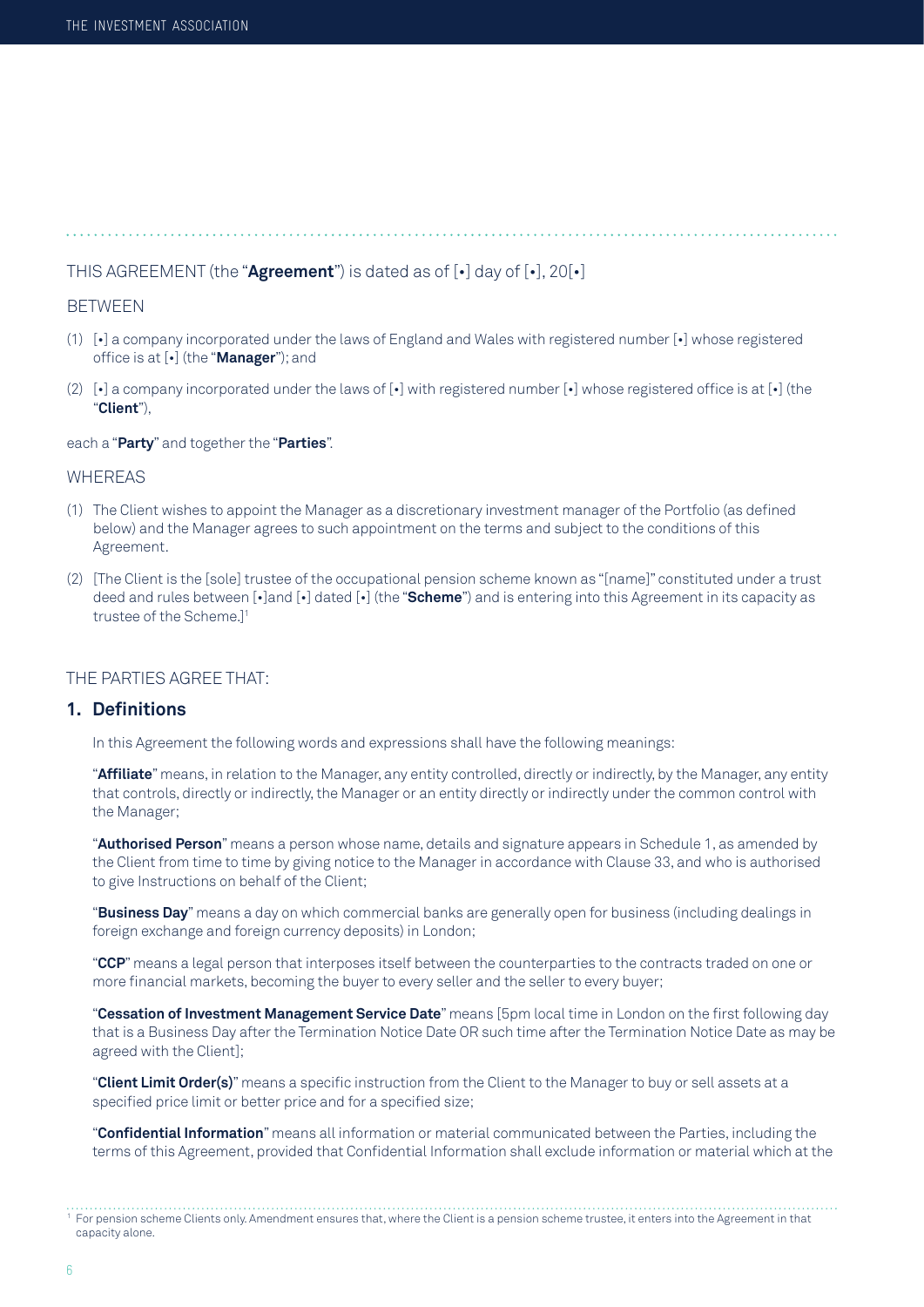time of its disclosure is, or which thereafter becomes (in each case otherwise than as a result of any act or default by the recipient), part of the public domain by publication or otherwise;

 "**Conflicts of Interest Policy**" means the policy of the Manager relating to the identification of conflicts of interest that arise, or may arise, when providing services and whose existence may damage the interests of clients and that specifies procedures in order to prevent or manage such conflicts as required by the FCA Rules and as amended by the Manager from time to time;

 "**Counterparty(ies)**" means any entity which effects a transaction, executes orders or passes or places orders for execution and includes brokers, dealers, market makers, executing brokers and clearing brokers (whether acting as principal or agent);

 "**Custodian**" means the person from time to time appointed by the Client to provide custody services in relation to all or part of the Portfolio;

 "**Data Protection Laws**" means all applicable statutes and regulations in any jurisdiction pertaining to the processing of personal data, including the privacy and security of personal data;

 "**Delegate(s)**" means any person (whether or not an Affiliate of the Manager) appointed by the Manager to perform the Investment Management Service or any part of it and any other services in respect of which the Manager is appointed pursuant to Clause 5.1 b) but excluding any Counterparties or the Custodian;

"**Effective Date**" means the date specified on the first page of this Agreement;

 "**EU**" means the European Union, being the Union established by the Treaty on European Union signed at Maastricht on 7 February 1992 (as amended), taking into account the UK's withdrawal from the Union pursuant to article 50 of the Treaty;

 "**EU EMIR**" means Regulation (EU) No 648/2012 on OTC derivatives, central counterparties and Trade Repositories as amended from time to time;

 "**EU MiFIR**" means Regulation (EU) No 600/2014 on markets in financial instruments as amended from time to time;

 "**EU SFTR**" means Regulation (EU) No 2015/2365 on transparency of securities financing transactions and of reuse and amending Regulation (EU) No 648/2012, as amended from time to time;

"**FoIA**" means the Freedom of Information Act 2000;

 "**Force Majeure**" means any event preventing either of the Parties from performing any or all of its obligations under this Agreement which arises from or is attributable to acts, events, omissions or accidents beyond the reasonable control of the Party so prevented, including, without limitation, nationalisation, expropriation or other governmental actions; any change of law or regulation, any law, order or regulation of a governmental, supranational or regulatory body, regulation of the banking or securities industry (including changes in market rules), postal or other strikes, lock-outs or other industrial disputes (whether involving the workforce of the Party so prevented or of any other party), act of terrorism or of God, fire, flood, storm, war, riot, civil commotion, malicious damage (including to systems), failure or breakdown in communications, computer facilities or software and the failure of any relevant market, CCP, settlement system, Trade Repository, Custodian, Counterparty or any other party appointed by the Client for any reason to perform its obligations;

"**FCA**" means the Financial Conduct Authority of the UK, its successors or assigns;

"**FCA Rules**" means the rules and guidance contained in the Handbook issued by the FCA;

"**FSMA**" means the Financial Services and Markets Act 2000;

"**Guidelines**" means the investment policy, objectives and restrictions set out in Schedule 2;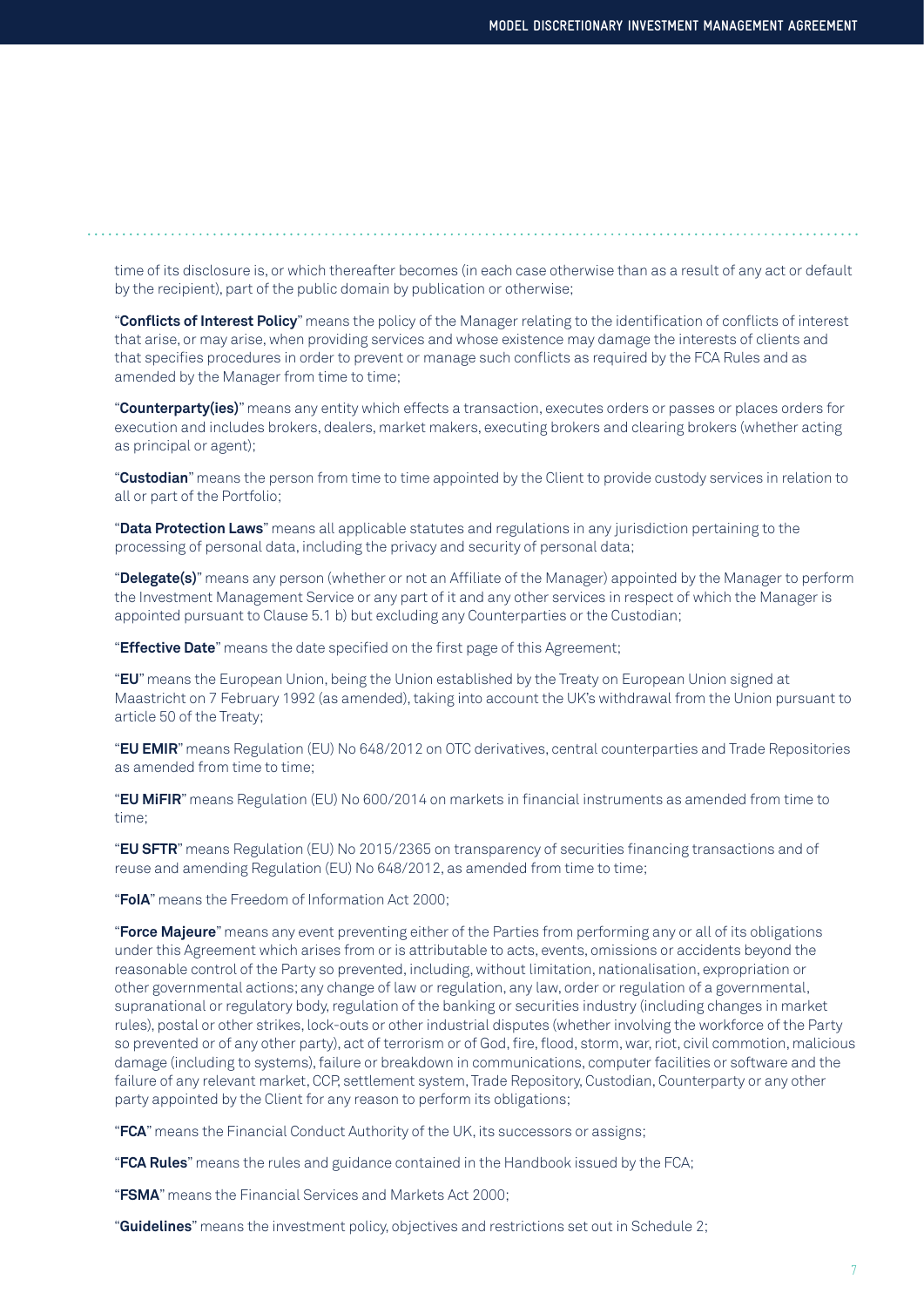"**HMRC**" means Her Majesty's Revenue & Customs;

"**Indemnified Persons**" means the indemnified persons identified at Clause 23 other than the Manager;

 "**In-House Fund(s)**" means collective investment schemes or investment companies including investment trusts or unit linked funds managed by the Manager or an Affiliate, life policies issued by the Manager or an Affiliate or any other arrangement that the Parties agree in the Guidelines to treat as an In-House Fund;

"**Insolvency Event**" means the occurrence, in respect of either Party, of any of the following events:

- a) it enters into a composition or arrangement or convenes a meeting of its creditors;
- b) a receiver, administrative receiver or a liquidator is appointed;
- c) an order is made or resolution passed for its administration or winding-up;
- d) it ceases or threatens to cease to carry on business or suspends or threatens to suspend payment of any of its debts or is deemed by statutory provision to be unable to pay its debts as and when they fall due;
- e) it makes a voluntary arrangement or composition with or for the benefit of its creditors; or
- f) it allows, permits or does anything analogous to, any of the foregoing events under applicable law;

 "**Instructions**" means instructions (including standing instructions) in writing, or in such other form as may be set out in Schedule 1, in respect of any of the matters referred to in this Agreement received from or on behalf of the Client by the Manager;

 "**Investment Advice**" means the provision of personal recommendations to the Client, either upon its request or at the initiative of the Manager, in respect of one or more transactions relating to particular financial instruments;

"**Investment Management Service**" means the service set out in Clause 5.1 a);

["**LCIA Rules**" means the London Court of International Arbitration Rules as amended from time to time;]2

 "**Legal Entity Identifier**" means the code made up of 20 alphanumerical digits which is used to uniquely identify every legal entity or structure, in any jurisdiction, that is party to a financial transaction;

 "**Litigation**" means any proceedings or potential proceedings (including without limitation insolvency proceedings, securities litigation and arbitration) relating to assets held from time to time within the Portfolio and to which the Manager or a Delegate is not a party in respect of that Portfolio;

"**Losses**" includes losses, damages, costs, claims, liabilities, charges, demands and expenses;

 "**Order Execution Policy**" means the policy of the Manager relating to the execution of orders and decisions to deal on behalf of clients as required by the FCA Rules and as amended by the Manager from time to time;

"**Performance Commencement Date**" means the date specified as such in the Guidelines;

"**Personal Data**" means any information relating to an identified or identifiable natural living person;

 "**Portfolio**" means the portfolio of assets of the Client, including uninvested cash, designated from time to time by the Client as subject to the management of the Manager pursuant to this Agreement;

"**Portfolio Management**" means portfolio management within the meaning of the FCA Rules;

["**Proceedings**" means any suit, action or proceedings relating to any dispute arising out of or in connection with

<sup>&</sup>lt;sup>2</sup> Delete if opting for resolution through the courts.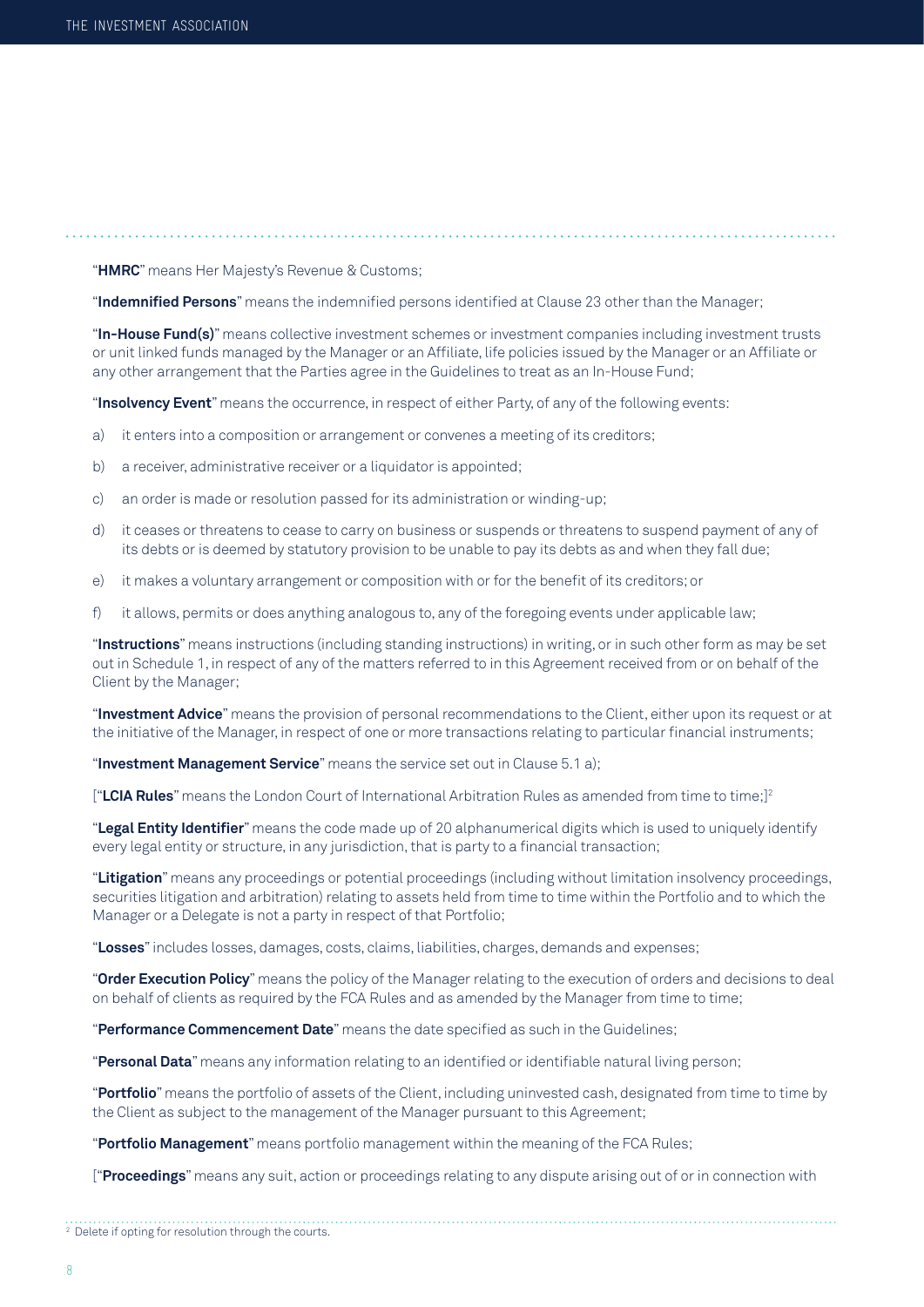this Agreement including any dispute relating to any non-contractual obligations arising out of or in connection with this Agreement;<sup>3</sup>

"**Regulated Market**" means a regulated market within the meaning of the FCA Rules;

"**Regulated Trading Venue**" means a trading venue within the meaning of the FCA Rules;

 "**Standard of Care**" means, in relation to the Manager, the standard of care that could reasonably be expected of a professional discretionary investment manager acting in good faith and with reasonable care and skill;

 ["**Statement of Investment Principles**" means the written statement of the principles governing decisions about investments in relation to the Scheme adopted from time to time for the purposes of section 35 of the Pensions Act 1995 or the investment strategy statement for the purposes of Regulation 7 of the Local Governmental Pension Scheme (Management and Investment of Funds) Regulation 2016;<sup>14</sup>

 "**Trade Repository(ies)**" means a legal person(s) that centrally collects and maintains the records of derivatives or securities financing transactions;

"**Termination Date**" means the date determined in accordance with Clauses 28.2, 28.3 or 28.4;

"**Termination Event**" means the occurrence at any time with respect to either Party of any of the following events:

- a) it is required by applicable law or by any competent authority to terminate this Agreement;
- b) it is subject to an Insolvency Event;
- c) it is in material breach of this Agreement and (if remediable) has failed to make good such breach within 20 calendar days of receipt of written notice from the other Party requiring it to do so;
- d) it is affected by Force Majeure which persists for 20 calendar days; or
- e) it ceases to have the necessary regulatory authorisation or permission to carry on its business under this Agreement;

 "**Termination Notice Date**" means the date upon which the notice of termination given by the Client pursuant to Clause 28.4 is deemed effective in accordance with the provisions of Clause 33;

 ["**Third Party Research Policy**" means the policy of the Manager relating to the use of third party research as required by the FCA Rules and as amended by the Manager from time to time];

 "**Trigger Event**" means any change of law, in interpretation on the basis of case law accepted by HMRC, or in the practice of HMRC, in each case which results, in the Manager's reasonable opinion, in a change in the requirement to charge VAT on the services, whether in the past or in future;

"**UK**" means the United Kingdom;

 "**UK EMIR**" means Regulation (EU) No 648/2012 on OTC derivatives, central counterparties and Trade Repositories as amended from time to time and transposed into the laws of the UK pursuant to the European Union (Withdrawal) Act 2018 and the European Union (Withdrawal Agreement) Act 2020;

 "**UK MiFIR**" means Regulation (EU) No 600/2014 on markets in financial instruments as amended from time to time and transposed into the laws of the UK pursuant to the European Union (Withdrawal) Act 2018 and the European Union (Withdrawal Agreement) Act 2020;

 "**UK SFTR**" means Regulation (EU) No 2015/2365 on transparency of securities financing transactions and of reuse and amending Regulation (EU) No 648/2012, as amended from time to time and transposed into the laws of the UK pursuant to the European Union (Withdrawal) Act 2018 and the European Union (Withdrawal Agreement) Act 2020;

<sup>3</sup> Delete if opting for resolution by arbitration.

<sup>4</sup> For pension scheme Clients only.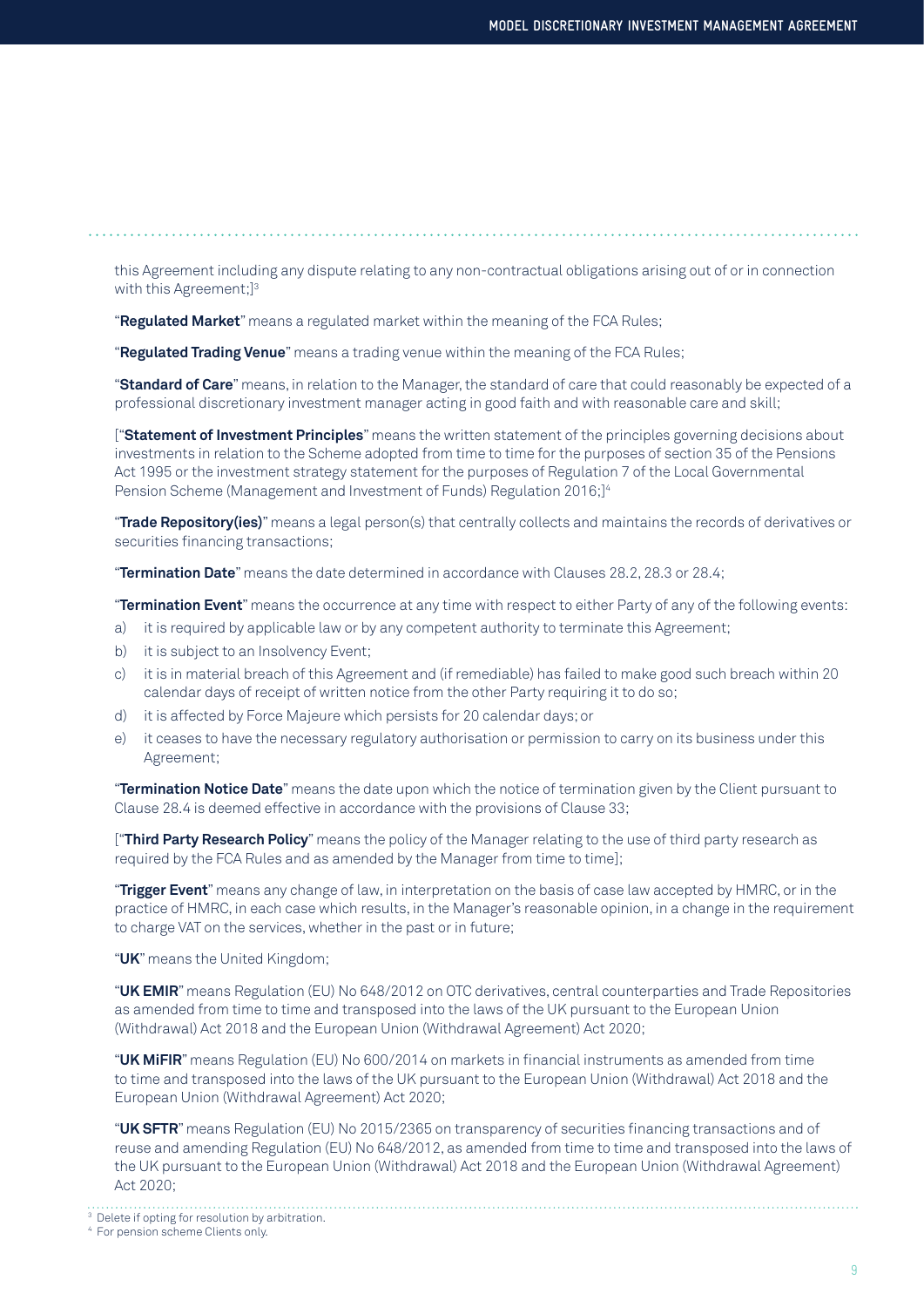"**VAT**" means value added tax as provided for in the Value Added Tax Act 1994 and any other tax of a similar nature [; and

 "**Work-out(s)**" means a debt restructuring or any similar arrangement relating to a debt instrument held from time to time within the Portfolio or to the issuer of such debt instrument]<sup>5</sup>.

#### **In this Agreement:**

- a) any other words or phrases used which are defined in the FCA Rules shall have the same meanings in this Agreement unless the context requires otherwise;
- b) references to statutory provisions, regulations, notices or the FCA Rules shall include those provisions, regulations, notices or rules as amended, extended, consolidated, substituted or re-enacted from time to time;
- c) references to legislation, acts of parliament or other statutory provisions are, for the avoidance of doubt, references to UK legislation, Acts of Parliament and statutes;
- d) words in headings are for information only and shall not affect the construction of this Agreement;
- e) references to "person" shall be construed as including any natural or legal person;
- f) any words following the terms "including", "include", "in particular", or any similar expression shall be construed as illustrative and shall not limit the sense of the words, description, definition, phrase or term preceding those terms; and
- g) references to the singular include the plural and vice versa.

#### **2. Appointment**

[In accordance with section 34 of the Pensions Act 1995, the<sup>[6</sup>/ [[T]he] Client appoints the Manager as discretionary investment manager of the Portfolio to provide services in accordance with this Agreement. The Manager accepts such appointment.

# **3. Effective Date and the Performance Commencement Date**

- 3.1. This Agreement shall come into full force and effect on the Effective Date.
- 3.2. The Client agrees that:
- a) the measurement of the performance of the Portfolio shall be undertaken from the Performance Commencement Date;
- b) the Guidelines shall apply from the Performance Commencement Date unless the Parties agree otherwise; and
- c) in the event that the Manager, in accordance with an Instruction, undertakes transactions in the Portfolio following the Effective Date but prior to the physical settlement of assets in the Portfolio into the relevant accounts of the Client to which the Manager has access, the Client shall indemnify the Manager against any Losses that may be incurred in the event of delay or failure to complete such settlement.

<sup>5</sup> Delete if Clause 27 is not relevant.

 $^6$  For pension scheme Clients only. Pension scheme trustees are required to formally appoint entities managing scheme assets in accordance with the Pensions Act 1995, which requires trustees to be comfortable that the manager is appropriately qualified, experienced, etc.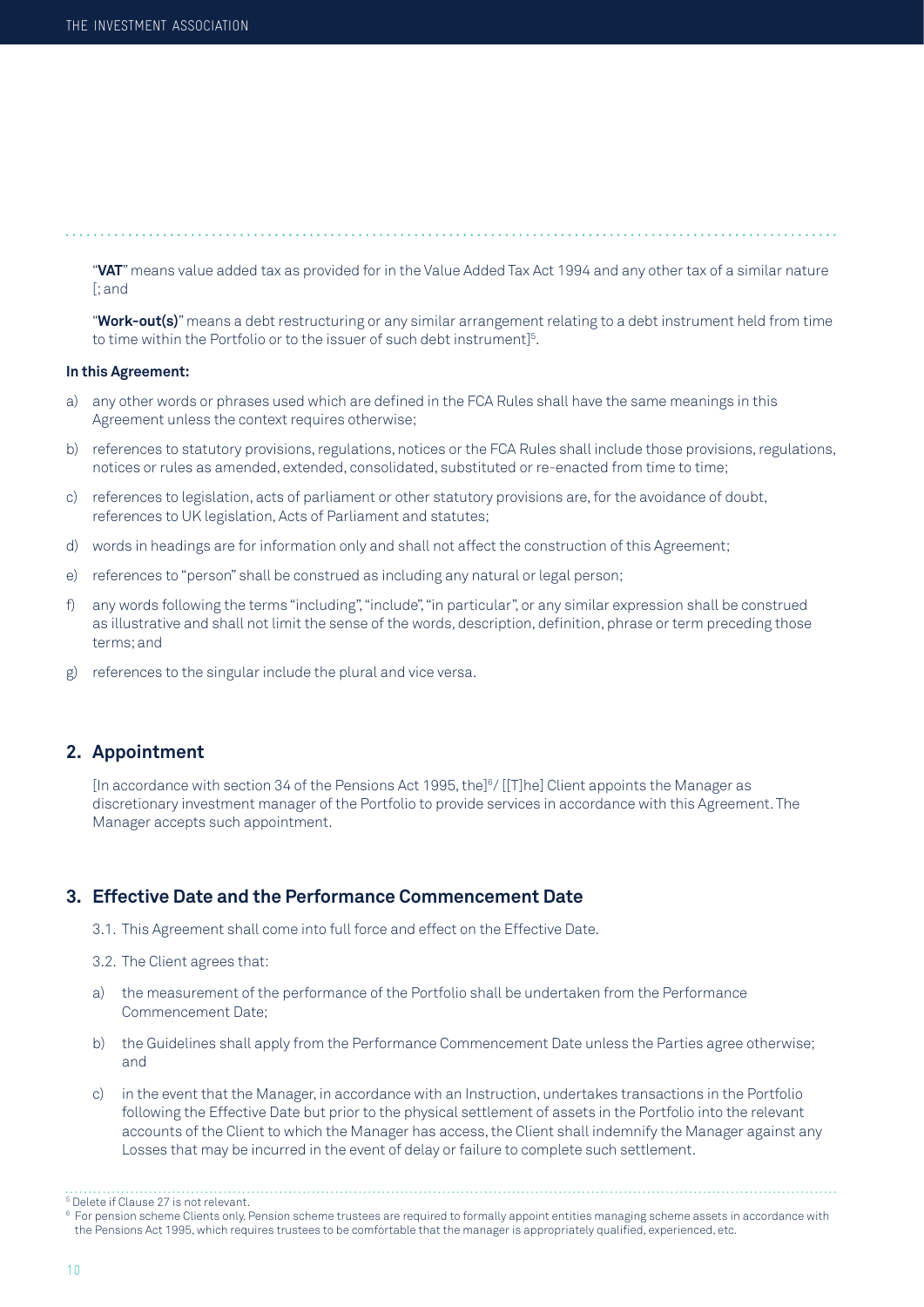# **4. Client categorisation**

- 4.1. For the purposes of the FCA Rules and based on information obtained in respect of the Client, the Manager has categorised the Client as a professional client in relation to the services provided under this Agreement. It is the Client's sole responsibility to keep the Manager informed about any change to the Client's circumstances which could affect the Manager's categorisation of the Client as a professional client.
- 4.2. The Client acknowledges that it may request that the Manager considers its re-categorisation as a retail client but it is not the Manager's policy to accept requests to be treated as a retail client for any service under this Agreement.

#### **5. The Investment Management Service and other services**

- 5.1. The Manager shall provide:
	- a) the service of Portfolio Management in accordance with the terms of this Agreement; and
	- b) any other services that the Manager is appointed by the Client to provide under the terms of this Agreement.
- 5.2. Subject to any Instructions, applicable law and any other provisions of this Agreement, the Manager shall have full authority at its sole discretion, without prior reference to the Client, as agent and in the name of the Client and at such times as the Manager shall think fit, to make decisions to invest the assets comprising the Portfolio in accordance with the Guidelines, and to take such other steps including, without limitation:
	- a) to buy, sell, exchange, redeem, hold, convert or otherwise deal with assets of any nature;
	- b) to subscribe to issues and apply for offers for sale and accept placings;
	- c) to enter into underwritings and sub-underwritings of any investments;
	- d) to provide any undertaking in relation to offers, placings or rights conferred by a particular investment;
	- e) to effect transactions in regulated or unregulated collective investment schemes, investor companies, investment trusts, unit linked funds or life policies including In-House Funds;
	- f) to exercise or refrain from exercising any right conferred by a particular investment to buy, sell, subscribe for, exchange or redeem an investment;
	- g) to exercise any governance or ownership right conferred by a particular investment;
	- h) to make call or term deposits;
	- i) to enter into foreign exchange transactions;
	- j) to enter into any derivative transactions; and
	- k) generally, to enter into any kind of transaction or arrangement.

 For the avoidance of doubt, the Investment Management Service shall not constitute Investment Advice. However, the Manager may provide investment research and financial analysis and other general information.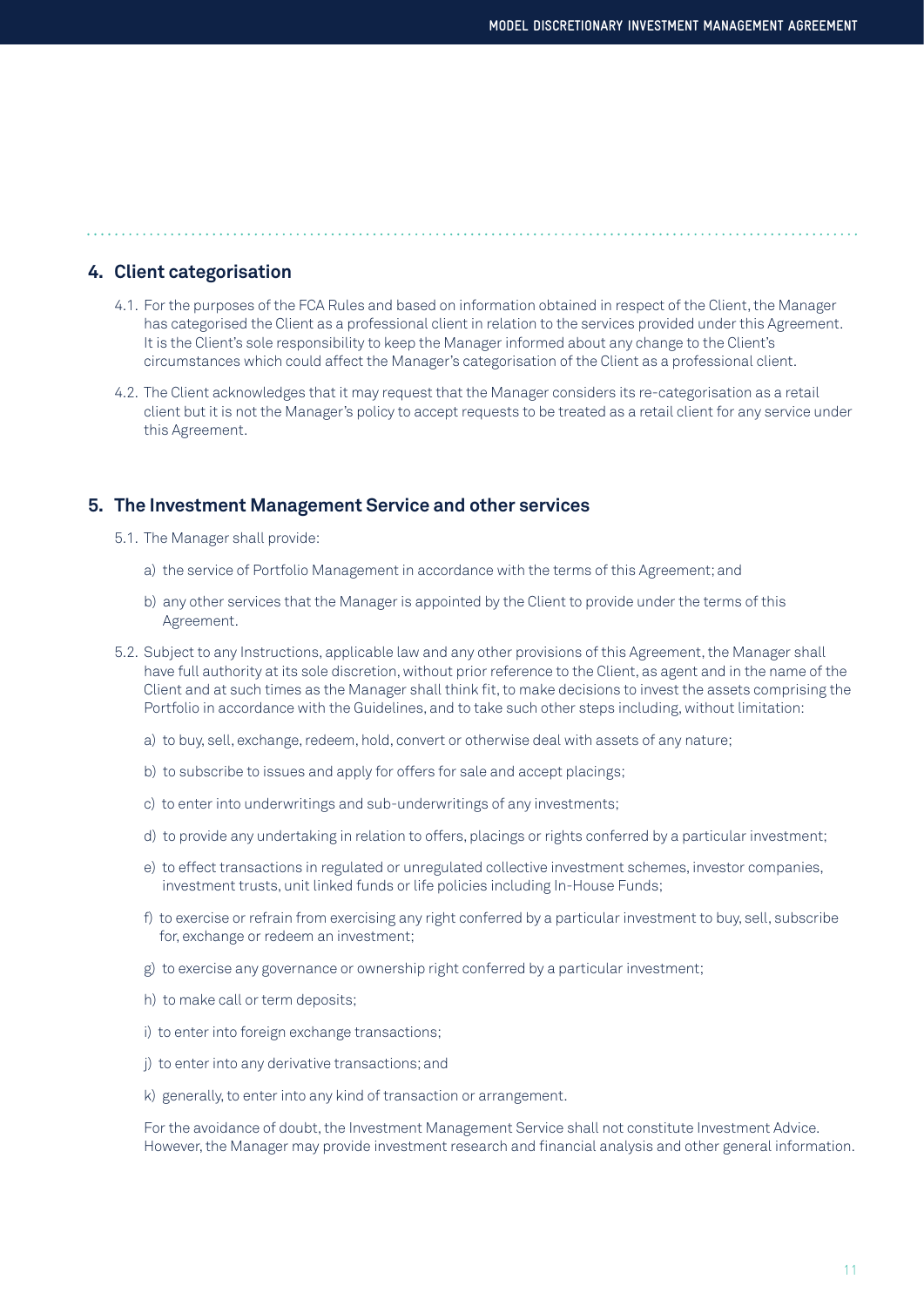- 5.3. Without limiting the generality of Clause 5.2 above, subject to the Guidelines, any Instructions and any other provisions of this Agreement, the Client authorises the Manager:
	- a) to select and use such Counterparties or trading venues (including, where permitted under applicable law, Affiliates of the Manager) to effect transactions on behalf of the Client;
	- b) to give instructions for the opening of accounts in the name of the Client and the operation of such accounts;
	- c) to negotiate, amend, execute, sign, deliver or otherwise bring into effect all such agreements, master agreements, confirmations, account opening documents, contracts, deeds, other instruments, notifications, warranties, undertakings, representations and indemnities in the name of, binding against, and on behalf of the Client;
	- d) to give instructions to the Custodian to transfer cash or securities held by the Custodian on behalf of the Client in connection with the settlement of transactions; and
	- e) to take any other action (including, without limitation, day-to-day decisions) which the Manager reasonably considers to be necessary, desirable or incidental to carry out the services under this Agreement.
- 5.4. Based on information provided by the Client, in providing the Investment Management Service, the Manager shall be responsible for assessing the suitability of investments and the Portfolio for the Client as required by the FCA Rules. The reason for assessing suitability is to enable the Manager to act in the Client's best interest. As the Client is a professional client, the Manager is entitled to assume that the Client has the necessary level of experience and knowledge in order to understand the risks involved in the relevant transaction or in the management of the Portfolio. The Client shall be responsible for ensuring that information provided to the Manager is kept accurate, complete and up to date so as to enable the Manager to assess suitability for the Client.

# **6. Standard of Care**

The Manager shall perform its obligations under this Agreement in accordance with the Standard of Care.

<sup>28</sup> Mandatory MiFID II amendment to reflect the requirements for assessing suitability under Article 54 of the Delegated Regulation.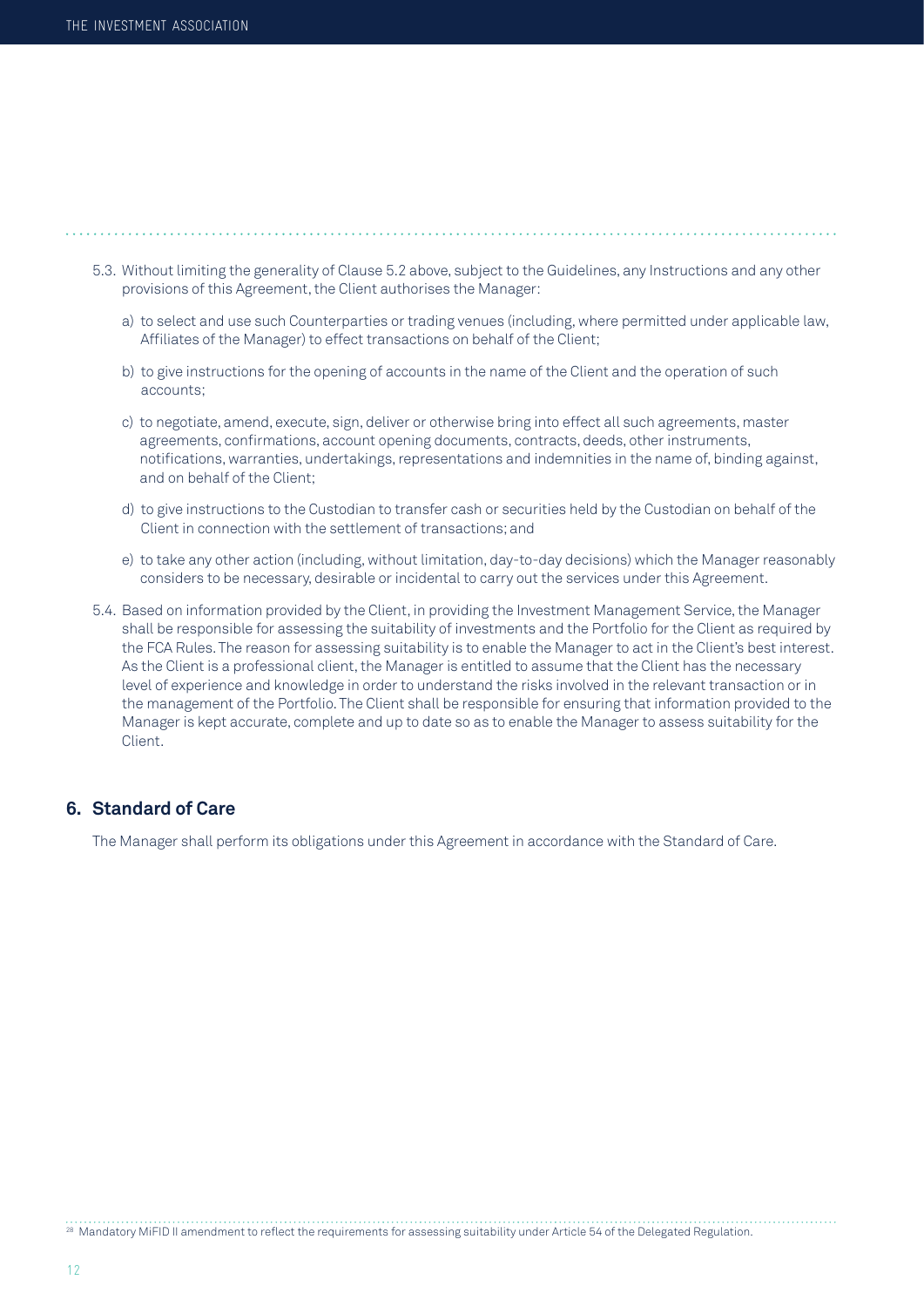## **7. The Guidelines**

- 7.1. The Guidelines shall not be breached as a result of any events or circumstances outside the reasonable control of the Manager including, but not limited to, changes in the price or value of the assets in the Portfolio brought about solely through movements in the market, the reduction in and/or lack of availability of assets which were envisaged to be in the Portfolio, an inflow to or outflow from the Portfolio or breaches arising during an agreed transition period following an amendment of the Guidelines or a benchmark or caused by following an Instruction of the Client.
- 7.2. Unless specified in the Guidelines, an investment's compliance with the Guidelines shall be determined as at the date of purchase and the Guidelines shall not be deemed breached as a result of changes in the value or status (including the credit rating) of an investment following purchase.
- 7.3. In the event that the Guidelines are breached or would have been breached but for the provisions of Clauses 7.1 or 7.2 above, the Manager shall notify the Client of the relevant circumstances as soon as reasonably practicable. Subject to Clause 10.2, the Manager shall use its reasonable endeavours to address such breach of the Guidelines as soon as reasonably practicable.
- 7.4. Notwithstanding any other provision in this Agreement, no warranty, assurance or undertaking is given by the Manager as to the performance, returns, increase in or retention of value or profitability of the Portfolio (or any part of it) or that the investment objectives or targets in the Guidelines shall be successfully achieved, whether in whole or in part.
- 7.5. [Include relevant terms regarding EU Sustainable Finance Disclosure Regulation (EU) 2019/2088 ("**SFDR**") and the EU Taxonomy Regulation (EU) 2020/852 ("**TR**"), Task Force on Climate-Related Financial Disclosures ("**TCFD**") or other applicable relevant UK equivalent legislation or guidance.]

# **8. Delegation and use of third parties**

- 8.1. Except as otherwise provided in the Guidelines in relation to the Investment Management Service:
	- a) the Client hereby consents to the Manager appointing or retaining any person which is an Affiliate of the Manager to perform any aspect of the Investment Management Service that amounts to investment decision-making in respect of the Portfolio;
	- b) the Manager may, with the prior written consent of the Client, appoint or retain any person which is not an Affiliate of the Manager to perform any aspect of the Investment Management Service that amounts to investment decision-making in respect of the Portfolio;<sup>7</sup> and
	- c) the Manager may appoint or retain any person (whether an Affiliate or non-Affiliate) to perform any other aspect of the Investment Management Service that does not amount to investment decision-making without prior reference to the Client.<sup>8</sup>
- 8.2. In relation to any services provided under this Agreement in accordance with Clause 5.1(b), subject to any specific provisions in the Guidelines, the Manager and any persons appointed or retained pursuant to Clause 8.1 shall, without prior reference to the Client, be entitled to appoint or retain persons (including any Affiliate of the Manager) to perform any such services.
- 8.3. Unless otherwise agreed with the Client and subject to Clause 12.2, the Manager shall be responsible for the fees and charges of any person appointed or retained under this Clause 8.

 $^\tau$  Managers with a multi-manager strategy may need to consider whether this position is workable.

 $^{\text{\tiny{\textregistered}}}$  Note that, although notice to the Client is not required here, the Manager retains liability.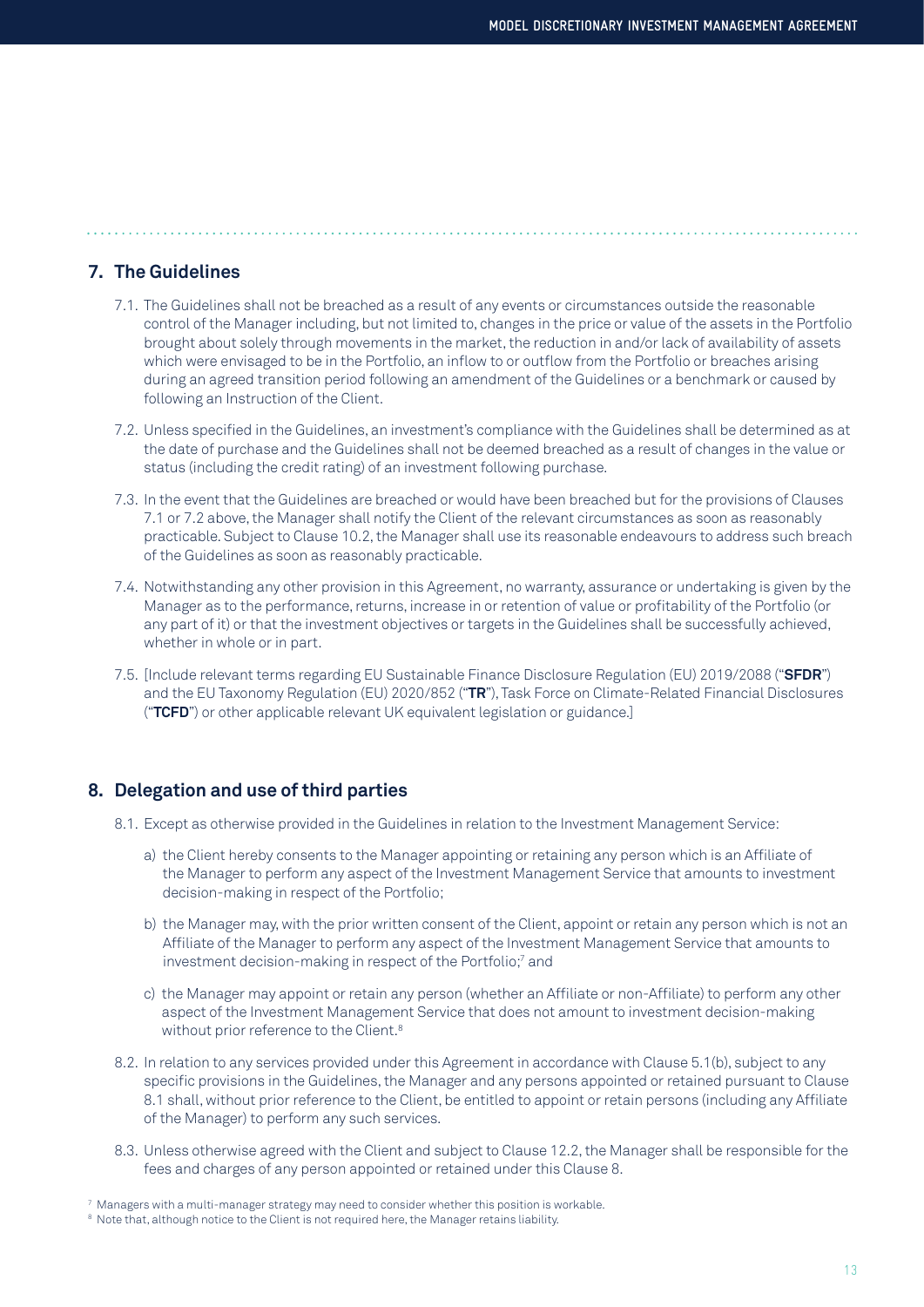# **9. Dealing and use of Counterparties**

 9.1. Subject to the Guidelines and the Order Execution Policy, where applicable, the Manager may effect transactions with such Counterparties and on such trading venues or facilities as it considers appropriate in accordance with the Standard of Care. Where applicable, all transactions shall be effected in accordance with the rules and regulations (if any) of the relevant market or exchange and the Manager may take all such steps as may be required or permitted by such rules and regulations and by appropriate market practice.

- 9.2. The Manager shall select and use Counterparties, trading venues or facilities pursuant to this Clause 9 in accordance with the Standard of Care (unless instructed by the Client to select and use a specific Counterparty, trading venue or facility in which case the Manager shall have no responsibility for the selection or use of such Counterparty, trading venue or facility).
- 9.3. If any Counterparty fails to deliver any necessary documents or to complete any transaction, the Manager shall take reasonable steps on behalf of the Client to rectify such failure or to obtain compensation in lieu thereof provided that such steps do not constitute Litigation in which case the provisions of Clause 26 shall apply. All resulting reasonable costs and expenses properly incurred by the Manager shall be paid by the Client.
- 9.4. The Manager shall not be responsible for ensuring that the Client complies with any position limit that the FCA might apply to any commodity derivatives held in the Portfolio. It is the Client's responsibility to monitor its positions and those of other members of its group against any applicable limits and to instruct the Manager to reduce its holding in any investment as a result.
- 9.5. The Client acknowledges that the Manager, when dealing on behalf of the Client with certain Counterparties, may be required to act in accordance with certain requirements, including any relevant rules and regulations of such Counterparties, and accepts any Losses that may result from the Manager so acting.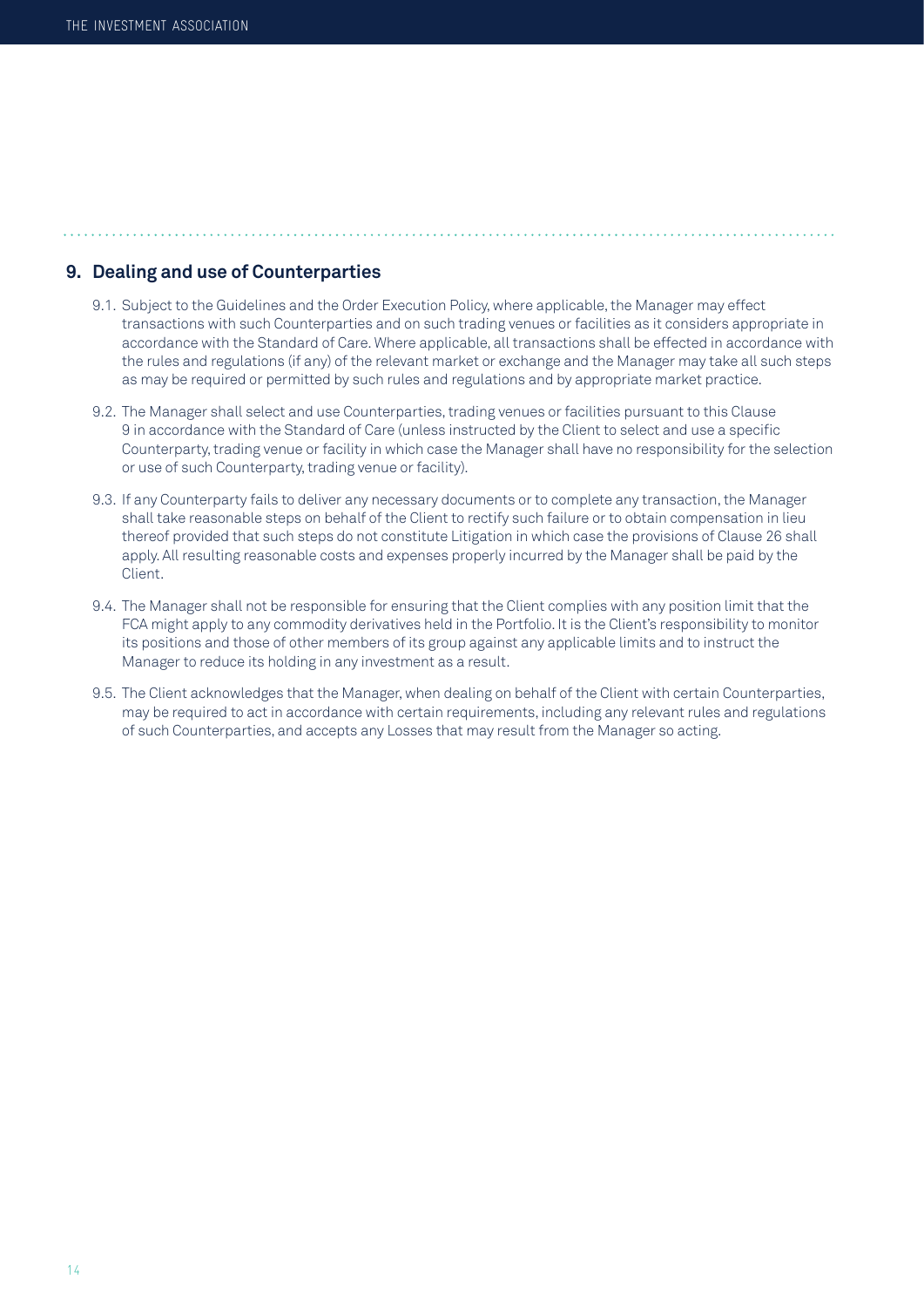# **10. Order execution**

- 10.1. The Client hereby confirms that it consents to the Order Execution Policy. In particular, the Client agrees that [, subject to its obligations under the Pensions Act 1995 and underlying regulations,]<sup>9</sup> the Manager may trade outside of a Regulated Trading Venue.
- 10.2. Subject to Clause 10.3, the Manager will at all times comply with its Order Execution Policy and in particular will act in the best interests of the Client.
- 10.3. The Client acknowledges that specific Instructions in relation to the execution of orders may prevent the Manager from following its Order Execution Policy.
- 10.4. The Client instructs the Manager not to make public Client Limit Orders in respect of shares admitted to trading on a Regulated Market or traded on a Regulated Trading Venue which are not immediately executed under prevailing market conditions.10
- 10.5. The Manager may aggregate orders on behalf of the Client with those of its other clients and clients of its Affiliates. The Manager will allocate such orders on a fair and reasonable basis in accordance with the requirements of the FCA Rules. The Client acknowledges and agrees that aggregation may operate to the advantage or disadvantage of the Client.
- 10.6. Where a transaction is effected in breach of the Guidelines or is otherwise prohibited under this Agreement, subject to Clause 10.2, the Manager or one of its Affiliates may act as principal in executing a transaction with the Portfolio to correct the error.
- 10.7. The Client acknowledges that certain of its transactions may be subject to the provisions of the FCA Rules, which applies certain transaction and position reporting obligations directly on the Client in respect of the assets in the Portfolio, including, but without limitation, the procurement of a valid Legal Entity Identifier. The Client undertakes to provide in a timely fashion all such information (including, but not limited to, the Client's Legal Entity Identifier) and documentation and to promptly take all such action as the Manager may from time to time reasonably require in relation to the transaction and position reporting obligations in the FCA Rules.
- 10.8. The Client acknowledges that certain information about transactions the Manager wishes to and does enter into on the Client's behalf may be made public and that the Manager will be required to report the details of certain transactions to the FCA, in some cases, via third parties, in accordance with applicable law.

 $^{\rm 9}$  For pension scheme Clients only. There are specific requirements on pension scheme trustees to invest predominately in regulated markets.

<sup>10</sup> N/A to the extent the Manager does not accept Client orders.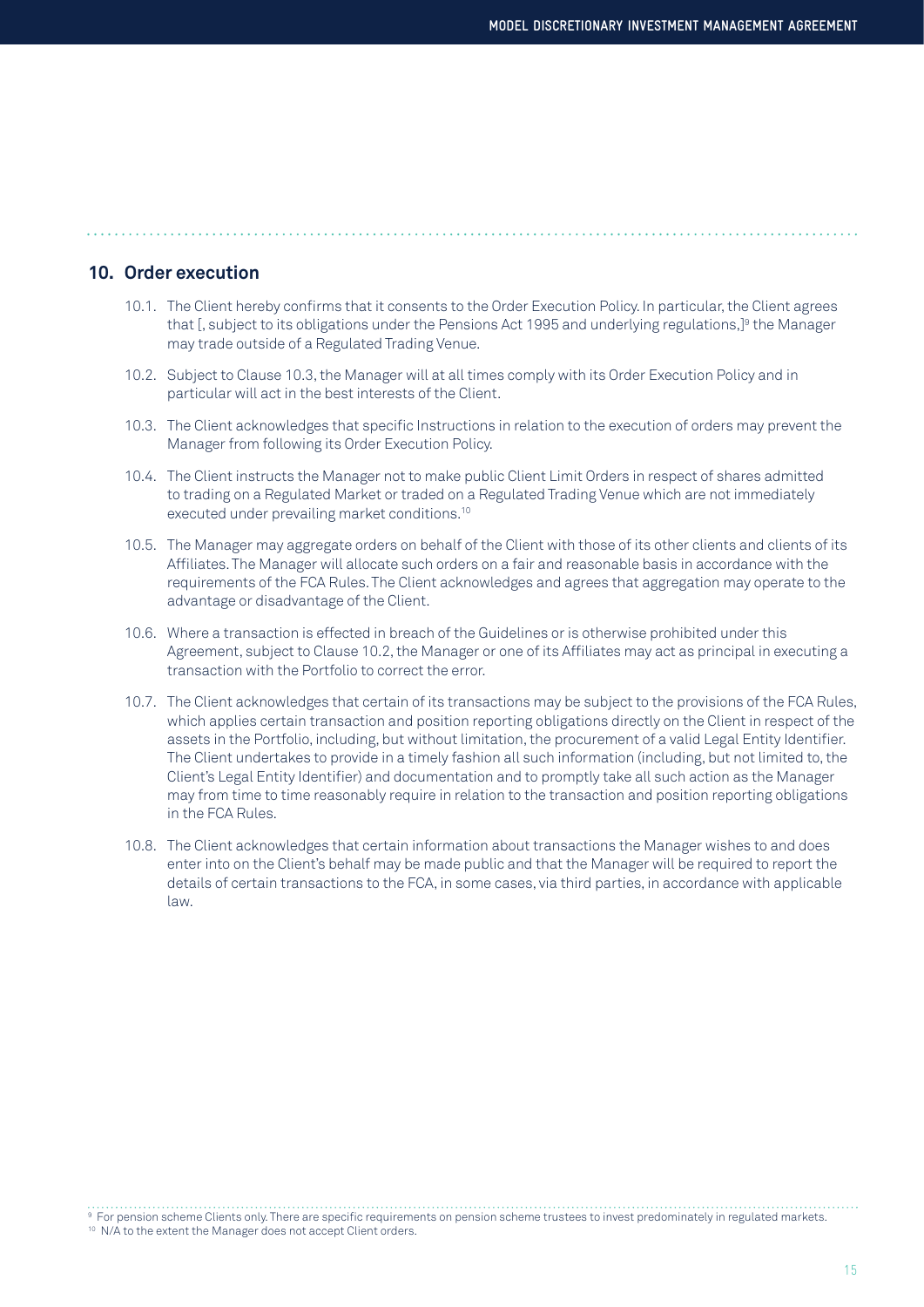### **11. Research**

 The Manager may receive research material or services in return for [direct payments by the Manager out of its own resources.] [**OR**] [payments from a separate research payment account controlled by the Manager in accordance with the FCA Rules. Details of any research charge as budgeted by the Manager and the frequency with which the specific research charge will be deducted from the resources of the Client over the year have been separately notified to the Client together with the Third Party Research Policy. The Client agrees to the research charge as budgeted and the frequency with which the specific research charge may be deducted from its resources. The Manager shall notify the Client in advance of any intended increase in its research budget. The Client acknowledges that the research charge is an amount of money owed to the Manager that will be collected only when it becomes due and payable and accordingly will not be "client money" for the purposes of the FCA Rules.<sup>11</sup>

#### **12. Fees, costs and charges**

- 12.1 The Client shall pay the Manager the fees as set out in Schedule 3. The fees shall accrue from the Effective Date unless the Parties agree otherwise.
- 12.2 In addition to the Manager's fees, the Client will be liable for:
	- a) any costs payable and properly incurred under this Agreement, including all reasonable expenses, liabilities, charges [(including any research charge agreed with the Client)]12 and costs including but not limited to any brokerage charges, commissions, transfer fees, registration fees, exchange fees, settlement fees, and stamp duty, tax or other fiscal liabilities or any other transaction related expenses and fees arising out of transactions in the Portfolio incurred by the Manager, its Delegates or persons appointed or retained in accordance with Clause 8 in performing the services under this Agreement;
	- b) any costs and expenses payable to bond trustees [or legal charges associated with Work-outs] in connection with assets in the Portfolio;
	- c) any costs and expenses associated with assistance with Litigation in connection with assets in the Portfolio in accordance with Clause 26; and
	- d) any costs related to the termination of this Agreement payable in accordance with Clause 28.
- 12.3 The fees set out in Schedule 3 are exclusive of any VAT or similar taxes which, if payable, shall be payable in addition by the Client at the same time as the fees, and after the provision of the Manager's fee invoice.
- 12.4 If, at any time, as a result of a Trigger Event, it appears in the reasonable opinion of the Manager that the requirement to charge VAT on the services has changed then the Manager shall, from the date of the Trigger Event, amend the amounts invoiced thereafter in respect of VAT on the services accordingly.
- 12.5 If, as a result of a Trigger Event, it appears, in the reasonable opinion of the Manager, that any amount paid by the Client to the Manager in respect of VAT on the services has been paid in error, then:
	- a) if and to the extent that the Manager is not already obliged to account for such VAT to HMRC, the Manager shall promptly repay such amount to the Client;

<sup>11</sup> Delete as appropriate.

<sup>&</sup>lt;sup>12</sup> Mandatory where the Manager uses a research payment account model.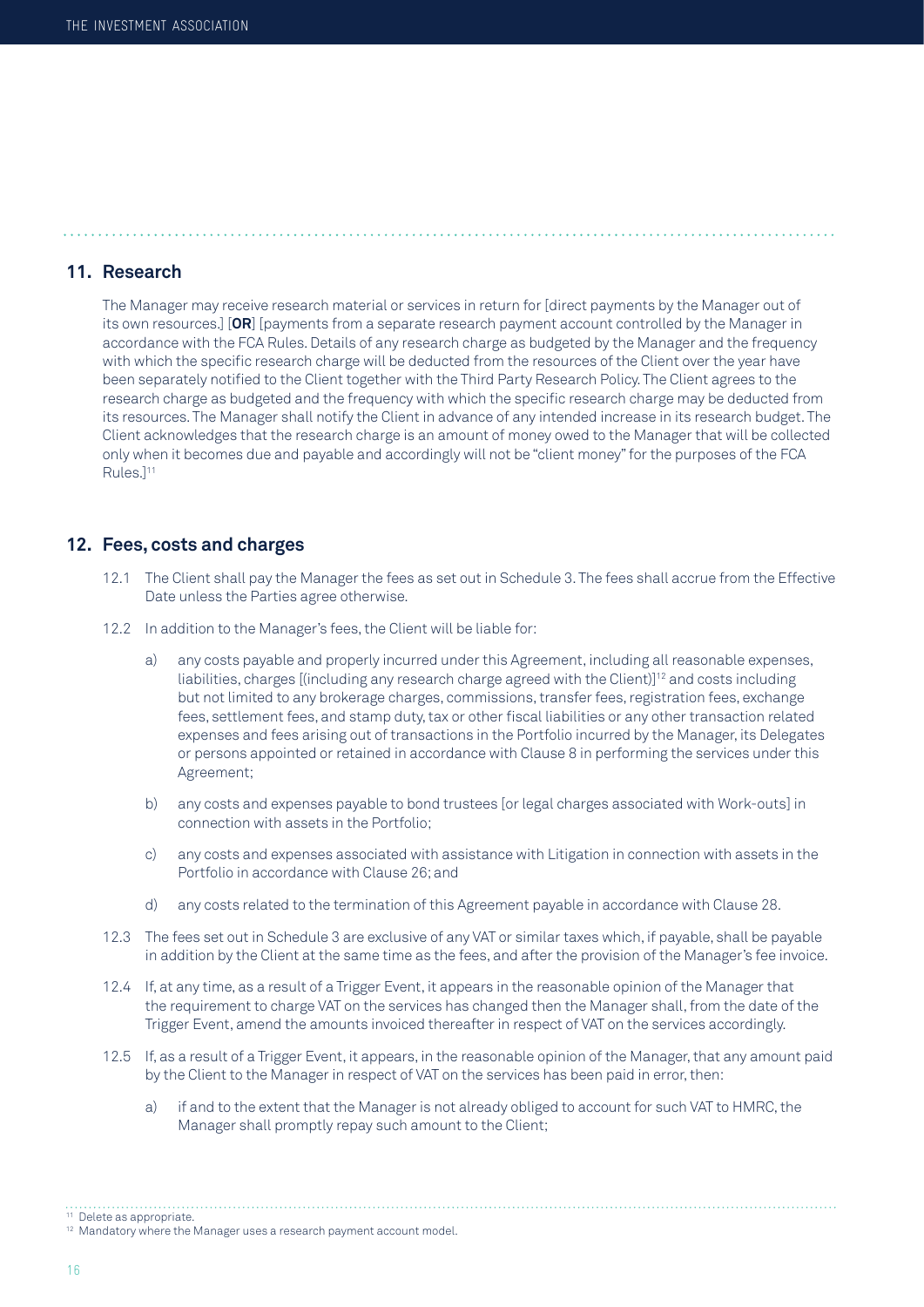- b) if and to the extent that the Manager has already so accounted for such VAT to HMRC:
	- i. the Manager shall promptly make a claim (the "**Claim**") to HMRC for the amount of such VAT; and
	- ii. after HMRC has credited to the Manager the amount specified in the Claim or part thereof, the Manager shall promptly reimburse to the Client such amount (where applicable, in accordance with the provisions of Part VA of the VAT Regulations 1995), provided always that the Manager shall not be required to reimburse to the Client any amount in excess of any final net amount with which it has been credited by HMRC in respect of the services (as reasonably determined by the Manager) taking into account any irrecoverable VAT suffered by the Manager regardless of when that VAT is suffered.
- 12.6 The payment by the Manager to the Client of the amount received from HMRC in accordance with Clause 12.5 shall be in full and final settlement of all claims arising as a result of the Trigger Event.
- 12.7 The Parties acknowledge and agree that the Manager's fees are based on the current understanding of the VAT treatment of the fees. In the event of any change in the VAT treatment of the fees, both Parties reserve the right to negotiate a change in the fee basis (exclusive of VAT) to reflect the revised circumstances.
- 12.8 Any fees for the provision of custodial services in relation to the Portfolio and any banking charges in relation to the Portfolio shall be charged separately by the Custodian or bank and shall not be included in the fees set out in Schedule 3 (unless otherwise stated in Schedule 3).
- 12.9 The Manager shall separately provide information on costs and associated charges to the Client including all information required by the FCA Rules to be provided in such disclosures.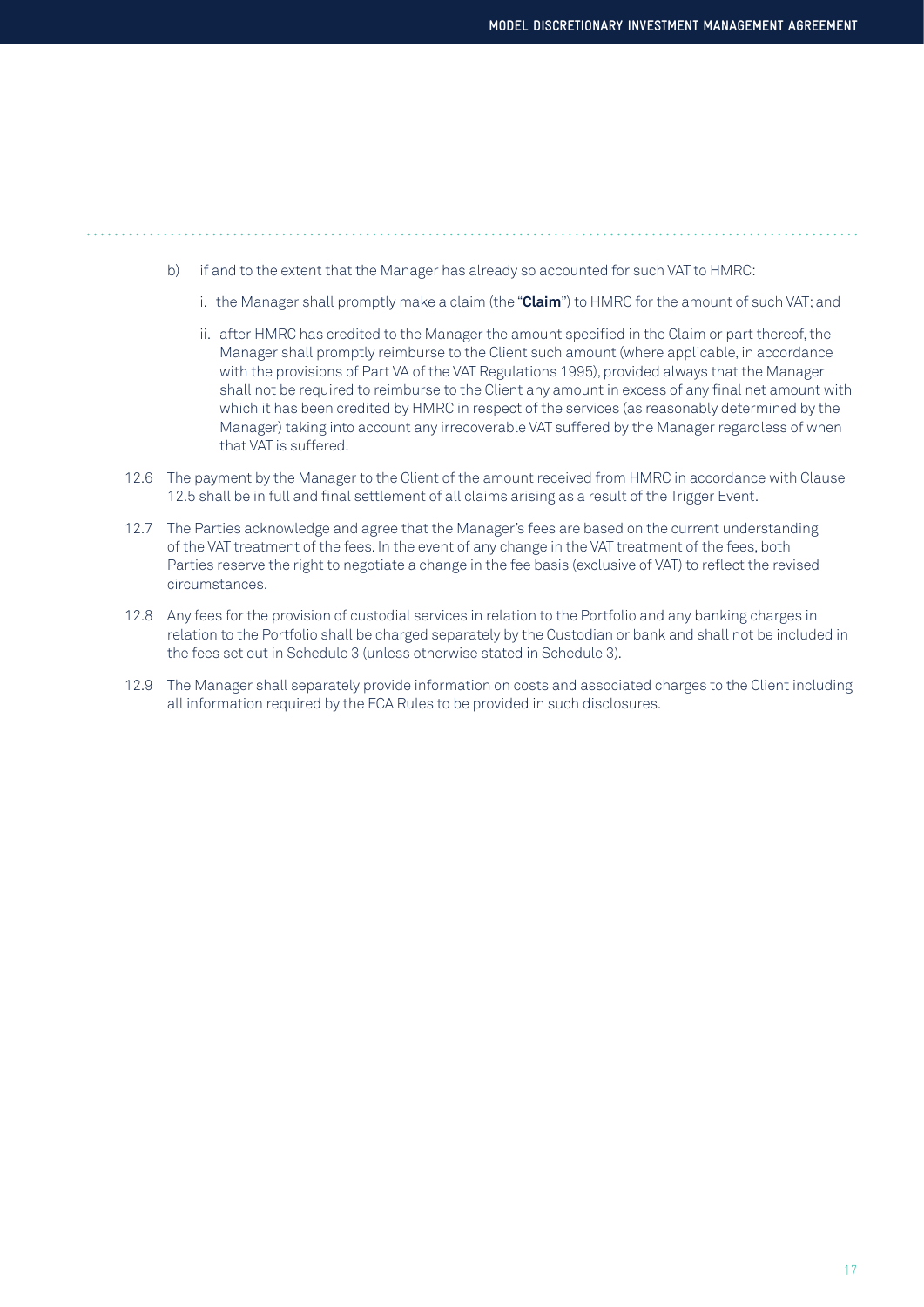#### **13. Custody of assets**

- 13.1. The Manager shall not provide custody services to the Client.
- 13.2. All assets forming part of the Portfolio shall be held by either the Client or the Custodian pursuant to a separate agreement. The Manager shall at no time hold any assets belonging to the Client. The Client acknowledges that it has been and will be solely responsible for the selection, appointment, monitoring and supervision of the Custodian and for any services the Custodian provides to the Client including, without limitation, cash management services, stocklending and repo services and foreign exchange services.

- 13.3. The Client shall instruct the Custodian to:
	- a) act in accordance with instructions from the Manager pursuant to this Agreement;
	- b) provide the Manager with copies of periodic statements and access to electronic systems;
	- c) give the Manager (and/or such person as the Manager may direct) timely notice of any voting or other rights with respect to assets forming part of the Portfolio as soon as possible upon becoming aware of any such rights;
	- d) inform the Manager as soon as practicable of any additions or other credits and withdrawals or other debits to any account containing assets forming part of the Portfolio;
	- e) pay the amount of any fees, costs and expenses payable under this Agreement from the Portfolio in accordance with the payment instructions notified by the Manager to the Custodian; and
	- f) comply with the directions of the Manager under Clause 28.6(f).
- 13.4. For the avoidance of doubt, the Custodian shall hold the official books and records of the Portfolio and the Manager is not engaged to provide such official books and records nor to be responsible for any reconciliation of assets in relation to the Portfolio.
- 13.5. The Client shall not change its Custodian without giving the Manager reasonable prior written notice of its intention to do so together with the name and other relevant information which the Manager may require in respect of the new Custodian.
- 13.6. Where the Manager elects to exercise or procure the exercise of voting rights or other rights, it does so exclusively on the basis of the records and positions held by the Custodian and the Client acknowledges that the Manager shall be entitled to rely on the information supplied by any other person acting for the Custodian or appointed by the Client and shall not be required to investigate or reconcile any discrepancies between the information held by it and the information held by the Custodian.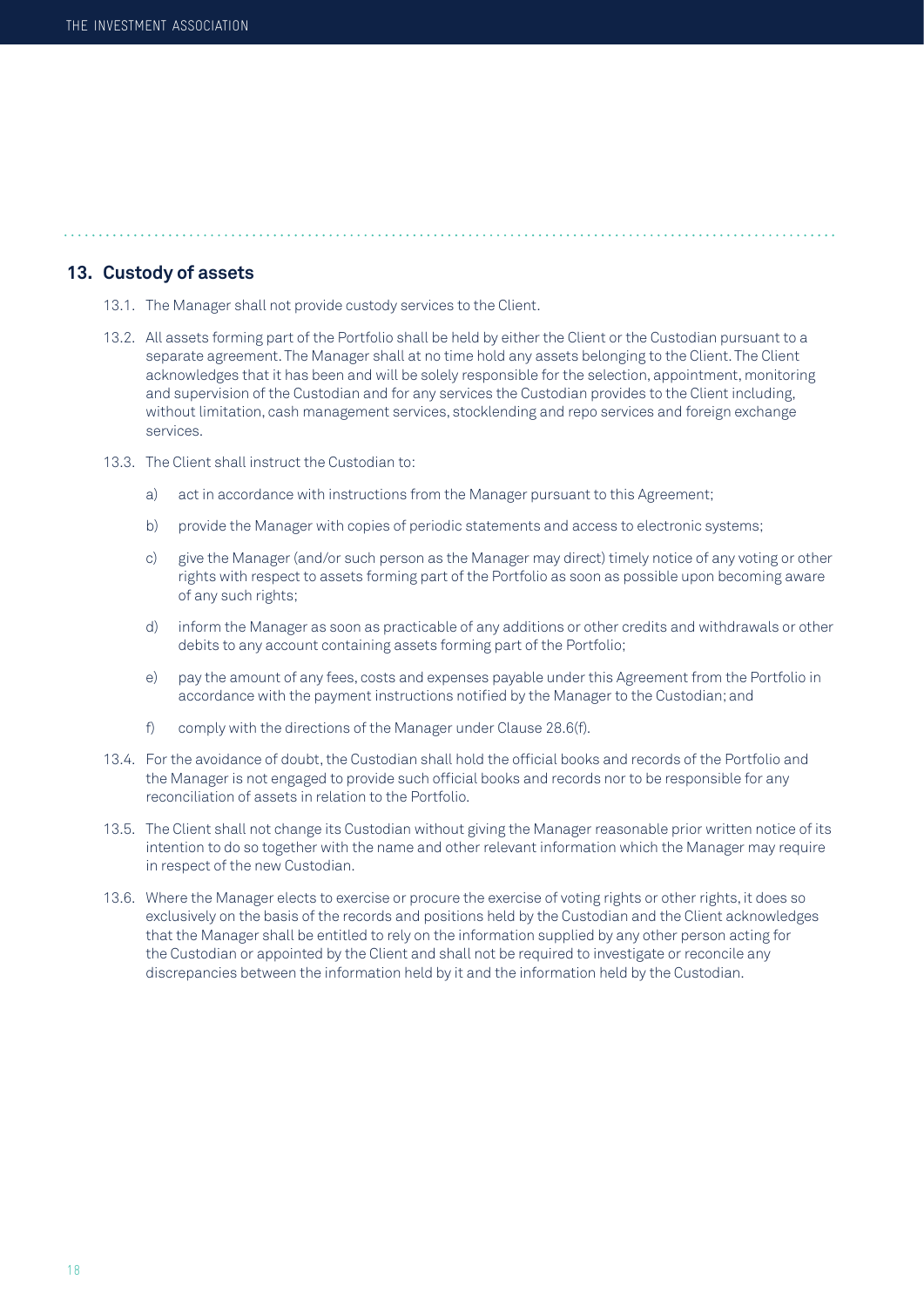#### **14. Cash**

 The Client shall remain solely responsible for the selection and use of any credit institution or other entity with which cash is deposited, unless and to the extent that the Manager shall have exercised its discretion in the selection of such credit institution or other entity.

#### **15. Borrowing**

- 15.1. Unless permitted in the Guidelines and save as provided in this Clause 15, the Manager may not otherwise commit the Client to any borrowing.
- 15.2. Subject to any restrictions in the Guidelines, the Client acknowledges and accepts that the Manager may undertake borrowing in respect of the Portfolio, including temporary overdrafts on the bank or cash accounts operated by the Client, for short-term liquidity management purposes, to settle a mismatched, delayed or failed transaction or for other unforeseen circumstances consistent with the efficient management of the Portfolio in accordance with the Guidelines.
- 15.3. The Client shall be liable for all fees, costs and expenses which may arise out of any such properly incurred borrowing or overdrafts including any applicable interest charged provided that where an Affiliate of the Manager extends a loan to the Client in such circumstances it is expected that the rate of interest charged shall be at an arm's length commercial rate.

#### **16. Derivatives**

 Any transactions in derivatives permitted by the Guidelines shall be subject to the provisions of Schedule 4. In the event of any inconsistency between the terms of this Agreement and Schedule 4, Schedule 4 shall prevail.

#### **17. Stocklending and repos**

- 17.1 Unless otherwise agreed in the Guidelines, the Manager shall not undertake any stock lending, stock borrowing, repurchase or reverse repurchase arrangements in relation to assets in the Portfolio.
- 17.2 Where the Client has entered into a securities lending programme with the Custodian or another third party, it shall procure that such Custodian or third party ensures that sufficient securities are available for the account of the Client to satisfy any settlement obligations created by such transactions entered into by the Manager for the Portfolio in accordance with the Guidelines as well as to comply with applicable law (including applicable requirements on short sales) in connection with such securities lending transactions.
- 17.3 Where the Manager has agreed to undertake stock lending, stock borrowing, repurchase or reverse repurchase arrangements in relation to assets in the Portfolio, these will be subject to the provisions of Schedule 6 in addition to any other agreement entered into pursuant to Clause 17.1. In the event of any inconsistency between the terms of this Agreement and Schedule 6, Schedule 6 shall prevail.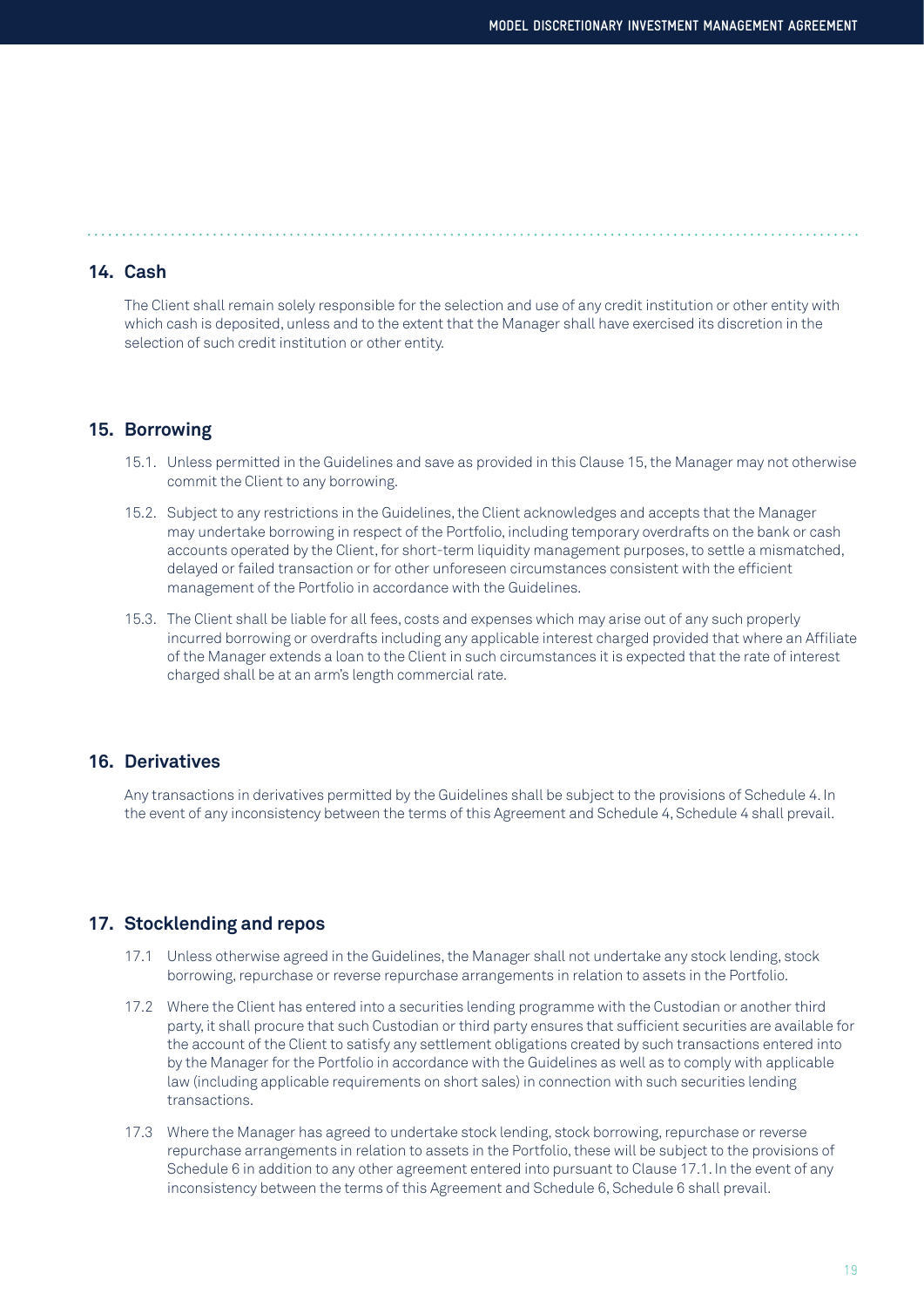# **18. Records, valuations, confirmations and periodic statements**

- 18.1. The Manager will keep or cause to be kept records of investments, sales, disbursements and other transactions carried out by the Manager on behalf of the Client under this Agreement in accordance with applicable law.
- 18.2. The Manager shall provide periodic statements setting out certain details in relation to the activities undertaken and of the performance of the Portfolio during the reporting period. The periodic statement shall include all information required by the FCA Rules to be provided in such statements, including a statement of the contents and the valuation of the Portfolio, on a periodic basis which shall be [quarterly or monthly] or such other frequency permitted by applicable regulation and agreed with the Client.13
- 18.3. The basis of all valuations will be as stated in the first periodic statement unless otherwise notified.
- 18.4. Without prejudice to Clause 13.4, the Manager will maintain its own records of the Portfolio and transactions relating to the Portfolio to enable it to assess at any date, without undue delay, their nature and value. The Client acknowledges that valuation levels for the assets of the Portfolio in the periodic statements provided by the Manager in respect of the Portfolio shall reflect the Manager's good faith effort to ascertain fair market levels (including accrued income, if any) for the assets reasonably believed by the Manager to be held for the Portfolio based on pricing and valuation information believed by the Manager to be reliable.
- 18.5. The Manager may rely on an external data provider, Counterparty, CCP, Trade Repository or other third party to supply information or data of any kind, including derivative valuations. The Manager accepts no responsibility whatsoever (whether in contract, tort or otherwise, except to the extent that any such responsibility cannot be excluded by law) for Losses to the Client incurred as a consequence of the external data provider, Counterparty, CCP, Trade Repository or other third party supplying inaccurate information or data.
- 18.6. The Client acknowledges that variations in market conditions will mean that the prices shown in periodic statements and any other reports do not necessarily reflect realisable values.
- 18.7. The Manager will give the Client and its auditors all reasonable opportunity, during usual business hours of any Business Day on reasonable notice, to examine such part of the books and records (or an extract) of the Manager that relate directly to the Portfolio.
- 18.8. Unless otherwise agreed, the Manager will not provide information about executed transactions on a transaction-by-transaction basis.

13 "Monthly" would apply where the Client has authorised a leveraged Portfolio.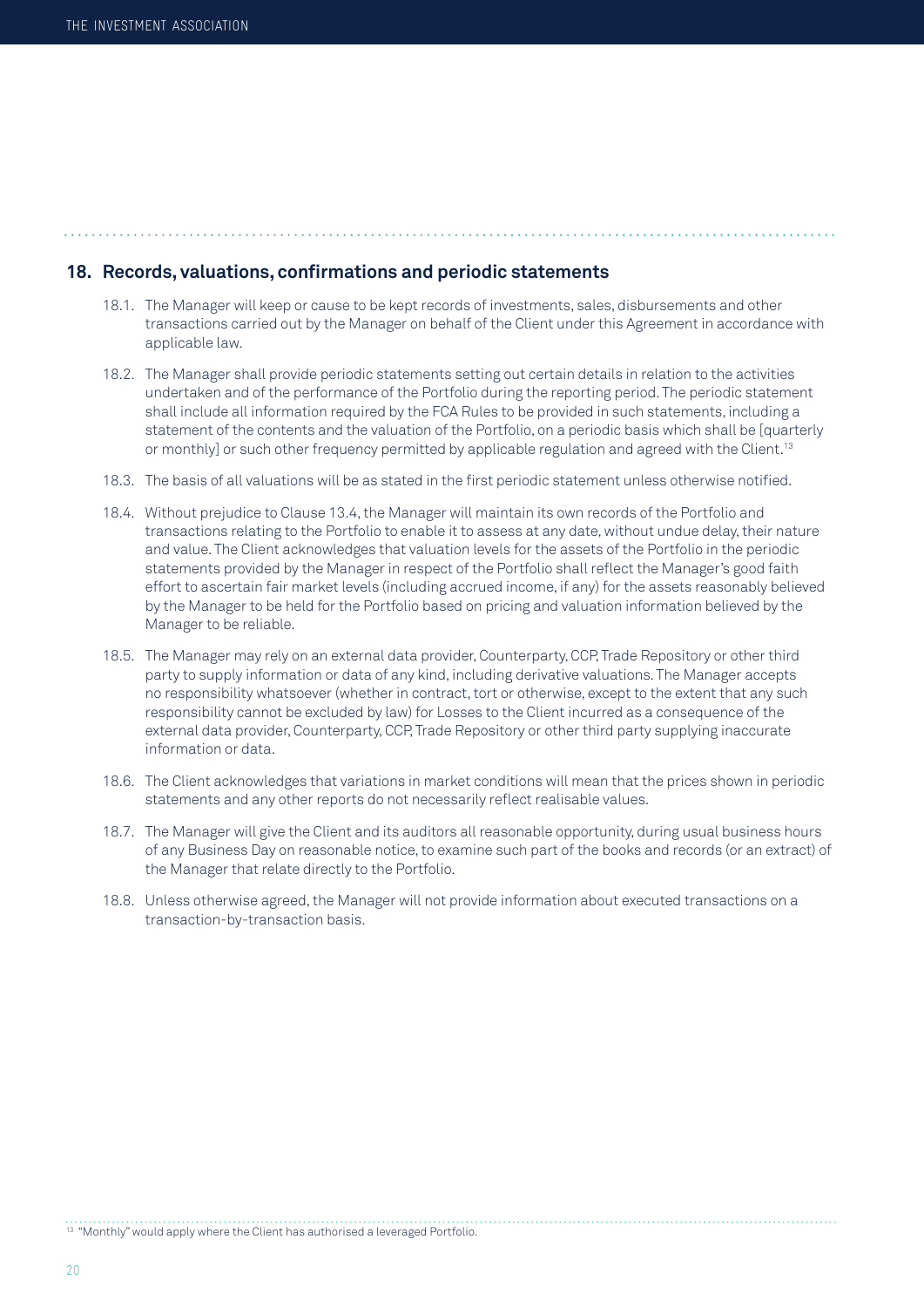# **19. Voting**

 19.1. Unless the Client instructs the Manager to the contrary in writing, the Manager is authorised to issue proxy voting instructions or to vote on a show of hands at a meeting in relation to any relevant assets held or that were held in the Portfolio, and to execute and bind the Client in actions (including corporate actions), waivers, consents, covenants and indemnifications related to such voting proxies.

- 19.2. The Client acknowledges and agrees that the Manager:
	- a) may establish guidelines for the exercise of voting of proxies or other rights and may employ the services of a proxy voting service to exercise proxies in accordance with the Manager's guidelines;
	- b) may be precluded by regulation from exercising or procuring the exercise of any voting rights attaching to the Portfolio's holdings of In-House Funds;
	- c) may, in its discretion, elect not to exercise or procure the exercise of any voting or other rights and, except as may be explicitly provided by applicable law, the Manager shall not incur any liability to the Client by reason of any exercise of, or failure to exercise, any such discretion and shall not incur any liability for any failure arising from an act or omission of a person other than the Manager; and
	- d) may not be able to audit the onward transmission of voting instructions from the Custodian or any proxy voting agent to any other party.

#### **20. Conflicts of interest**

- 20.1. The Manager and any Affiliate may effect transactions in which the Manager, any Affiliate, another client of the Manager or of an Affiliate has, directly or indirectly, a material interest or a relationship of any description with another party, which involves or may involve a potential conflict with the Manager's duty to the Client. The Manager will ensure that such transactions are effected on terms which are not materially less favourable to the Client than if the conflict or potential conflict had not existed. Any conflicts which the Manager is not able to prevent or manage effectively shall be promptly disclosed by the Manager to the Client. Except as required by the FCA Rules, neither the Manager nor any Affiliate shall be liable to account to the Client for any profit, commission or remuneration made or received from or by reason of such transactions or any connected transactions or to disclose the same or the identity of any other client or counterparty involved in such transactions, nor will the Manager's fees, unless otherwise provided, be abated.
- 20.2. The Conflicts of Interest Policy sets out the types of actual or potential conflicts of interest which affect the Manager's business and provides details of how these are identified, prevented or managed. A summary of the Conflicts of Interest Policy has been separately notified to the Client. Further details of the Conflicts of Interest Policy are available to the Client on request.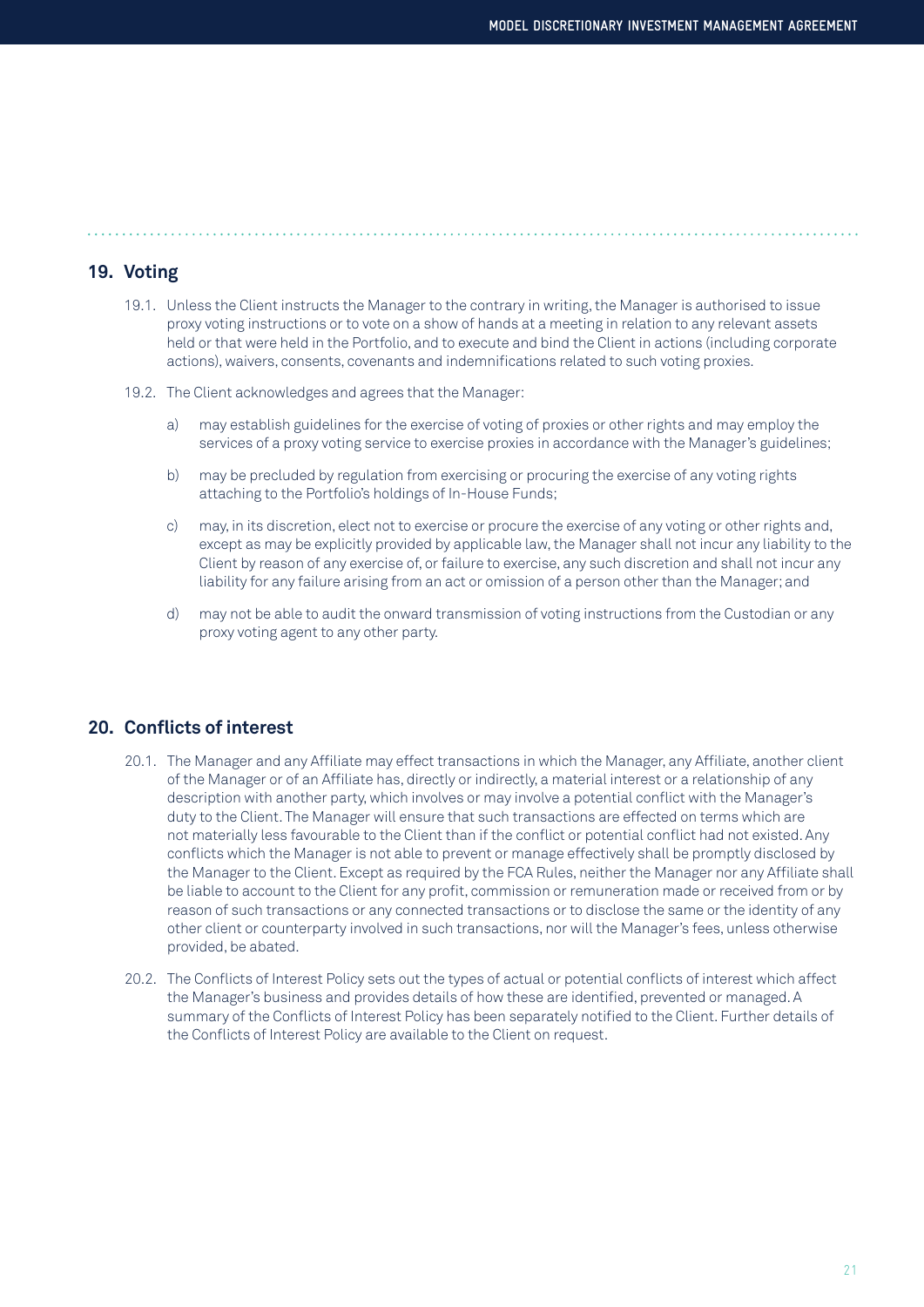- 20.3. The Manager will act as the agent of the Client and the Client will therefore be bound by the actions of the Manager taken on the Client's behalf in accordance with the terms of this Agreement. Nevertheless, nothing in this Agreement, none of the services to be provided hereunder, nor any other matter shall:
	- a) oblige the Manager or any Affiliate to accept responsibilities more extensive than those set out in this Agreement; or
	- b) give rise to any fiduciary or equitable duties which would prevent or hinder the Manager or any Affiliate from either:
		- i. performing the Investment Management Service or other services pursuant to this Agreement; or
		- ii. effecting transactions with or for the Client.

#### **21. Representations and warranties**

- 21.1. The Client represents, warrants and agrees, on the Effective Date of this Agreement and on a continuing basis that:
	- a) it is duly organised and validly existing under the laws of its jurisdiction of incorporation;
	- b) it has all necessary power and authority to execute, deliver and perform this Agreement and to enter into the transactions contemplated by this Agreement;
	- c) it has all necessary power and authority to authorise the Manager to negotiate, execute, deliver and perform any agreement in connection with the provision of services under this Agreement on its behalf and to perform its obligations under any such agreements and enter into the transactions contemplated by this Agreement;
	- d) neither its entry into this Agreement nor into any transaction contemplated by this Agreement will breach any law or regulation applicable to the Client;
	- e) any restrictions to which it is subject relating to this Agreement or any transaction contemplated by this Agreement and the level of risk to be reflected in the Manager's exercise of discretion (whether as a matter of legislation, its governing documentation[, its Statement of Investment Principles]<sup>14</sup> or otherwise), including its ability to bear losses and its risk tolerance, are set out in the Guidelines and the Manager shall be entitled to assume that no restrictions other than those contained in the Guidelines apply;
	- f) it has read and understood the risk disclosures that have been separately notified to the Client by the Manager and which provide a description of the nature and risks of financial instruments including appropriate guidance on, and warnings of, the risks associated with investments in financial instruments or in respect of particular investment strategies;
	- g) it is acting as principal with respect to the transactions contemplated under this Agreement and shall accordingly be liable as principal for all obligations under this Agreement;

<sup>&</sup>lt;sup>14</sup> For pension scheme Clients only.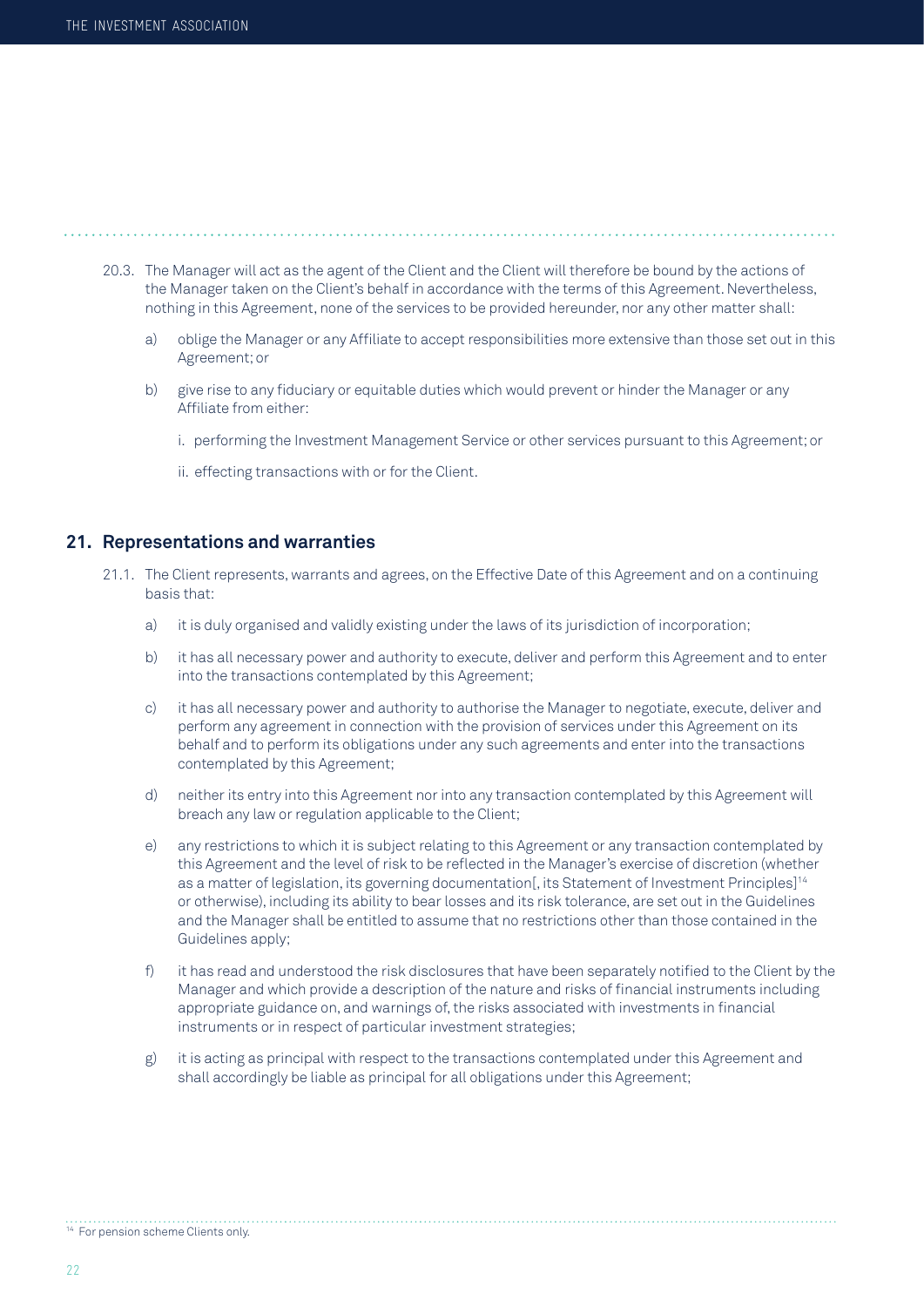- h) it is the sole beneficial owner of all the assets in the Portfolio (or, where it is acting as trustee, it is acting on behalf of the beneficial owner) and that the assets are free from any lien, charge or other encumbrance or security interest;
- i) it shall not, without the Manager's prior written consent, dispose of, encumber or otherwise deal with any of the assets comprising the Portfolio nor permit any other person, including the Custodian, to do so;
- j) it shall promptly provide to the Manager, and update as required, all information or documents that are reasonably necessary for the Manager to receive (including a valid Legal Entity Identifier) with a view to the proper discharge of its functions under this Agreement or which the Manager may reasonably request for such purpose or which is required by any competent authority;
- k) information or documentation provided by the Client or its agents to the Manager pursuant to this Agreement is accurate, complete, up-to-date and not misleading in any respect and the Client has notified the Manager of all such information which is reasonably relevant to the performance of the Manager's duties under this Agreement[; and
- l) it has read and understood the sustainable finance disclosures at Schedule  $71^{15}$ .
- 21.2. The Manager represents, warrants and agrees, on the date of this Agreement and on a continuing basis that:
	- a) it is authorised and regulated by the FCA in carrying out the business of managing investments and shall remain so authorised and regulated at all times during the term of this Agreement;
	- b) it is duly organised and validly existing under the laws of England and Wales; and
	- c) it has all necessary power and authority to execute, deliver and perform this Agreement.
- 21.3. Save as expressly provided in this Agreement, no other representation or warranty, express or implied, is made by either Party. Each Party shall promptly notify the other Party if any representation ceases to be true, accurate or complete in any material respect.

15 Managers should only include where Clause 7.5 is used.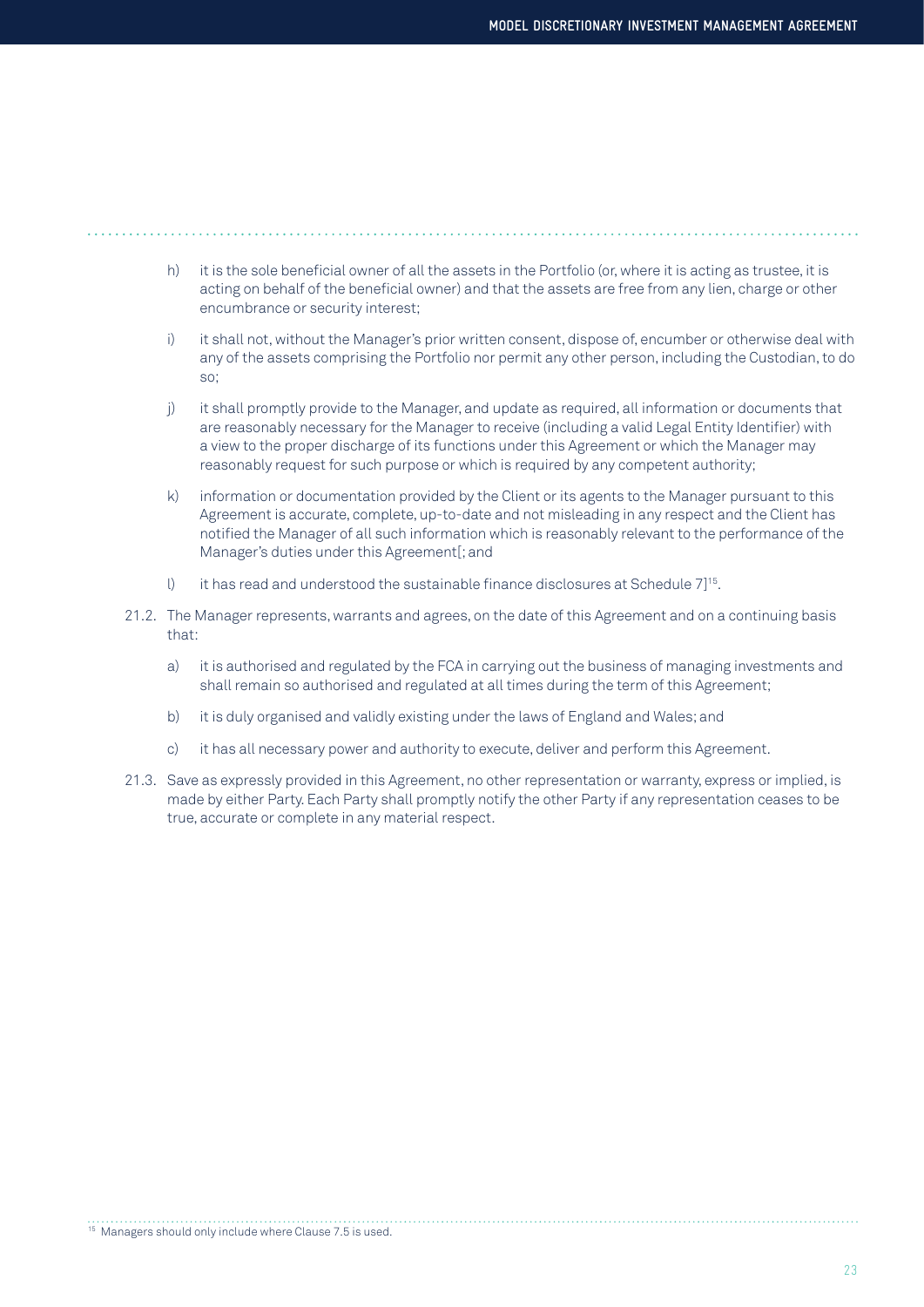# **22. Liability**

- 22.1 The Manager shall be liable to the Client for any Losses incurred by the Client only to the extent that such Losses arise under the law of contract and are the direct result of any act or omission taken or omitted by the Manager or a Delegate during the term of, and under, this Agreement which constitutes negligence, wilful default or fraud of the Manager, such Delegate or their directors, officers or employees in providing any of the services under this Agreement. Without prejudice to Clause 22.4, the Manager shall not otherwise be liable for any other Losses suffered by the Client including Losses arising from:
	- a) the Manager carrying out or relying on any Instructions or on any information provided or made available to the Manager by the Client, the Custodian, any agent of the Client or any person appointed or retained by the Manager under Clause 9;

- b) any delays due to market conditions or changes in market conditions;
- c) any delayed receipt, non-receipt, loss or corruption of any information contained in any electronic communication or for any breach of confidentiality resulting from email communication or any consequential loss arising from either of the foregoing; or
- d) acts or omissions (including negligence, wilful default, fraud or insolvency) of any other person (including Counterparties, the Custodian and external data providers), unless otherwise specified in this Agreement.
- 22.2 Without prejudice to Clause 22.4, the Manager shall not be liable in any circumstances for any Losses that constitute indirect, special or consequential loss, loss of profits, loss of savings, pure economic loss, loss of opportunity, loss of goodwill or loss of reputation in connection with or arising out of this Agreement.
- 22.3 The Manager shall not be responsible for any Losses incurred after the Termination Date under this Agreement unless and to the extent that the act or omission causing such Losses can be evidenced to have occurred prior to the Termination Date under this Agreement.
- 22.4 Nothing in this Agreement shall exclude or restrict any duty or liability which the Manager may have to the Client under FSMA or the FCA Rules [or, where relevant, the Pensions Act 1995].16

<sup>&</sup>lt;sup>16</sup> For pension scheme Clients only.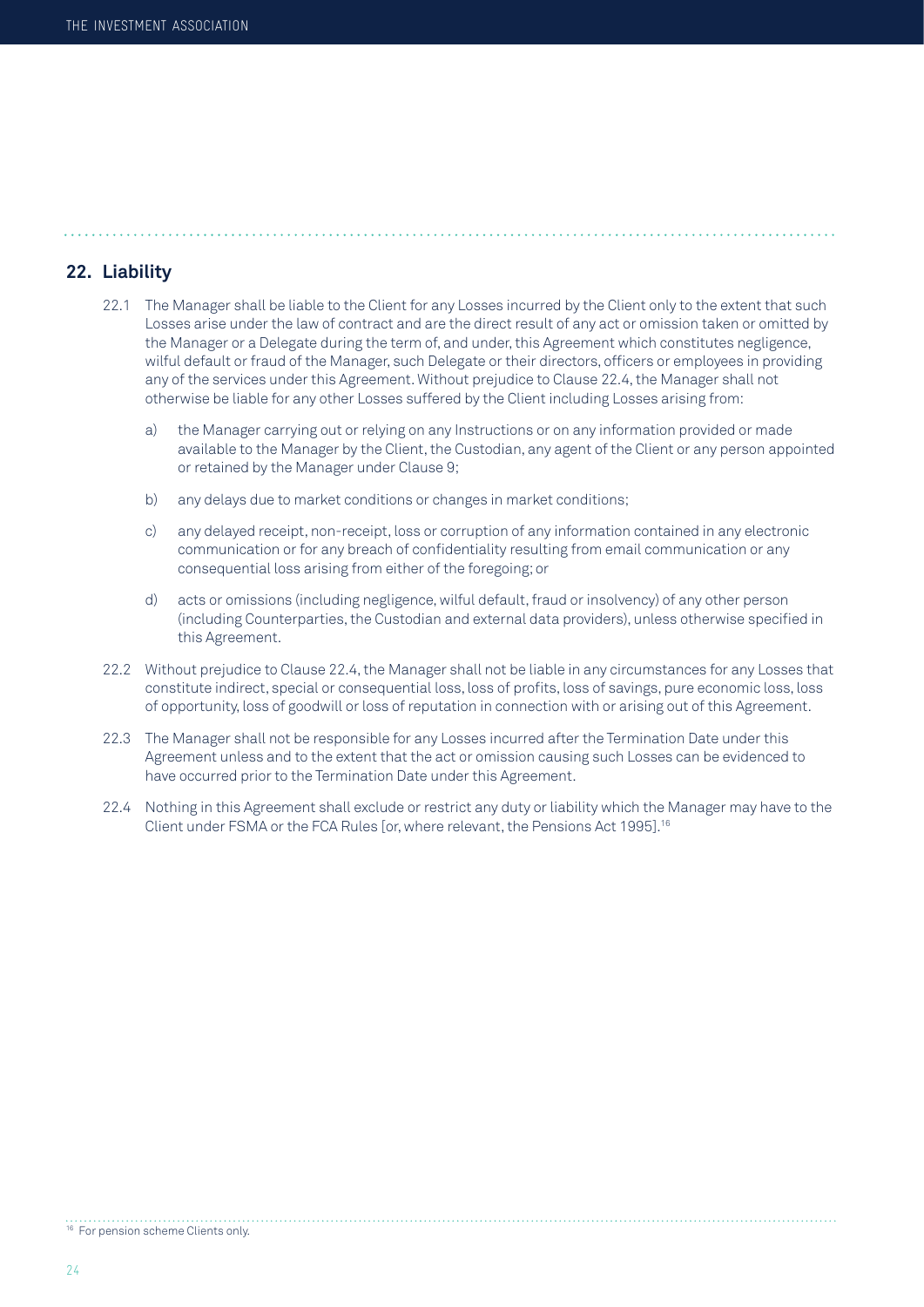# **23. Indemnification**

- 23.1. The Client indemnifies the Manager and any Delegate and their directors, officers and employees against any and all Losses paid, suffered or incurred by the Manager or the Delegate or their directors, officers or employees, directly or indirectly arising as a result of:
	- a) the performance by the Manager or any Delegate of their duties under this Agreement; or
	- b) carrying out or relying on any Instructions and any information provided or made available to the Manager by the Client, the Custodian or any other agent of the Client or the Custodian,

 except to the extent that such Losses result directly from the negligence, wilful default or fraud of the Manager or any Delegate or their directors, officers or employees in providing the services under this Agreement.

23.2. Any indemnity given to the Manager or any Delegate under this Agreement is in addition to, and without prejudice to, any indemnity allowed to the Manager or any Delegate under applicable law.

### **24. Tax and accounting**

- 24.1. The Client shall remain responsible for the management of its affairs for tax and accounting purposes. The Manager shall not provide the Client with tax advice or accounting advice or services. Subject to any specific requirements set out in the Guidelines, the Manager shall have no responsibility to take into account the Client's tax status in providing the services under this Agreement.
- 24.2. The Client shall promptly provide to the Manager all information or documents that are requested by any applicable tax authority in respect of the Client.
- 24.3. The Manager is under no obligation to report to the Client on the tax consequences of buying or selling assets in the Portfolio.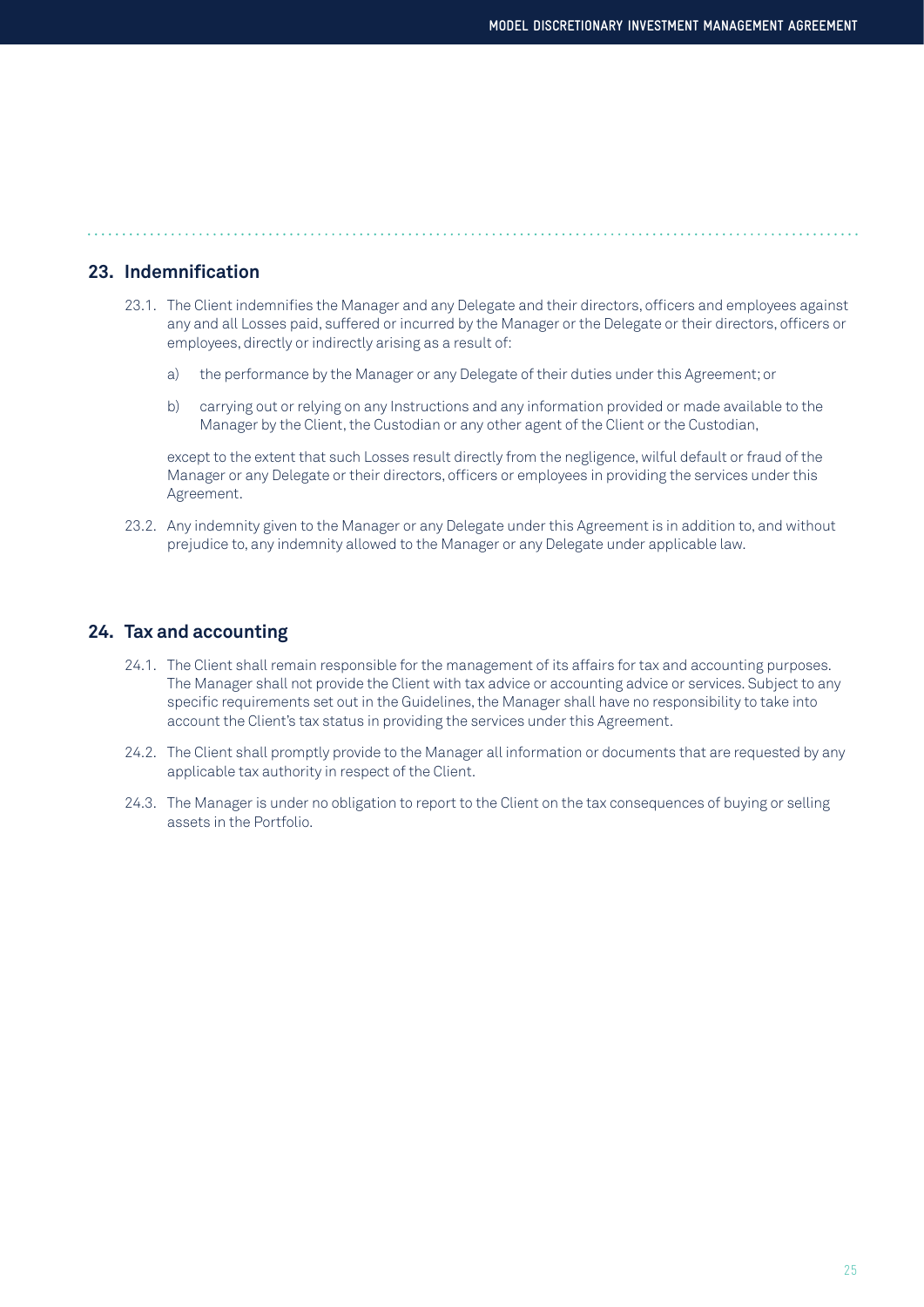## **25. Instructions**

- 25.1. The Client may, from time to time, give Instructions to the Manager directing the Manager to take, or refrain from taking, particular actions under this Agreement.
- 25.2. Any direction given to the Manager seeking to amend or vary the terms of this Agreement shall not be deemed to be an Instruction and shall be subject to the provisions of Clause 39.
- 25.3. The Manager shall be entitled to rely upon any Instruction from an Authorised Person, or from such other person where the Manager reasonably believes the Instruction to be from an Authorised Person, whether or not the authority of such person is then effective and without further enquiry of the Client in relation to the genuineness, authority or identity of the Authorised Person.
- 25.4. The Manager shall acknowledge Instructions received from the Client by acting on them unless the Client is promptly advised that the Manager believes:
	- a) such Instructions to be conflicting or ambiguous;
	- b) such Instruction was not given by an Authorised Person; or
	- c) such action may not be practicable or might result in a breach of this Agreement or any applicable law or regulation.
- 25.5. The Manager shall not be obliged to give or make any other acknowledgement of Instructions.

#### **26. Litigation assistance**

- 26.1. The Manager shall have no authority or responsibility to take any action in the name of or on behalf of the Client with regard to any Litigation, including, without limitation, to file proofs of claim or other documents, or to investigate, initiate, join, monitor or settle any Litigation.
- 26.2. The Client shall be solely responsible for:
	- a) keeping itself informed of any Litigation in which it may have a claim or for arranging for the Custodian or another third party to do so; and
	- b) investigating, initiating, joining, monitoring and settling any such Litigation.
- 26.3. Notwithstanding the foregoing, the Manager may, at the reasonable request of the Client, agree to disclose information held by the Manager directly relevant to such Litigation, subject to any duty of confidentiality owed to any third party by the Manager and provided that the Manager shall be fully indemnified to its reasonable satisfaction for all Losses that may be incurred or suffered by the Manager in connection with such disclosure.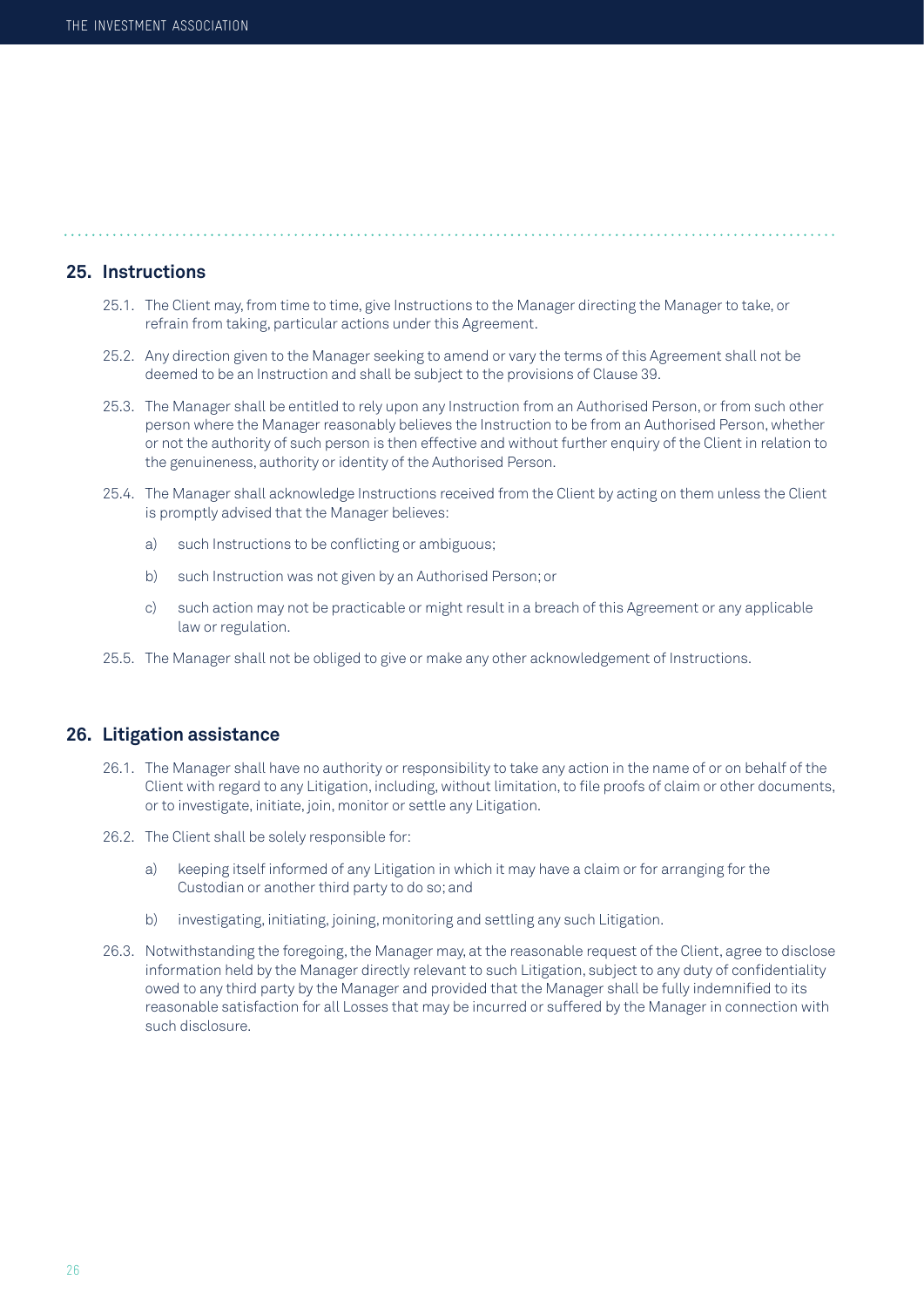# **27. [Work-outs**<sup>17</sup>

- 27.1. The Manager may, but is not obliged to, participate in Work-outs provided that the Manager shall not be required to take any such action unless fully indemnified to its reasonable satisfaction for all Losses that may be incurred or suffered by the Manager in connection with such action.
- 27.2. In relation to Work-outs, from time to time the Manager may earn fees from issuers of debt instruments in respect of actions undertaken by the Manager as a representative of the beneficial owners of those debt instruments in a creditors' committee or similar body, which may include the Client, to maximise the value obtained by the beneficial owners of such bonds in a restructuring or any similar arrangement relating to the bonds or the issuer. The Client consents to the Manager retaining any remuneration received in respect of any Work-out.]

# **28. Termination**

- 28.1. This Agreement shall continue until terminated in accordance with this Clause 28. This Agreement shall remain in full force and effect up to the Termination Date except as provided in Clause 28.6.
- 28.2. If at any time a Termination Event with respect to a Party has occurred, either Party may, by written notice to the other Party specifying the relevant Termination Event, designate a Termination Date not earlier than the day such notice is effective.
- 28.3. The Manager may at any time terminate this Agreement on [30]/ [60]/ [90]/ [•] Business Days' written notice. The Termination Date shall be the first Business Day which falls [30]/ [60]/ [90]/ [•] Business Days after the date on which written notice given to the Client was effective or such later date as specified in the notice.
- 28.4. The Client may at any time terminate this Agreement on written notice to the Manager. Such notice shall designate a date as the Termination Date which may be the same Business Day as the day on which written notice is given but shall not be more than [30]/ [60]/ [90]/ [•] Business Days after the date on which written notice given was effective (in both cases, the date on which written notice was given will be determined in accordance with the provisions of Clause 33).
- 28.5. Unless otherwise agreed between the Parties, in circumstances where the Manager terminates this Agreement pursuant to Clause 28.3, the Manager shall continue to supply the Investment Management Service up until the Termination Date and shall cooperate with and take such steps as the Client may reasonably require in order to effect the orderly termination of this Agreement and to transfer the Portfolio or an amount equal to the Portfolio to or at the direction of the Client.
- 28.6. Unless otherwise agreed between the Parties, in circumstances where the Client terminates this Agreement pursuant to Clause 28.4, the Client agrees and acknowledges that with effect from the Cessation of Investment Management Service Date up to and including the Termination Date, the following terms shall apply:
	- a) the Manager shall cease to provide the Investment Management Service and in particular:
		- i. the Manager will not effect any new purchases of assets in relation to the Portfolio provided that transactions already effected but awaiting settlement will be unaffected and shall settle as normal;

<sup>&</sup>lt;sup>17</sup> Only likely to be relevant to fixed income Managers.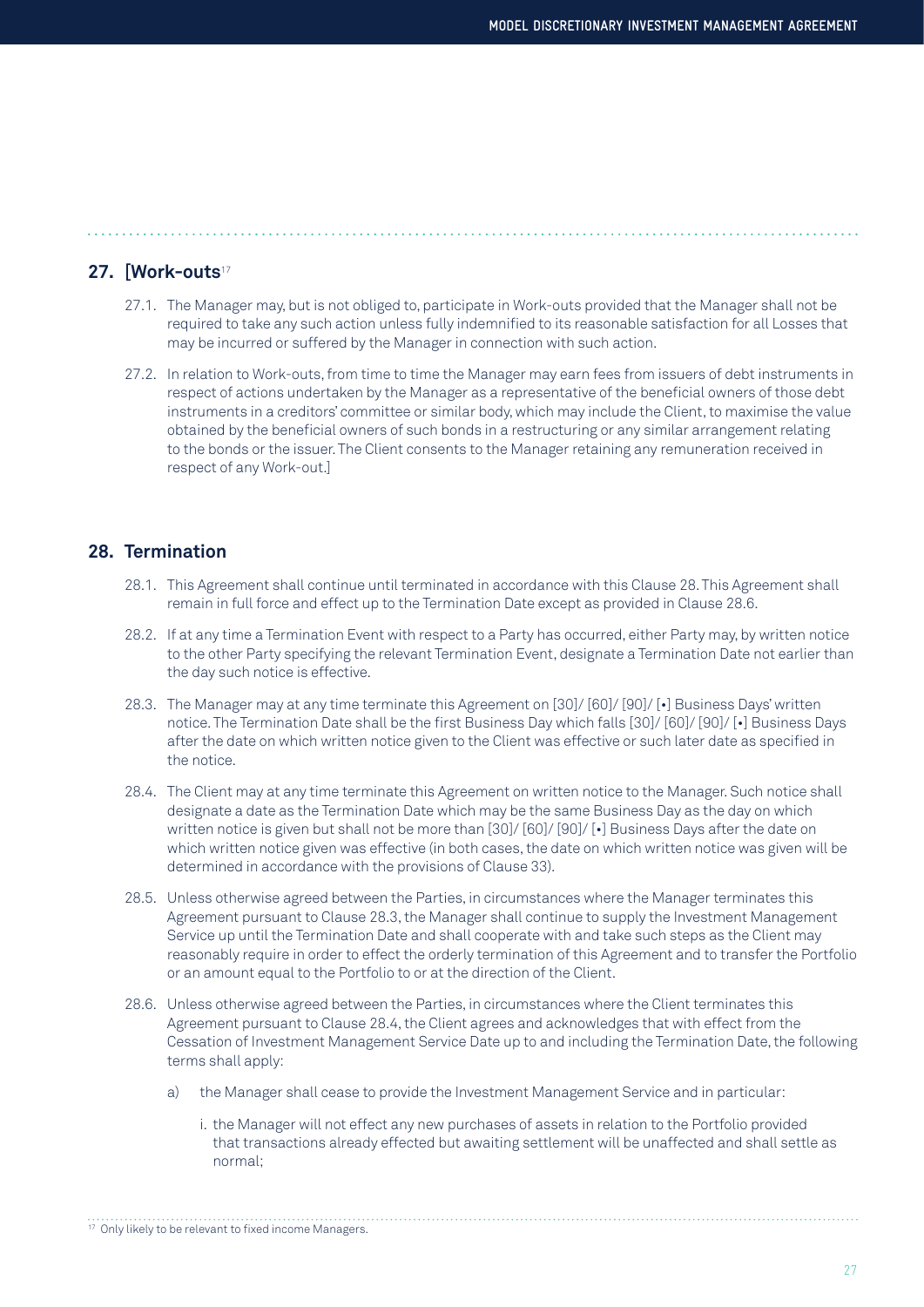- ii. the Manager will not effect any new sale transactions in relation to the Portfolio except pursuant to specific Instructions from the Client;
- iii. the Manager shall not enter into new foreign exchange transactions (including renewing or so called "rolling-over" existing foreign exchange transactions) or derivative transactions in relation to the Portfolio except foreign exchange transactions required to cover any purchases effected prior to the Cessation of Investment Management Service Date;
- iv. the Manager shall not re-invest income, dividends, proceeds of sale or other cash balances and that the cash limits in the Guidelines may be exceeded as a result; and
- v. the Manager will undertake any corporate action decisions which it reasonably believes necessary;
- b) the Manager will no longer be responsible for compliance with the Guidelines or achieving the investment objectives and the Client acknowledges that the performance of the Portfolio may fall short of the performance otherwise achievable for an on-going portfolio;
- c) the performance measurement for the Portfolio shall end with effect from [the Cessation of Investment Management Service Date]/[the Termination Date]/[such date as is agreed between the Parties];
- d) the Manager will continue to vote all proxies in accordance with its proxy voting policy;
- e) the Manager will not be responsible for undertaking any transactions affecting the Portfolio intended to facilitate reorganisation of the Portfolio by the Client or any other person except under separate written agreement between the Client and the Manager; and
- f) the Manager may direct the Custodian to retain or realise any investments of the Portfolio as may be required to settle transactions already initiated or to pay any outstanding liabilities of the Client in either case without prior notice to the Client. If there is a dispute as to the payment of fees to the Manager, the Client may require the disputed amount to be held in a third party escrow account pending resolution of the dispute.
- 28.7. The Manager will continue to provide periodic statements pursuant to Clause 18.2 up to the Termination Date.
- 28.8. The Client shall pay:
	- a) the fees and expenses of the Manager due up to the Termination Date; and
	- b) any additional expenses necessarily incurred by the Manager in terminating the Agreement,

and the Client shall bear any losses necessarily realised in settling or concluding outstanding obligations.

28.9. Termination of this Agreement shall not affect accrued rights, existing commitments or any contractual provision intended to survive termination.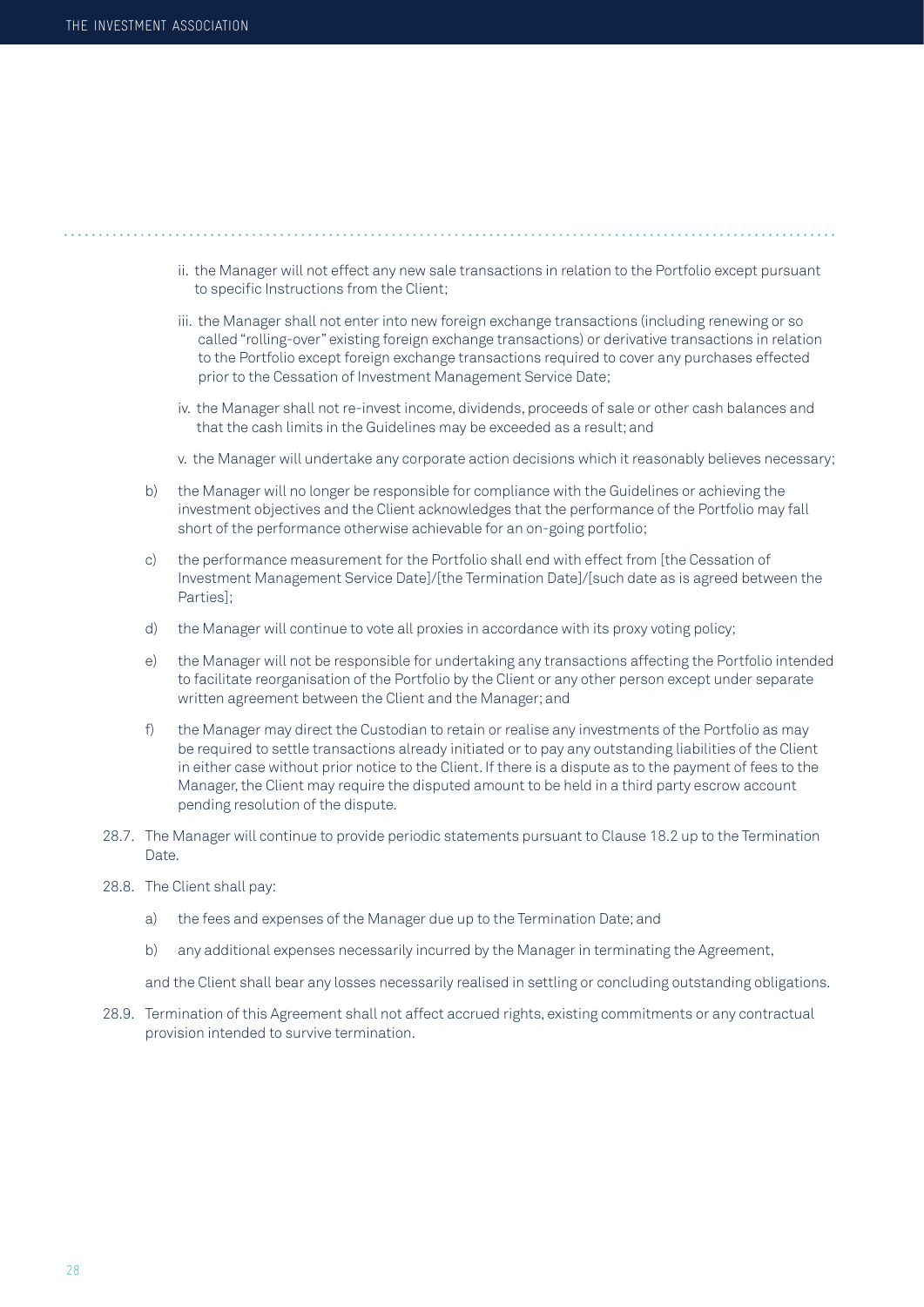# **29. Confidentiality**

- 29.1. Each Party shall treat Confidential Information as confidential and shall not disclose such information except if:
	- a) it is required to do so under applicable law;
	- b) it is so requested by competent regulatory or fiscal authorities or a court or tribunal of competent jurisdiction;
	- c) it is disclosed in confidence to its advisers, auditors or insurers where reasonably necessary for the performance of their professional services; or
	- d) it is disclosed in confidence to its industry body for the purpose of compiling and publishing industry statistics or analysis.
- 29.2. Notwithstanding Clause 29.1, the Manager may disclose in confidence any Confidential Information to any person (including, without limitation, Affiliates, Delegates, Counterparties (in accordance with market practice) or any other persons) in all cases only to assist or enable the proper performance of its services and to enforce its obligations and rights under this Agreement. The Manager may disclose such facts about the appointment in a press release as the Manager and the Client may agree.
- 29.3. Notwithstanding Clause 29.1, the Manager may disclose any Confidential Information to a competent regulatory authority as may be required in order to assist the Client in complying with its obligations under applicable law in connection with the services provided for under this Agreement.
- 29.4. [Notwithstanding Clause 29.1, the Client may disclose in confidence and on a non-reliance basis, any Confidential Information to employers participating in the Scheme or their relevant group companies and their advisers, where it is reasonable to do so in the context of administering the Scheme. ]<sup>18</sup>
- 29.5. Confidential Information shall remain confidential for a period of two (2) years from the Termination Date of this Agreement.
- 29.6. The Parties agree that damages may not be an adequate remedy for any breach of this Clause 29 and, accordingly, each shall be entitled (but not limited) to seek injunctive or other equitable relief restraining the other from breaching this Clause 29.
- 29.7. If the Client is a "public authority" for the purposes of section 3 of the FoIA, it shall immediately notify the Manager if it:
	- a) receives a request for information under section 8 of the FoIA which covers commercially sensitive or confidential information relating to the Manager, this Agreement or to the services provided under it;
	- b) responds to such a request;
	- c) receives a complaint in relation to the handling of such a request;
	- d) becomes aware that an application has been made to the Information Commissioner (as defined in the FoIA) for a decision in relation to such a request;
	- e) becomes aware that the Information Commissioner has served any notice on it under Part IV of the FoIA in relation to such a request;

<sup>&</sup>lt;sup>18</sup> For pension scheme Clients only. This reflects that, in the context of a pension scheme, the sponsoring employer usually participates in investment meetings and the development of investment strategy. This wording allows employers to do so without risking a technical breach of confidentiality requirements.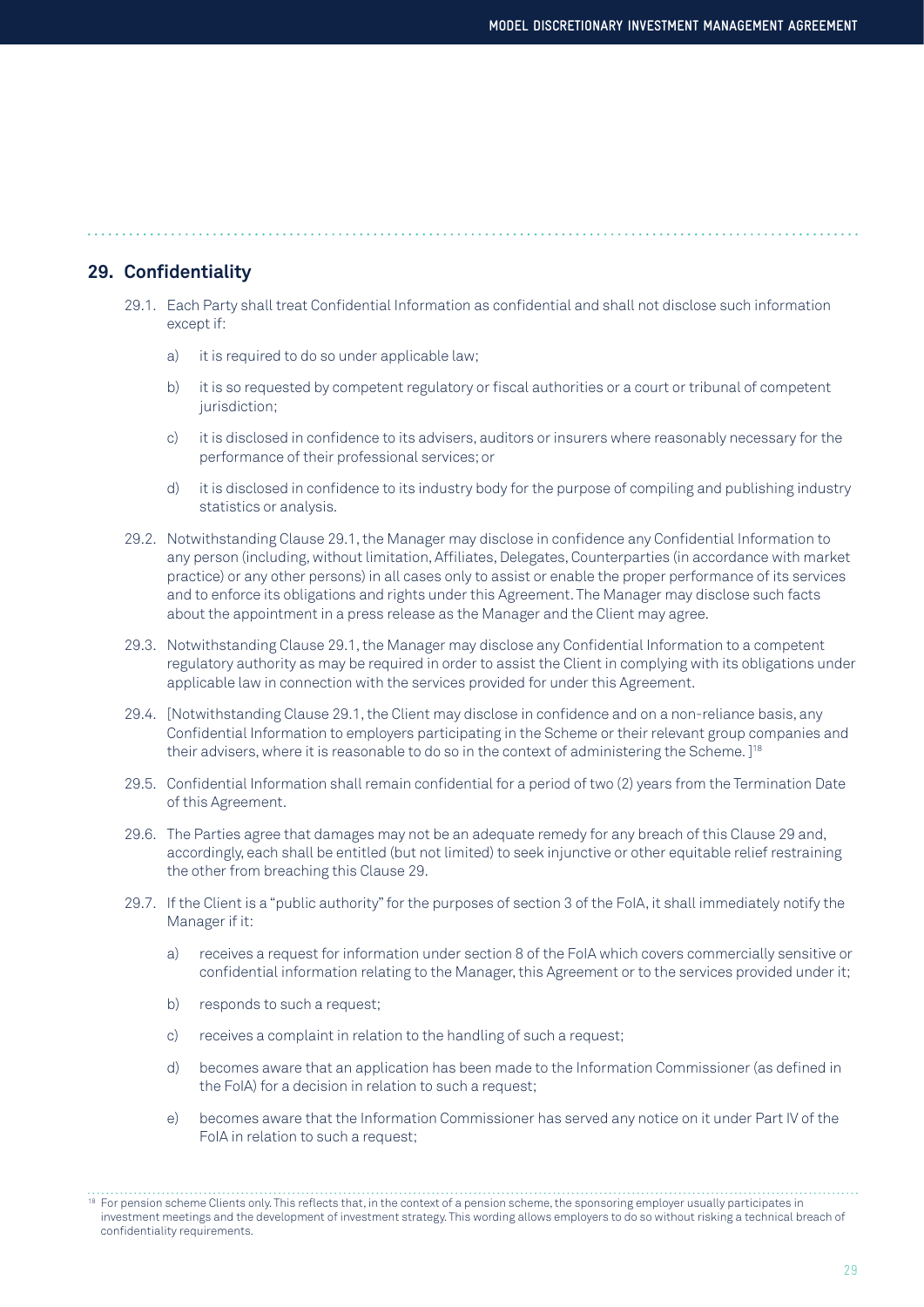- f) becomes aware that an appeal has been made to the Information Tribunal (as defined in the FoIA) or the court in relation to such a request; or
- g) becomes aware that commercially sensitive or confidential information relating to the Manager, this Agreement or to the services provided under it has been or is about to be disclosed to a third party without the Manager's express written permission,

 and in each case shall provide the Manager with such details as reasonably may be requested by the Manager. When the Client has notified the Manager of the nature of the request received by the Client, the Client then agrees to give the Manager a reasonable opportunity to comment on whether an exemption from the requirement to disclose may be applicable and the Client shall take due regard of any such comments before making its response. The Manager agrees to respond in a timely manner.

- 29.8. In providing the services under this Agreement, neither the Manager, its Affiliates or a Delegate shall be obliged to disclose or to take into consideration (or to require any third party to disclose or take into consideration) any information:
	- a) the disclosure or use of which might breach any prohibition, duty or confidence to any other person or arising under any applicable law;
	- b) which comes to the notice of an employee, officer or agent of the Manager, its Affiliates or a Delegate, but properly does not come to the actual notice of an individual managing the Portfolio; or
	- c) relating to the nature or extent of any interest the Manager or any Affiliate has in any investments.

# **30. Data protection**

- 30.1. Each Party will comply with Data Protection Laws.
- 30.2. In order to provide the services the Manager or a Delegate may need to:
	- a) communicate with the Client's trustees, owners, officers and employees ("**Client Contacts**") in relation to the services;
	- b) process identification details of the Client Contacts in order to confirm their identities;
	- c) check such Personal Data against databases of individuals who are subject to sanctions, classified as "politically exposed persons" or have committed crimes and to follow up any suspicions to ensure that the Manager complies with its anti-money laundering and terrorism obligations and to avoid fraud itself;
	- d) record or monitor communications as set out in Clause 31;
	- e) use such Personal Data to meet the Manager's compliance and regulatory duties; and/or
	- f) transfer such Personal Data outside the UK and disclose it to anti-fraud organisations and law enforcement or regulatory agencies anywhere in the world,

and the Manager will be acting as a data controller in respect of such processing.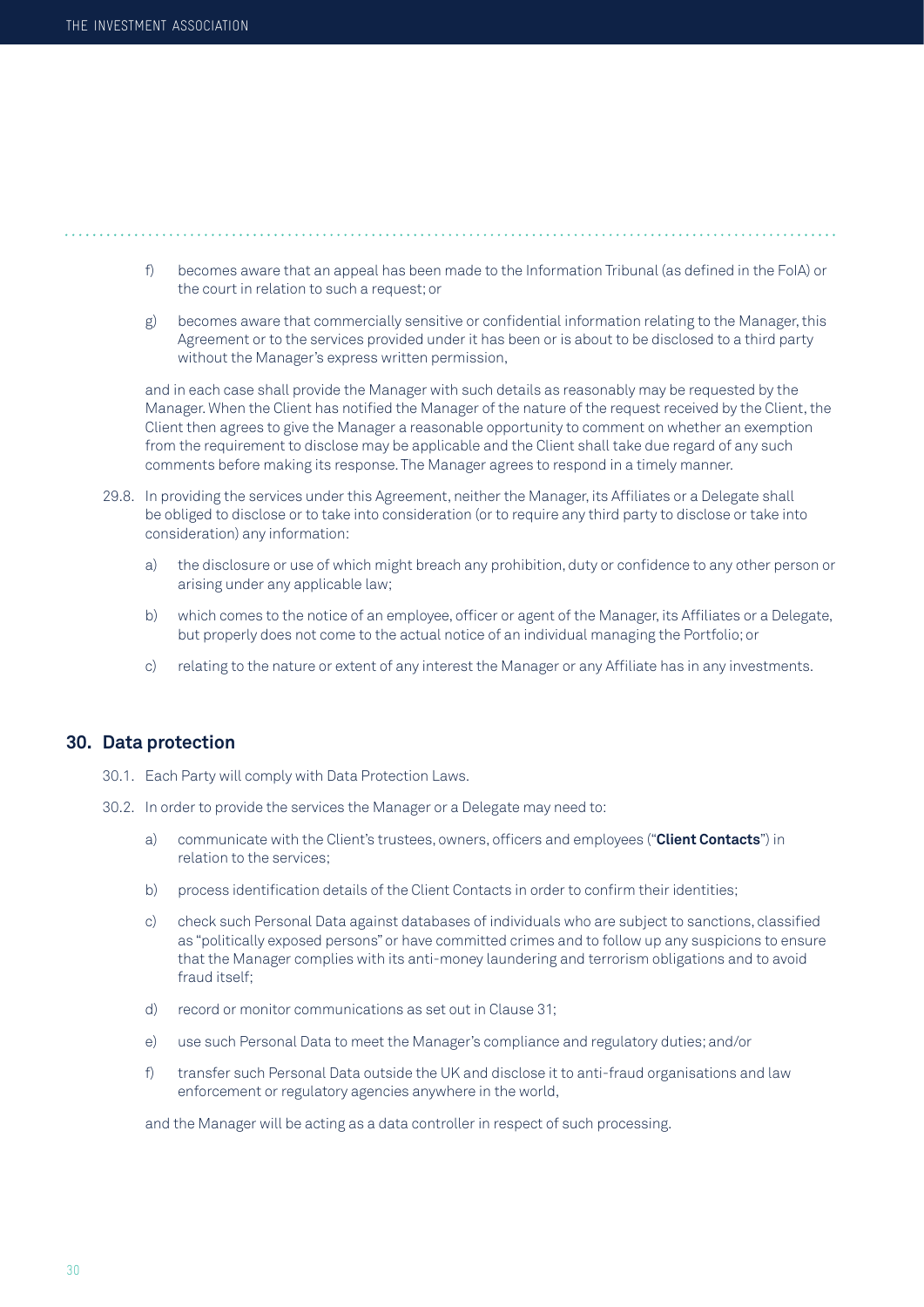- 30.3. Where the Client provides the Manager with Client Contact details or where requested to do so by the Manager, the Client will notify such individuals that the Manager may need to process their Personal Data for the purposes set out in Clause 30.2.
- 30.4. The Manager will maintain a data protection fair processing notice on its website setting out the details of such processing and all other information required by, and in compliance with, Data Protection Laws, which the Client will also refer Client Contacts to when it makes a notification under Clause 30.3.<sup>19</sup>
- 30.5. [For the avoidance of doubt, except as set out above, the Manager shall be responsible for providing notices and obtaining any consents in relation to any processing of Client Contacts' Personal Data, including in relation to marketing.]<sup>20</sup>

### **31. Communications and taping**

- 31.1. Subject to compliance with applicable law, either Party may record telephone conversations with the other. The Manager may record or monitor telephone conversations and other communications with or by the Client (including mails, emails or documentation of client orders made at meetings). The Client agrees that the Manager may deliver copies or transcripts of such recordings to any court or competent authority. A copy of any such conversations with the Client and communications with the Client will be available on request for a period of five years (or, where requested by the FCA, for a period of up to seven years) from the date when the record is made.
- 31.2. The Manager will communicate with the Client [in English] and, subject to Clause 33, will communicate with the Client as considered appropriate, including through the Manager's website, by email or otherwise. [The Client hereby consents to receiving communications and reports under this Agreement (including but not limited to valuations) electronically online via the Manager's secure client website ([insert website link]).] The Client understands that if documents are only available online the Client will not receive a printed version. A paper copy of such communications and reports will be available to the Client upon request.

# **32. Force Majeure**

 No Party to this Agreement shall be liable for any failure or delay in performing any of its obligations under or pursuant to this Agreement, and any such failure or delay in performing its obligations will not constitute a breach of this Agreement, if and to the extent that such failure or delay is due to an event of Force Majeure.

<sup>&</sup>lt;sup>19</sup> Note that the detail required by the UK version of the General Data Protection Regulation (Regulation (EU) 2016/679) as provided for under the Data Protection, Privacy and Electronic Communications (Amendments ETC) (EU Exit) Regulations 2019 must be included in the Manager's website privacy policy.

<sup>20</sup> Optional. Include if the Manager has given the correct marketing notice/opt-in or out to the relevant Client Contact at the time it collects their information.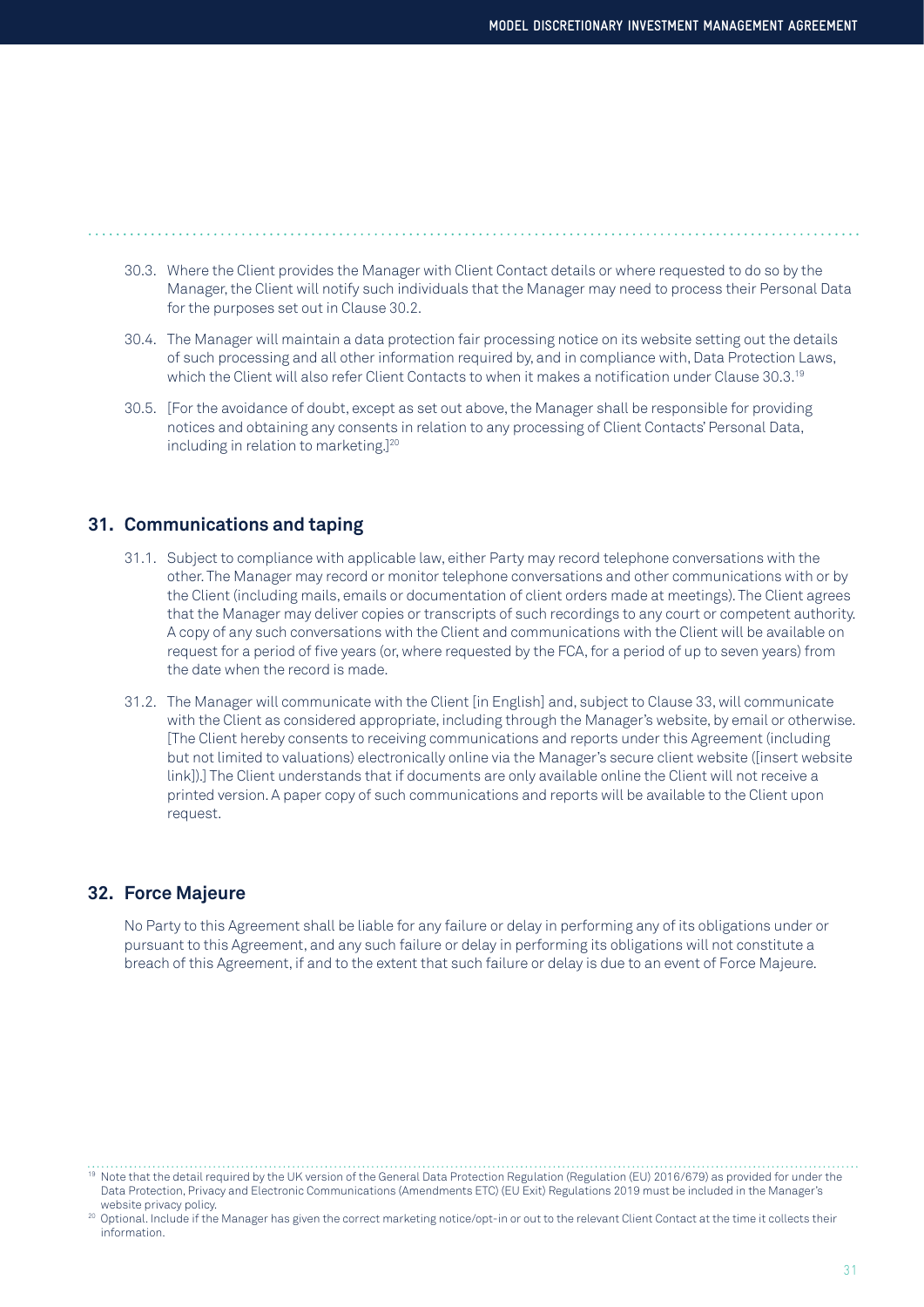# **33. Notices**

 Any notice in respect of this Agreement may be given in any manner set forth below to the address and/or email provided in Schedule 5, or to such other address as shall be notified in accordance with this Clause 33 by that Party to the other Party from time to time and will be deemed given as indicated:

- a) if in writing and delivered in person or by courier, on the date it is delivered;
- b) if sent by registered or certified mail or equivalent, on the date that mail is delivered; and
- c) if sent by electronic messaging system including email, on the date that electronic message is acknowledged by the recipient,

 unless the date of delivery or that receipt, as applicable, is not a Business Day or that notice is delivered, received or acknowledged, as applicable, after 5pm local time in London on a Business Day, in which case that notice shall be deemed given and effective on the first following day that is a Business Day.

# **34. Complaints**

 All formal complaints by the Client relating to the services provided by the Manager under this Agreement should in the first instance be made in writing to the compliance officer of the Manager. Subsequently, the Client may have a right to complain directly to the Financial Ombudsman Service. A copy of the Manager's complaints management policy is available on request and will otherwise be provided in accordance with the FCA Rules.

# **35. Compensation**

 The Client may be entitled to compensation from the Financial Services Compensation Scheme if the Manager cannot meet its obligations. This depends on the type of business and the circumstances of the claim. Generally, a professional client will not be eligible for compensation.

# **36. Assignment and transfer**

- 36.1. Save as provided in this Clause 36, neither Party may assign, transfer or novate, or purport to assign, transfer or novate, any of its rights or obligations under this Agreement without the prior written consent of the other Party, such consent not to be unreasonably withheld or delayed.
- 36.2. [The Client agrees that the Manager may assign, transfer or novate any of its rights or obligations under this Agreement to one or more Affiliates, by giving the Client notice which shall specify a date upon which the assignment, transfer or novation shall become effective.]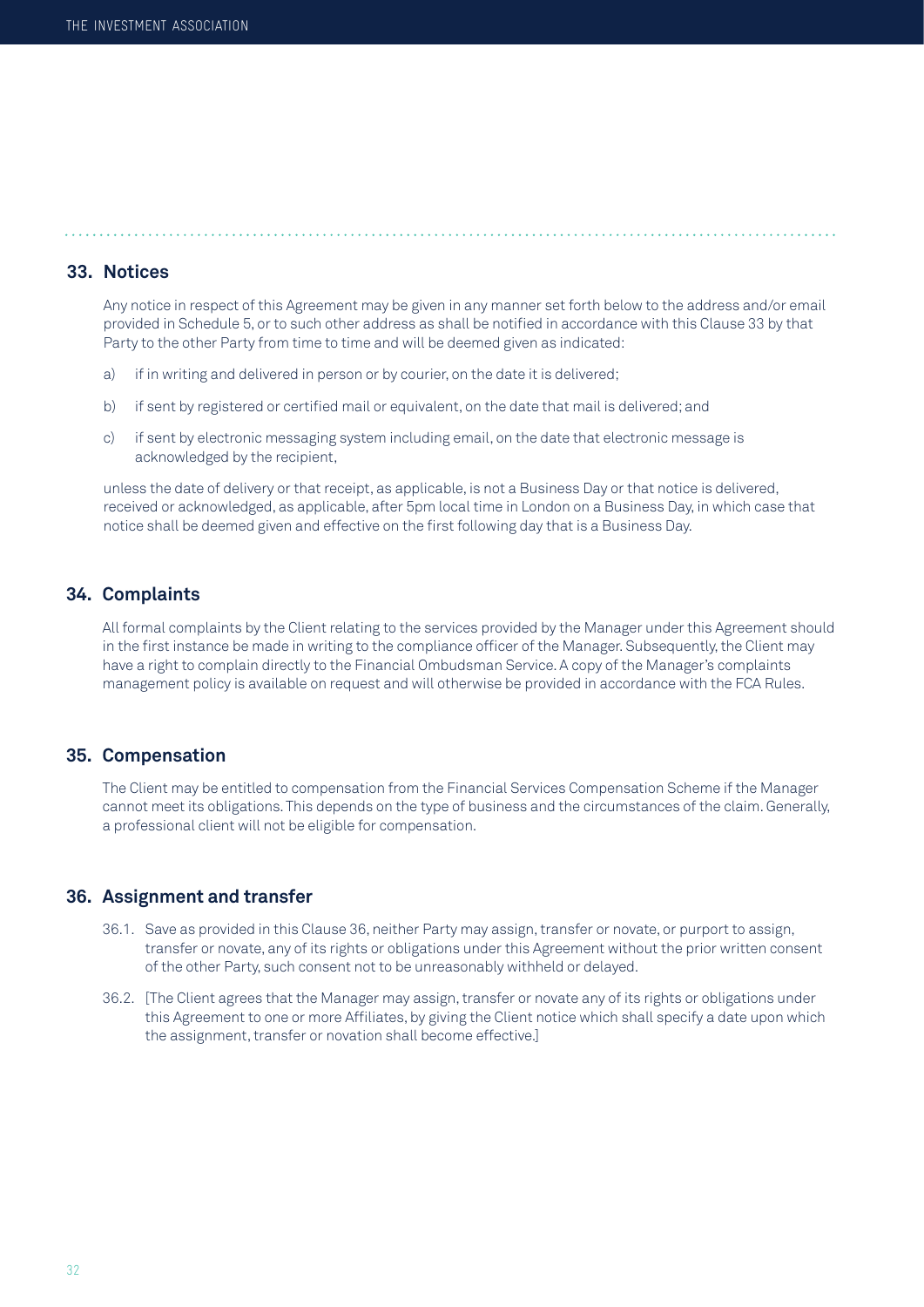# **37. Entire agreement, waivers and remedies**

- 37.1. This Agreement, including its Schedules (as amended from time to time) and any current Instructions, constitutes the entire agreement between the Manager and the Client with respect to services relating to the Portfolio. This Agreement supersedes all prior understandings, arrangements, agreements, representations, proposals or communications between the Parties, whether written or oral. Neither Party has relied on any statements or representations during the negotiations other than those expressly incorporated in this Agreement.
- 37.2. No failure on the part of a Party to exercise, nor delay by it in exercising, any right or remedy under this Agreement shall operate as a waiver thereof, nor shall any single or partial exercise or any right or remedy preclude any other further exercise of that right or remedy or the exercise of any other right or remedy. The rights and remedies provided in this Agreement are cumulative and not exclusive of any rights or remedies provided by law.
- 37.3. So far as permitted by law, and except in the case of fraud, the Client agrees and acknowledges that its only rights and remedies shall be for breach of the terms of this Agreement, to the exclusion of all other rights and remedies including those in tort or arising under statute.

# **38. Illegality**

 The illegality, invalidity or unenforceability of any provision of this Agreement shall not affect the legality, validity or enforceability of this Agreement nor the legality, validity or enforceability of any other provision.

# **39. Amendment**

 This Agreement, including the Schedules, may not be amended without the prior written agreement of the Parties except that:

- a) the Manager may amend the Agreement in order to comply with, or to make the Agreement consistent with, any legal or regulatory requirements or changes to which the Manager may be subject by providing a written notice to the Client of such amendment;
- b) the Client may from time to time notify the Manager in writing of any changes to the Authorised Persons;
- c) either Party may amend their contact details in Schedule 5 by providing written notice to the other Party of such amendment[; and
- d) the Manager may from time to time notify the Client in writing of any changes to Schedule 7].<sup>21</sup>

Any amendment under sub-Clauses a), b) and c) shall take effect on the date specified in the written notice.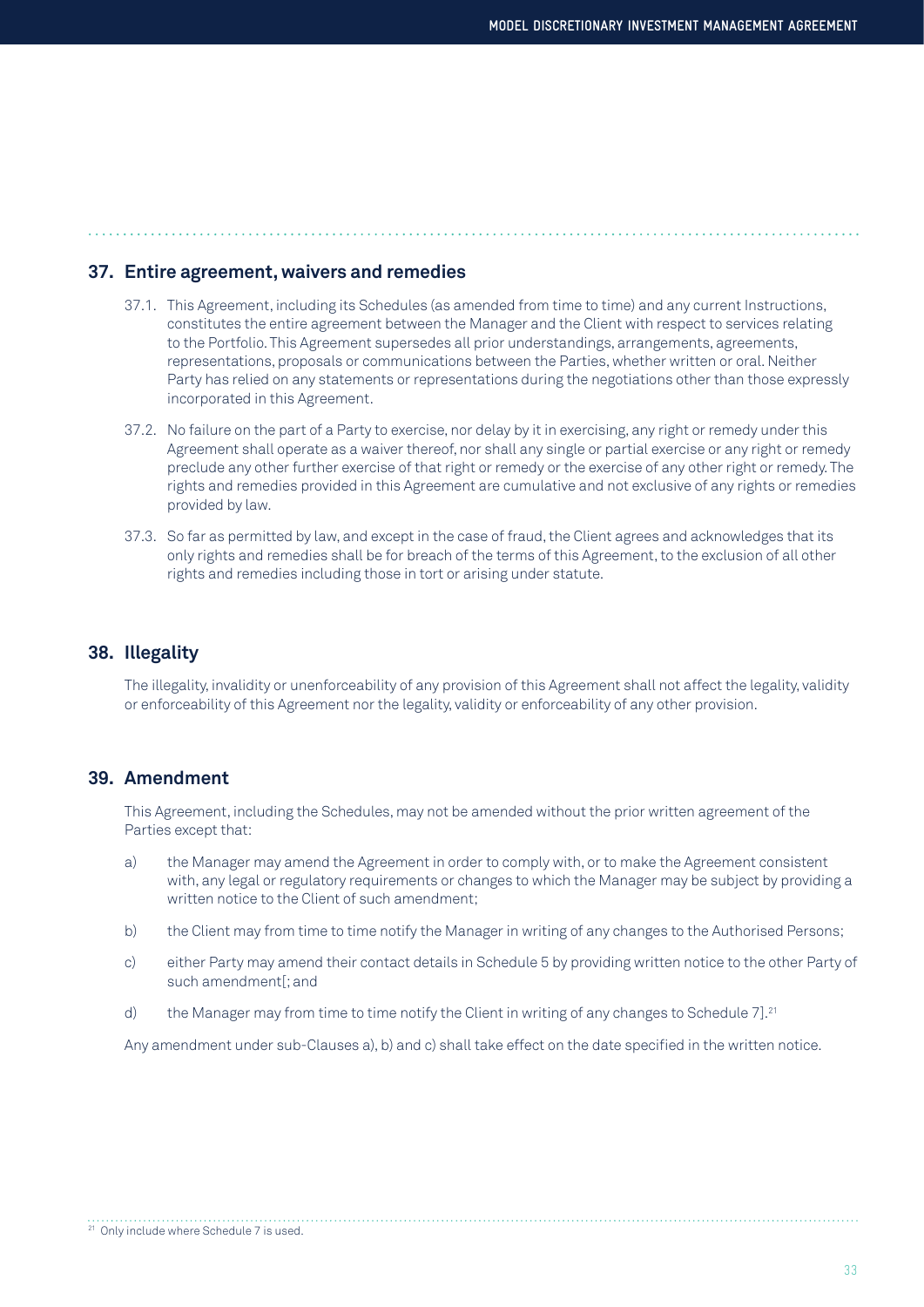# **40. Rights of third parties**

 A person who is not a Party to this Agreement (other than a successor in title, permitted assignee or Indemnified Person) has no right under the Contracts (Rights of Third Parties) Act 1999 to enforce any term of this Agreement but this does not affect any right or remedy of a third party which exists or is available apart from that Act.

#### **41. Counterparts**

 This Agreement may be executed in any number of counterparts, each of which is an original but all of which together constitute one and the same instrument.

### **42. [Governing law and jurisdiction**

- 42.1. This Agreement and any dispute or claim (including non-contractual disputes or claims) arising out of or in connection with it or its subject matter or formation shall be governed by and construed in accordance with the laws of England and Wales.
- 42.2. The Parties agree that the English courts shall have exclusive jurisdiction to determine any Proceedings. Each Party irrevocably submits to the exclusive jurisdiction of the English courts in respect of such Proceedings and waives any objection to any such Proceedings in such courts on the grounds of venue, waives any claim that Proceedings brought in such courts have been brought in an inappropriate or inconvenient forum and further waives the right to object, with respect to such Proceedings, that such courts do not have any jurisdiction over such Party.
- 42.3. The Client irrevocably appoints the process agent (if any) specified in Schedule 5 to receive, for it and on its behalf, service of process of any Proceedings. Nothing in this Agreement will affect the right of the Manager to serve process in any other manner permitted by law.]

# **[OR]**

# **[Arbitration**<sup>22</sup>

- 42.4. Any dispute arising out of or in connection with this contract, including any question regarding its existence, validity or termination, shall be referred to and finally resolved by arbitration under the LCIA Rules, which Rules are deemed to be incorporated by reference into this Clause 42.
- 42.5. The number of arbitrators shall be three.
- 42.6. The seat, or legal place, of arbitration shall be London.
- 42.7. The language to be used in the arbitral proceedings shall be English.
- 42.8. The governing law of this Clause 42 shall be the substantive laws of England and Wales.]

22 LCIA standard wording. Included to give the Manager optionality with respect to dispute resolution.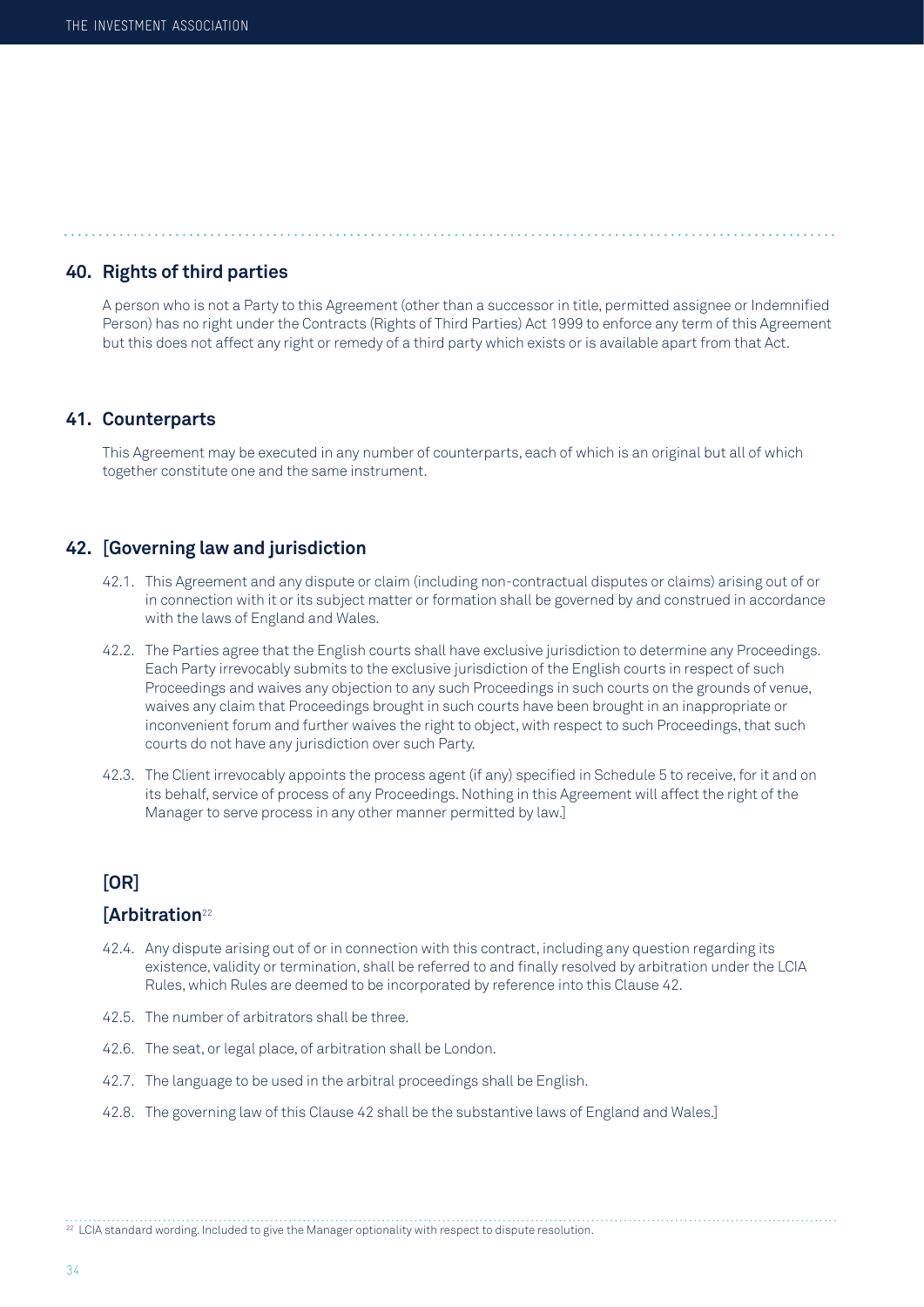. . . . . . . . . . . . . . . . . . . . . . . . . . . . . .  $\ldots$ 

The Parties have executed this Agreement on the respective dates specified below with effect from the Effective Date.

Signed for and on behalf of the Manager

By:

Title:

Print Name:

Date:

Signed [by][for and on behalf of] the Client

By:

Title:

Print Name:

Date: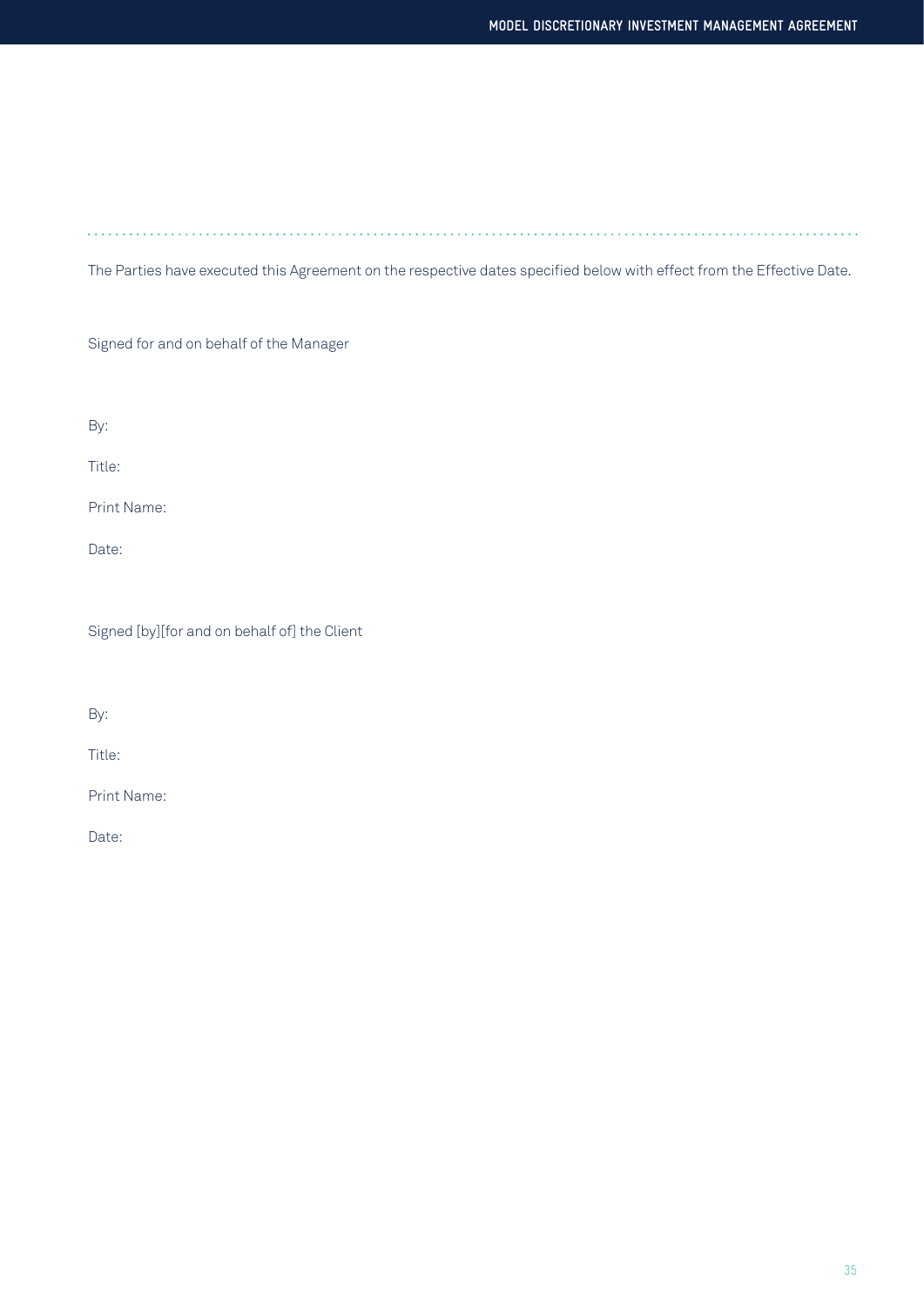**Schedule 1**

# **List of Authorised Persons of the Client and form of Instructions**

[Insert list of Authorised Persons]

#### **Instructions**

[Consider use of email and processes for accepting Instructions in that format]

# **Schedule 2**

### **Guidelines**

[Insert the Guidelines agreed between the Parties.]

[Consider the following provisions of the Agreement which cross-refer to the Guidelines:

- a) In-House Funds (Clause 1 Definitions);
- b) Performance Commencement Date (Clause 1 Definitions);
- c) Guidelines (Clause 3.2(b) for applicability prior to the Performance Commencement Date; Clause 7.2);
- d) Delegation of Investment Management Service (Clause 8.1);
- e) Dealing and use of Counterparties (Clause 9.1);
- f) Borrowing (Clauses 15.1 and 15.2);
- g) Derivatives (Clause 16);
- h) Stocklending and repos (Clause 17);
- i) Restrictions (Clause 21.1(e)); and
- j) Tax and accounting (Clause 24).]
- [Consider strategic risk warnings.]

[Consider including details from Statement of Investment Principles for pension scheme Clients.]23

[Consider impact of any sustainable finance disclosures (Clause 7.5).]

<sup>&</sup>lt;sup>23</sup> For pension scheme Clients only. There is a statutory requirement on managers of pension scheme assets to invest broadly in accordance with the Statement of Investment Principles.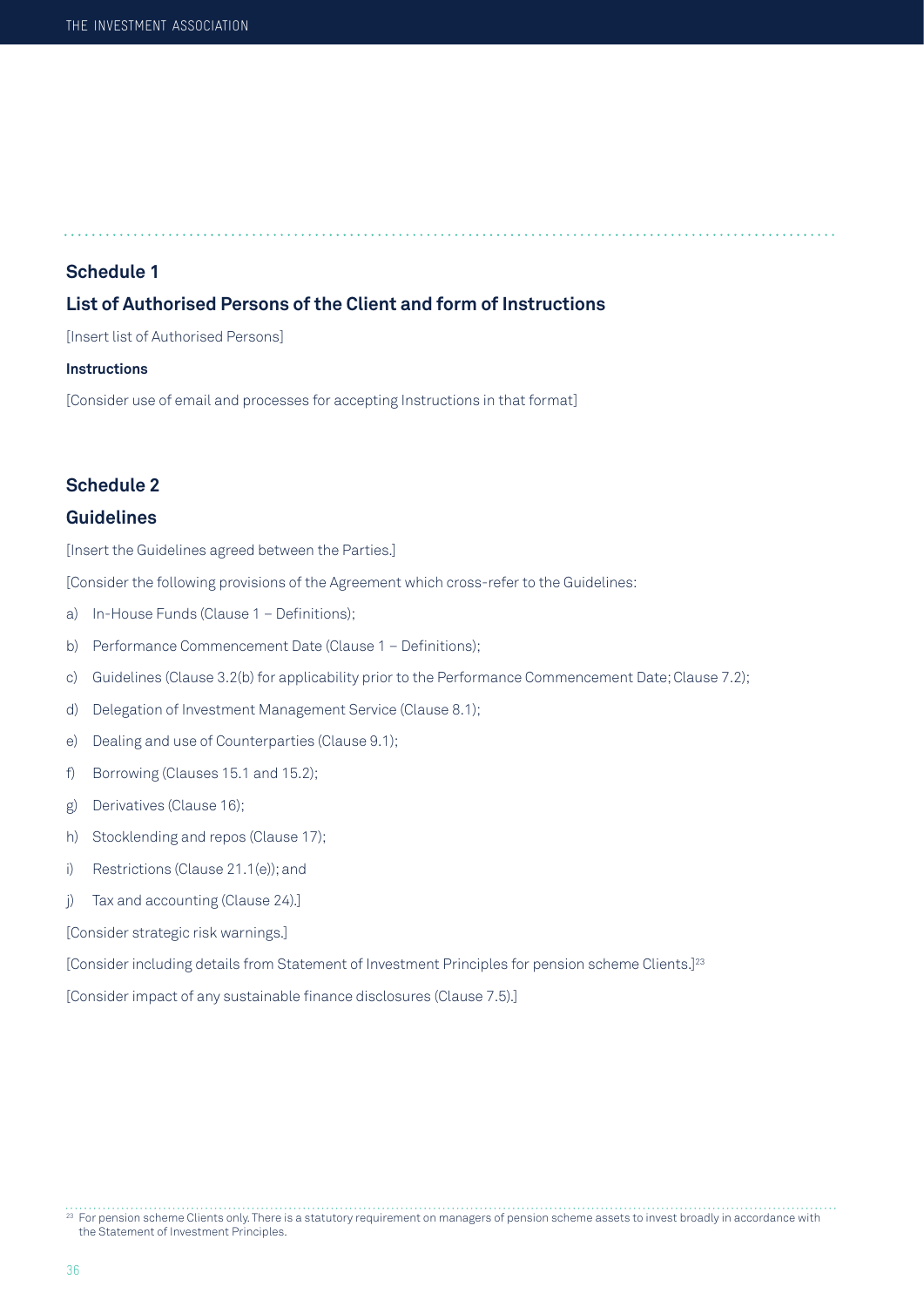#### **Schedule 3**

#### **Fees**

[Insert fee schedule and consider fees post cessation of Investment Management Service.]

#### **Schedule 4**

### **Derivatives**

*[Please note that not all Managers will provide all the services detailed in this Schedule and, where they do provide the services, they may not do so in the same way as described. Therefore, this Schedule 4 should be tailored accordingly.]*

#### **Part A: EU EMIR**

*[This Part is to be used where the Client is subject to obligations under EU EMIR and EU MiFIR.]*

Where the Manager is authorised pursuant to the Guidelines to enter into transactions in derivatives subject to the Guidelines and any Instructions, the following terms shall apply (unless otherwise agreed in writing between the Manager and the Client) in addition to those set out in the remainder of this Agreement:

- a) subject to the Order Execution Policy and the derivatives trading obligation under EU MiFIR, the Client authorises the Manager to effect transactions in derivatives with such Counterparties and CCPs and outside or on such markets as it reasonably considers appropriate. Where applicable, all such transactions shall be effected in accordance with the rules and regulations (if any) of the relevant market and the Manager may take all such steps as may be required or permitted by such rules and regulations and/or by appropriate market practice;
- b) the Manager shall select and use Counterparties or markets pursuant to paragraph (a) above in accordance with the Standard of Care (unless instructed by the Client to use a specific Counterparty or market, in which case the Manager shall have no responsibility for the selection or use of such Counterparty or market);
- c) notwithstanding paragraph (b) above, and except as agreed in the Guidelines, the Manager shall have no responsibility for monitoring the creditworthiness of any Counterparty or CCP after a transaction in derivatives has been entered into with such Counterparty or CCP and, in particular, shall not be required to terminate early or consider the early termination of any transaction in derivatives due to the creditworthiness of, or any other factors relating to, the relevant Counterparty or CCP and shall have no liability for any Losses arising out of any failure to terminate early a transaction in derivatives;
- d) the Client authorises the Manager to negotiate, amend, execute, sign or deliver on behalf of the Client all such documents including but not limited to agreements, master agreements, account opening documents, master confirmation agreements, confirmations, credit support documentation (whether by way of title transfer or by way of security, whether variation margin or initial margin, and whether to comply with regulations or otherwise), account control documentation and triparty collateral management documentation,24 clearing agreements, delegated reporting agreements, agreements with Trade Repositories or reporting intermediaries and other instruments as the Manager shall consider necessary or desirable to effect and manage such transactions in derivatives pursuant to the Guidelines;
- e) the Client authorises the Manager to give such representations and warranties including tax representations on behalf of the Client in relation to derivative transactions as are customary;

<sup>24</sup> Parties to consider whether the Manager should have the ability to appoint a triparty collateral manager.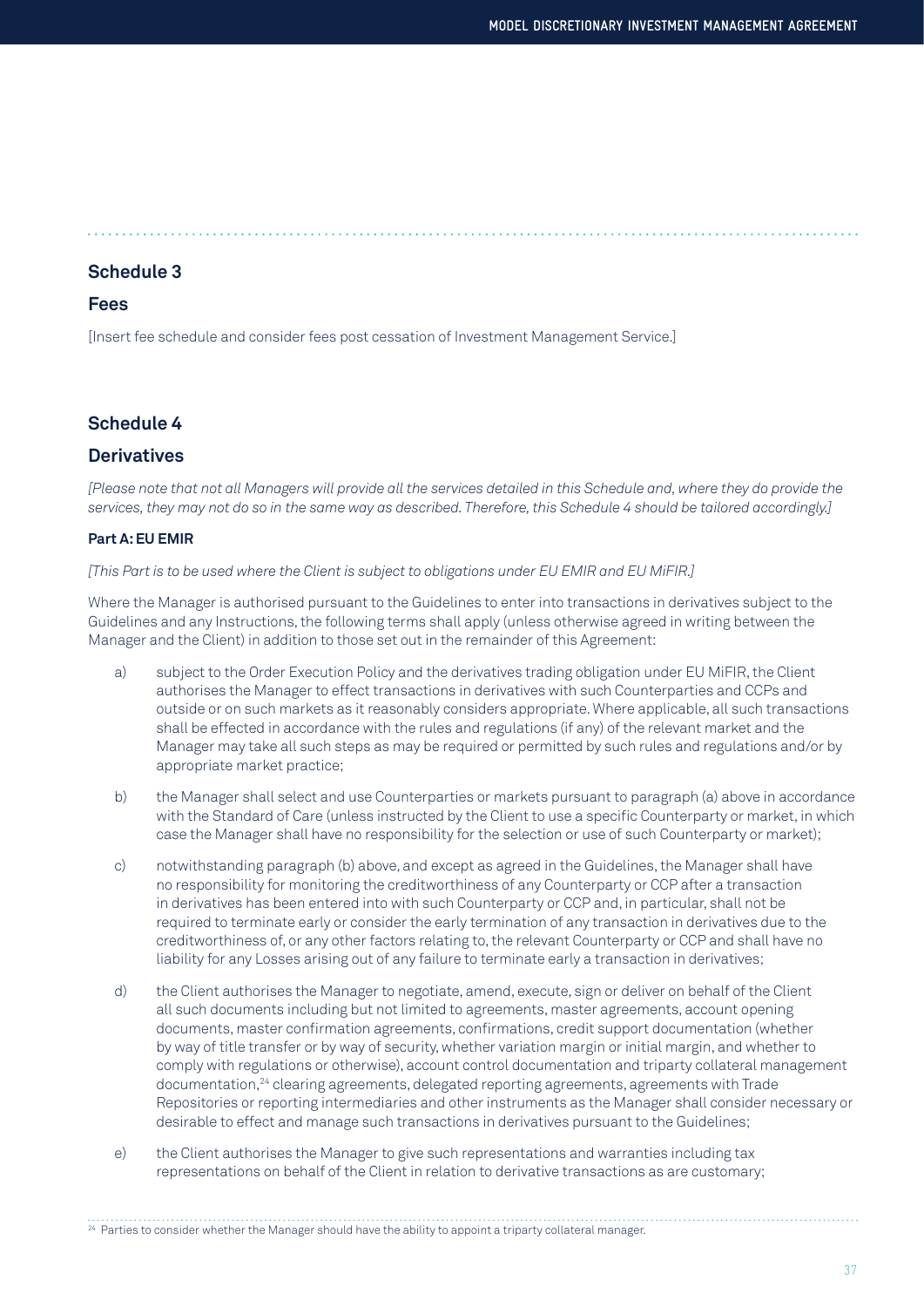- f) the Client shall instruct the Custodian to act in accordance with instructions from the Manager including, but not limited to, making such payments or deliveries, pledging or debiting the Portfolio with any sums required to pay or supplement any deposit, margin, collateral or market support as may be required in respect of transactions in derivatives;
- g) the Manager may allocate, novate, amend, terminate, settle, set-off or close-out such transactions in derivatives in its absolute discretion and without conferring with or obtaining the consent of the Client;
- h) the Client acknowledges that under the relevant agreement or any relevant rules of any market or CCP, the Counterparty's or CCP's recourse in the event of any Losses in relation to transactions in derivatives may not be limited to the assets of the Client in respect of the Portfolio;
- i) the Manager shall not be liable for any Losses arising from any default by, or lack of enforceability of any agreement against, the relevant Counterparty or CCP arising from the unenforceability of the termination, close-out, netting or credit support provisions of any agreement in the event of the default, insolvency or similar event of the relevant Counterparty or CCP;
- j) the Client acknowledges that the Client may be required to deliver upfront or initial collateral and variation margin, which will typically mean that the collateral or margin provided by the Client will be greater than the amounts due by the Client under the agreement and that the Client may rank as an unsecured creditor of the Counterparty or CCP to the extent of such over-collateralisation and the Client accepts that the need to meet collateral obligations may interfere with the Manager's ability to satisfy its investment objectives;
- k) the Client acknowledges that where collateral is delivered to the Counterparty or CCP by way of title transfer, the Client shall cease to have any proprietary interest in the collateral, the Client's recourse is solely to a debt claim against the Counterparty or CCP and the Client is unsecured for that debt claim. In addition, the Client is subject to the credit risk of the Counterparty in respect of any over-collateralisation. Such over-collateralisation may arise, amongst other reasons, because excess collateral has deliberately been provided (including, without limitation, by way of initial margin or upfront collateral), the value of the collateral has increased and the Counterparty or CCP has not returned the excess collateral prior to close-out, the value of the derivatives being collateralised has decreased and the Counterparty or CCP has not provided top-up collateral prior to close-out, or the Counterparty has defaulted before it discharges a collateral obligation to the Client in respect of the Client's exposure;
- l) the Client acknowledges that obligations under EU EMIR and the trading obligation under EU MiFIR apply to it as the counterparty to a derivative transaction save as set out in such legislation.<sup>25</sup> Notwithstanding the provisions applicable to the Manager in this Schedule 4, the Client will remain responsible for such obligations under such legislation. The Manager's responsibility to assist the Client in this regard is limited to performing the Manager's obligations as set out in this Schedule 4;
- m) the Client shall promptly provide the Manager with any information which the Manager reasonably requires and has requested from the Client to perform its obligations under this Schedule 4 including, but not limited to, its status in relation to each of the obligations under EU EMIR, its calculations of positions for the clearing obligation and notional amount for the risk mitigation obligations, any applicable exemptions from the obligations under EU EMIR or EU MiFIR or forbearance that has been granted by a regulator on which it relies and its Legal Entity Identifier and shall promptly inform the Manager if any such information changes;
- n) the Manager shall report or enter into arrangements with third parties for the reporting of the conclusion, modification or termination of any derivative transaction for which conclusion, modification or termination it is responsible as required by EU EMIR, provided it has the necessary information to do so and based on that information. Such information may include the Manager's mark-to-market or mark-to-model valuations;<sup>26</sup>

<sup>26</sup> The Manager should not agree otherwise where it is a UCITS management company or an AIFM in relation to OTC derivatives as defined in EU EMIR.

<sup>25</sup> Where the Manager is an AIFM or UCITS management company, it also has obligations under EU EMIR.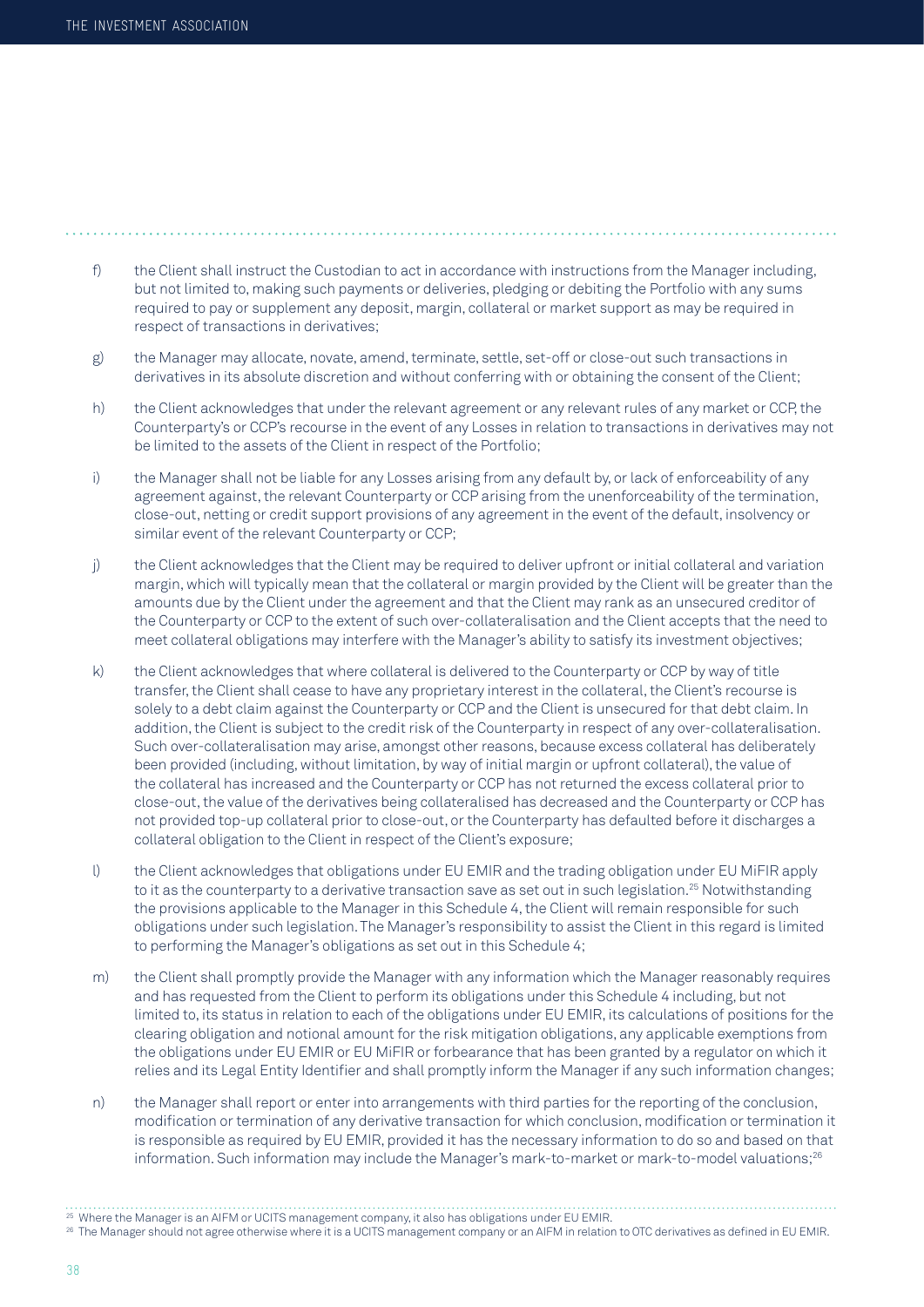- o) the Manager will maintain for five years following termination of each derivative details of that derivative as reported pursuant to paragraph (n) and/or provide to the Client such information so that the Client can maintain records in accordance with EU EMIR;
- p) the Manager shall enter into arrangements with Counterparties and/or CCPs for the clearing of derivative transactions where required under EU EMIR where the Manager enters into or novates the relevant derivative transactions that trigger the clearing obligation;
- q) the Manager shall have authority to decide, in its sole discretion (but subject to paragraph (p) above), which derivative transactions will be cleared, how and by whom, elect which type of account is used and manage their collateralisation in accordance with the Client's best interests and the Manager's regulatory obligations;
- r) the Manager will agree with Counterparties procedures for portfolio reconciliation and dispute resolution and manage such procedures as required by EU EMIR on behalf of the Client, provided that:
	- i. the Manager will only be required to do so in relation to derivative transactions in the Portfolio and, in doing so, it will not take into account any other derivative transactions; and
	- ii. if the Client needs to make a report to its competent authority, the Manager will, upon the Client's request, provide the necessary information to the Client but shall not make such report itself;
- s) the Manager will implement procedures for the purpose of confirming derivative transactions in the Portfolio with Counterparties within the timeframes under EU EMIR. Where such procedures involve the Counterparty generating the confirmation and the Counterparty fails to do so, the Manager is not liable for any Losses arising as a result. If the Client needs to make a report to its competent authority in relation to outstanding confirmations, the Manager will, upon the Client's request, provide the necessary information to the Client but shall not make such report itself;
- t) the Manager will analyse whether it is required to conduct a portfolio compression exercise and, if required, take the appropriate action as set out in EU EMIR;
- u) the Manager will mark-to-market or mark-to-model the value of derivative transactions within the Portfolio as required by EU EMIR and the Client shall be taken to agree to such valuations and any information and models used to determine them unless it notifies the Manager otherwise, in which case the Manager may cease to perform this obligation;
- v) the Manager will assist with the collateralisation of derivative transactions within the Portfolio as required by EU EMIR by ensuring that appropriate arrangements are in place with Counterparties and/or CCPs and managing the posting and collection of collateral using the assets in the Portfolio or such other assets as the Client may have made available for such purpose if required by the Manager. If no such assets are made available, the Manager reserves the right to terminate, close out, or reduce the size of the derivative transactions;
- w) the Manager and any Delegate is authorised to provide information about the Client and its derivative transactions to any other person where necessary or desirable for the Manager to perform its obligations under this Schedule 4 including Counterparties, markets, CCPs reporting intermediaries and Trade Repositories;
- x) notwithstanding any other provision of this Agreement but without prejudice to Clause 22.4 of this Agreement, the Manager shall not be liable for any Losses incurred by the Client arising directly or indirectly from:
	- i. the Manager's reasonable interpretation of the obligations under EU EMIR or EU MiFIR, which may be demonstrated by acting in accordance with market practice or on the advice of reputable counsel who have been properly instructed and informed of all the relevant facts;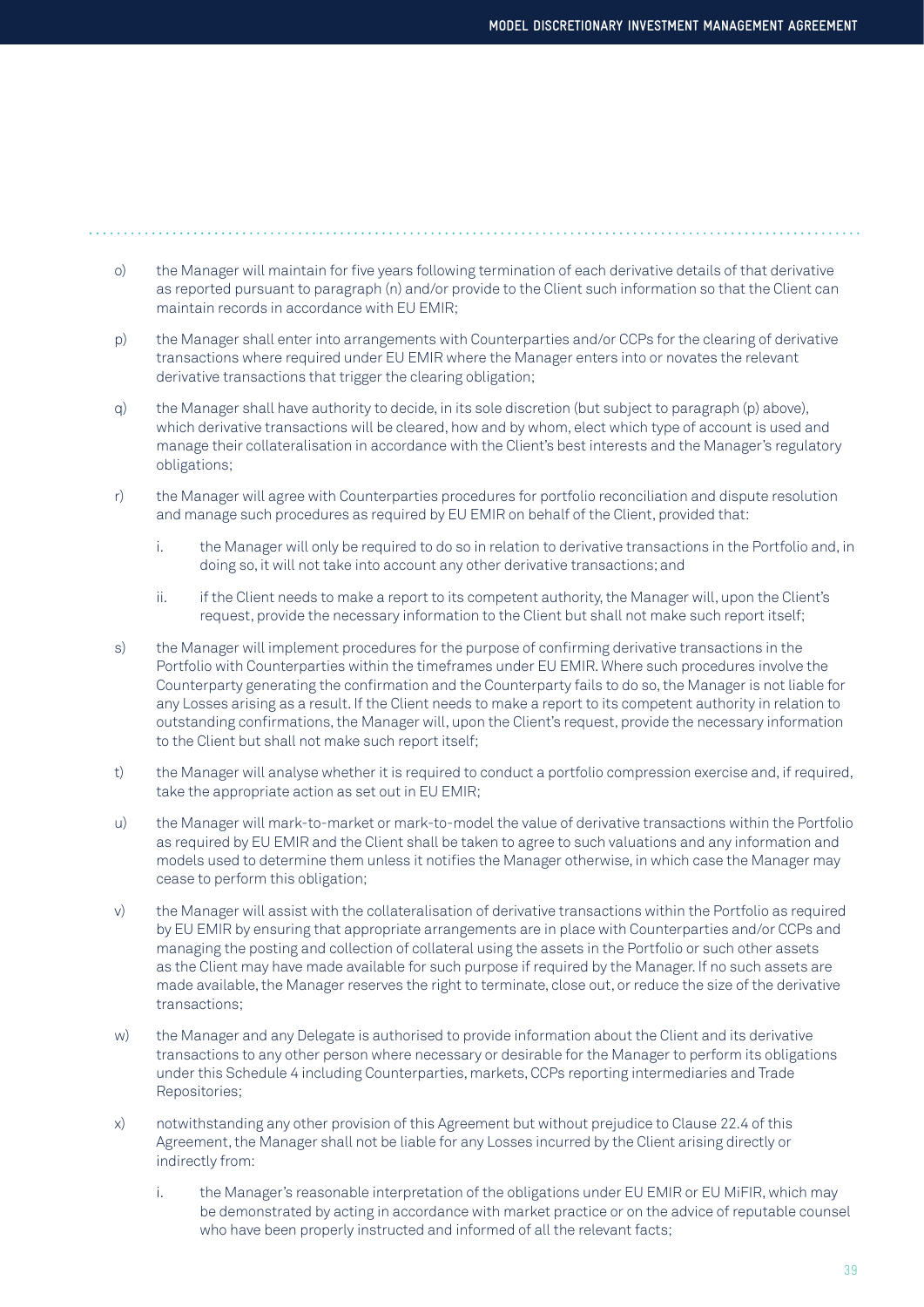- ii. the Manager's reasonable endeavours to assist the Client with its obligations under EU EMIR or EU MiFIR; or
- iii. any inaccurate, incomplete or misleading information provided by the Client, or any delay by the Client in providing information, to the Manager for the purposes of the Manager undertaking the actions described in this Schedule 4; and
- y) the Client represents, warrants and agrees, on the date of this Agreement and on a continuing basis, that it falls within each of the descriptions below that it has ticked and shall promptly notify the other Party if any representation ceases to be true, accurate or complete in any material respect:<sup>27</sup>
	- i. ❏ financial counterparty that exceeds any of the clearing thresholds in EU EMIR or has not calculated its positions against such thresholds (a "**Financial Counterparty**");
	- ii. ❏ small financial counterparty that has calculated its positions against the clearing thresholds in EU EMIR and does not exceed any of them (a "**Small Financial Counterparty**");
	- iii. **□** non-financial counterparty that exceeds any of the clearing thresholds in EU EMIR or has not calculated its positions against such thresholds (a "**NFC+**"), in which case the Client shall inform the Manager in respect of which asset classes it exceeds the applicable clearing threshold;
	- iv. ❏ non-financial counterparty that has calculated its positions against the clearing thresholds in EU EMIR and does not exceed any of them (a "**NFC-**");
	- v. ❏ an entity established in a third country that would be a Financial Counterparty if it were established in the EU;
	- vi. ❏ an entity established in a third country that would be a Small Financial Counterparty if it were established in the EU;
	- vii. ❏ an entity established in a third country that would be a NFC+ if it were established in the EU, in which case the Client shall inform the Manager in respect of which asset classes it exceeds the clearing thresholds;
	- viii. ❏ an entity established in a third country that would be a NFC- if it were established in the EU;
	- ix. ❏ an EU undertaking for collective investment in transferable securities ("**UCITS**") authorised in accordance with Directive 2009/65/EC unless it is set up exclusively for the purpose of serving one or more employee share purchase plans;
	- x. ❏ the management company of an EU UCITS as described above;
	- xi. ❏ an alternative investment fund ("**AIF**") as defined in Article 4(1)(a) of Directive 2011/61/EU, which is either established in the EU or managed by an alternative investment fund manager ("**AIFM**") authorised or registered in accordance with that Directive, unless the AIF is set up exclusively for the purpose of serving one or more employee share purchase plans, or unless the AIF is a securitisation special purpose entity as referred to in Article 2(3)(g) of Directive 2011/61/EU;
	- xii. ❏ an AIFM of an AIF described above established in the EU;
	- xiii. ❏ an institution for occupational retirement provision ("**IORP**") as defined in Article 6(1) of Directive 2016/2341; and/or
	- xiv. ❏ the authorised entity responsible for managing and acting on behalf of the IORP.

<sup>27</sup> Manager or Client to tick those statements that are true.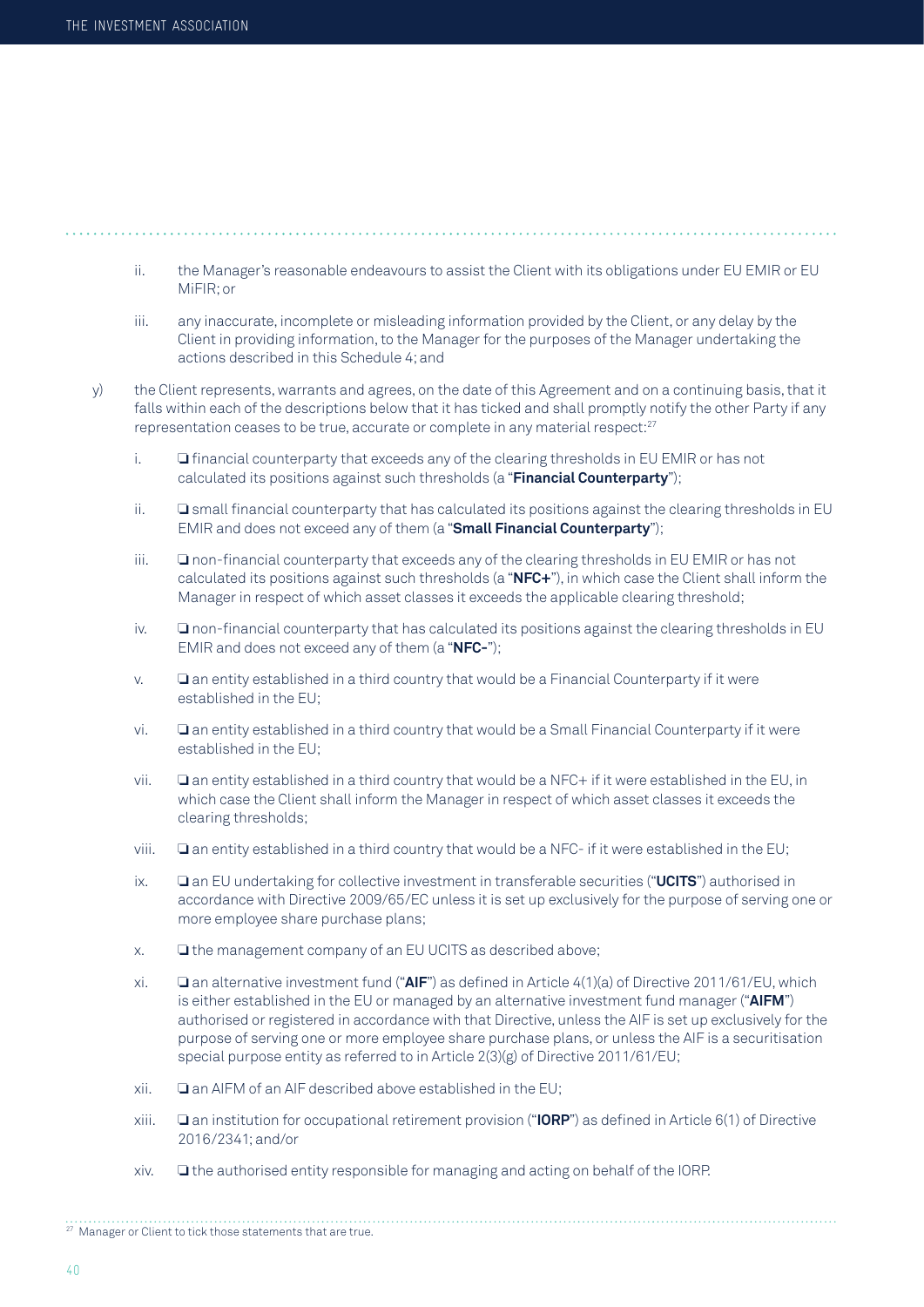#### **Part B: UK EMIR**

*[This Part is to be used where the Client is subject to obligations under UK EMIR and UK MiFIR.]*

Where the Manager is authorised pursuant to the Guidelines to enter into transactions in derivatives subject to the Guidelines and any Instructions, the following terms shall apply (unless otherwise agreed in writing between the Manager and the Client) in addition to those set out in the remainder of this Agreement:

- a) subject to the Order Execution Policy and the derivatives trading obligation under UK MiFIR, the Client authorises the Manager to effect transactions in derivatives with such Counterparties and CCPs and outside or on such markets as it reasonably considers appropriate. Where applicable, all such transactions shall be effected in accordance with the rules and regulations (if any) of the relevant market and the Manager may take all such steps as may be required or permitted by such rules and regulations and/or by appropriate market practice;
- b) the Manager shall select and use Counterparties or markets pursuant to paragraph (a) above in accordance with the Standard of Care (unless instructed by the Client to use a specific Counterparty or market in which case the Manager shall have no responsibility for the selection or use of such Counterparty or market);
- c) notwithstanding paragraph (b) above, and except as agreed in the Guidelines, the Manager shall have no responsibility for monitoring the creditworthiness of any Counterparty or CCP after a transaction in derivatives has been entered into with such Counterparty or CCP and, in particular, shall not be required to terminate early or consider the early termination of any transaction in derivatives due to the creditworthiness of, or any other factors relating to, the relevant Counterparty or CCP and shall have no liability for any Losses arising out of any failure to terminate early a transaction in derivatives;
- d) the Client authorises the Manager to negotiate, amend, execute, sign or deliver on behalf of the Client all such documents including but not limited to agreements, master agreements, account opening documents, master confirmation agreements, confirmations, credit support documentation (whether by way of title transfer or by way of security, whether variation margin or initial margin, and whether to comply with regulations or otherwise), account control documentation and triparty collateral management documentation,28 clearing agreements, delegated reporting agreements, agreements with Trade Repositories or reporting intermediaries and other instruments as the Manager shall consider necessary or desirable to effect and manage such transactions in derivatives pursuant to the Guidelines;
- e) the Client authorises the Manager to give such representations and warranties including tax representations on behalf of the Client in relation to derivative transactions as are customary;
- f) the Client shall instruct the Custodian to act in accordance with instructions from the Manager including, but not limited to, making such payments or deliveries, pledging or debiting the Portfolio with any sums required to pay or supplement any deposit, margin, collateral or market support as may be required in respect of transactions in derivatives;
- g) the Manager may allocate, novate, amend, terminate, settle, set-off or close-out such transactions in derivatives in its absolute discretion and without conferring with or obtaining the consent of the Client;
- h) the Client acknowledges that under the relevant agreement or any relevant rules of any market or CCP, the Counterparty's or CCP's recourse in the event of any Losses in relation to transactions in derivatives may not be limited to the assets of the Client in respect of the Portfolio;
- i) the Manager shall not be liable for any Losses arising from any default by, or lack of enforceability of any agreement against, the relevant Counterparty or CCP arising from the unenforceability of the termination, close-out, netting or credit support provisions of any agreement in the event of the default, insolvency or similar event of the relevant Counterparty or CCP;

<sup>28</sup> Parties to consider whether the Manager should have the ability to appoint a triparty collateral manager.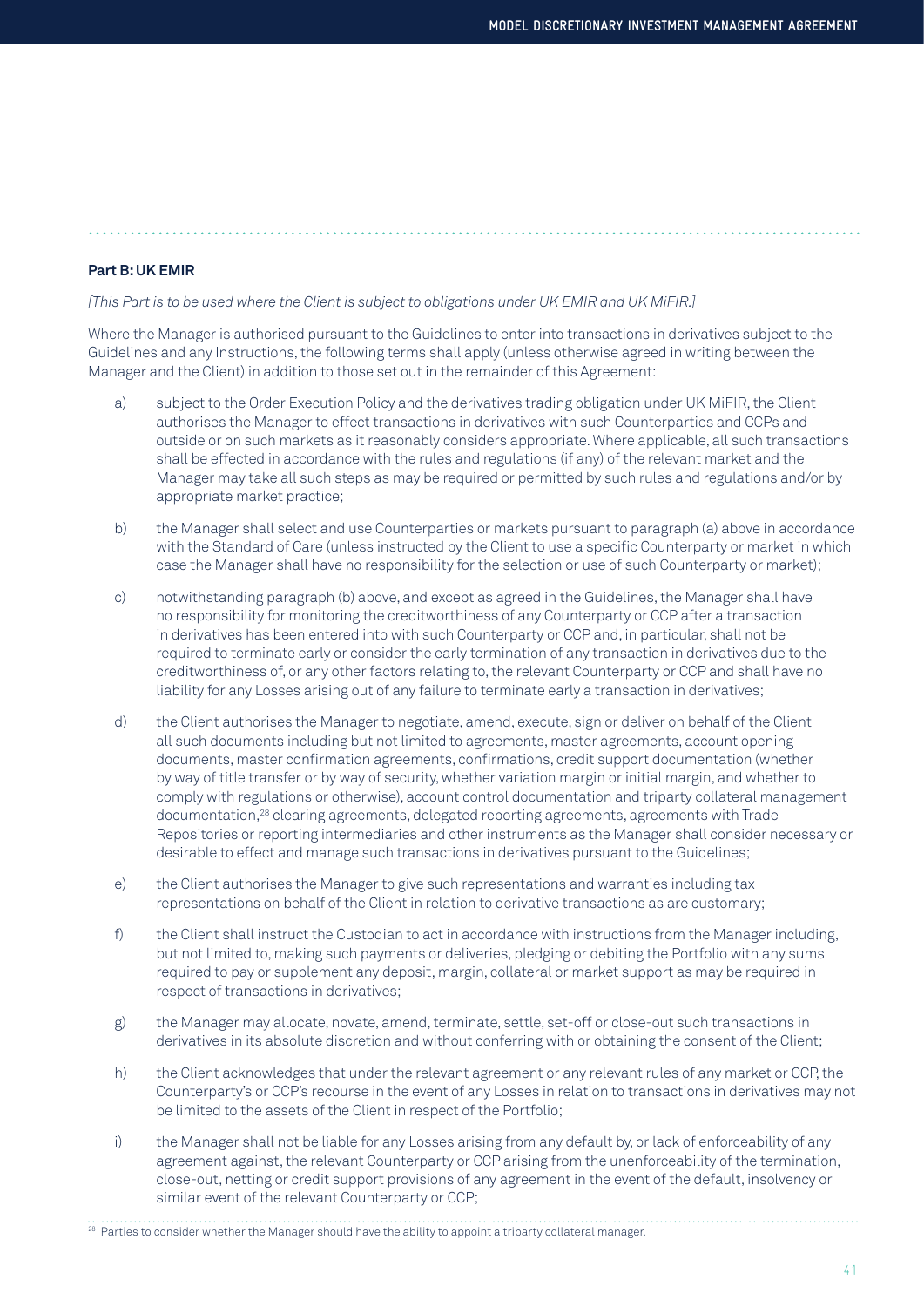- j) the Client acknowledges that the Client may be required to deliver upfront or initial collateral and variation margin, which will typically mean that the collateral or margin provided by the Client will be greater than the amounts due by the Client under the agreement and that the Client may rank as an unsecured creditor of the Counterparty or CCP to the extent of such over-collateralisation and the Client accepts that the need to meet collateral obligations may interfere with the Manager's ability to satisfy its investment objectives;
- k) the Client acknowledges that where collateral is delivered to the Counterparty or CCP by way of title transfer, the Client shall cease to have any proprietary interest in the collateral, the Client's recourse is solely to a debt claim against the Counterparty or CCP and the Client is unsecured for that debt claim. In addition, the Client is subject to the credit risk of the Counterparty in respect of any over-collateralisation. Such over-collateralisation may arise, amongst other reasons, because excess collateral has deliberately been provided (including, without limitation, by way of initial margin or upfront collateral), the value of the collateral has increased and the Counterparty or CCP has not returned the excess collateral prior to close-out, the value of the derivatives being collateralised has decreased and the Counterparty or CCP has not provided top-up collateral prior to close-out, or the Counterparty has defaulted before it discharges a collateral obligation to the Client in respect of the Client's exposure;
- l) the Client acknowledges that obligations under UK EMIR and the trading obligation under UK MiFIR apply to it as the counterparty to a derivative transaction save as set out in such legislation.<sup>29</sup> Notwithstanding the provisions applicable to the Manager in this Schedule 4, the Client will remain responsible for such obligations under such legislation. The Manager's responsibility to assist the Client in this regard is limited to performing the Manager's obligations as set out in this Schedule 4;
- m) the Client shall promptly provide the Manager with any information which the Manager reasonably requires and has requested from the Client to perform its obligations under this Schedule 4 including, but not limited to, its status in relation to each of the obligations under UK EMIR, its calculations of positions for the clearing obligation and notional amount for the risk mitigation obligations, any applicable exemptions from the obligations under UK EMIR or UK MiFIR or forbearance that has been granted by a regulator on which it relies, and its Legal Entity Identifier and shall promptly inform the Manager if any such information changes;
- n) the Manager shall report or enter into arrangements with third parties for the reporting of the conclusion, modification or termination of any derivative transaction for which conclusion, modification or termination it is responsible as required by UK EMIR, provided it has the necessary information to do so and based on that information. Such information may include the Manager's mark-to-market or mark-to-model valuations;<sup>30</sup>
- o) the Manager will maintain for five years following termination of each derivative details of that derivative as reported pursuant to paragraph (n) and/or provide to the Client such information so that the Client can maintain records in accordance with UK EMIR;
- p) the Manager shall enter into arrangements with Counterparties and/or CCPs for the clearing of derivative transactions where required under UK EMIR where the Manager enters into or novates the relevant derivative transactions that trigger the clearing obligation;
- q) the Manager shall have authority to decide, in its sole discretion (but subject to paragraph (p) above), which derivative transactions will be cleared, how and by whom, elect which type of account is used and manage their collateralisation in accordance with the Client's best interests and the Manager's regulatory obligations;

<sup>29</sup> Where the Manager is an AIFM or UCITS management company, it also has obligations under UK EMIR.

<sup>30</sup> The Manager should not agree otherwise where it is a UCITS management company or an AIFM in relation to OTC derivatives as defined in UK EMIR.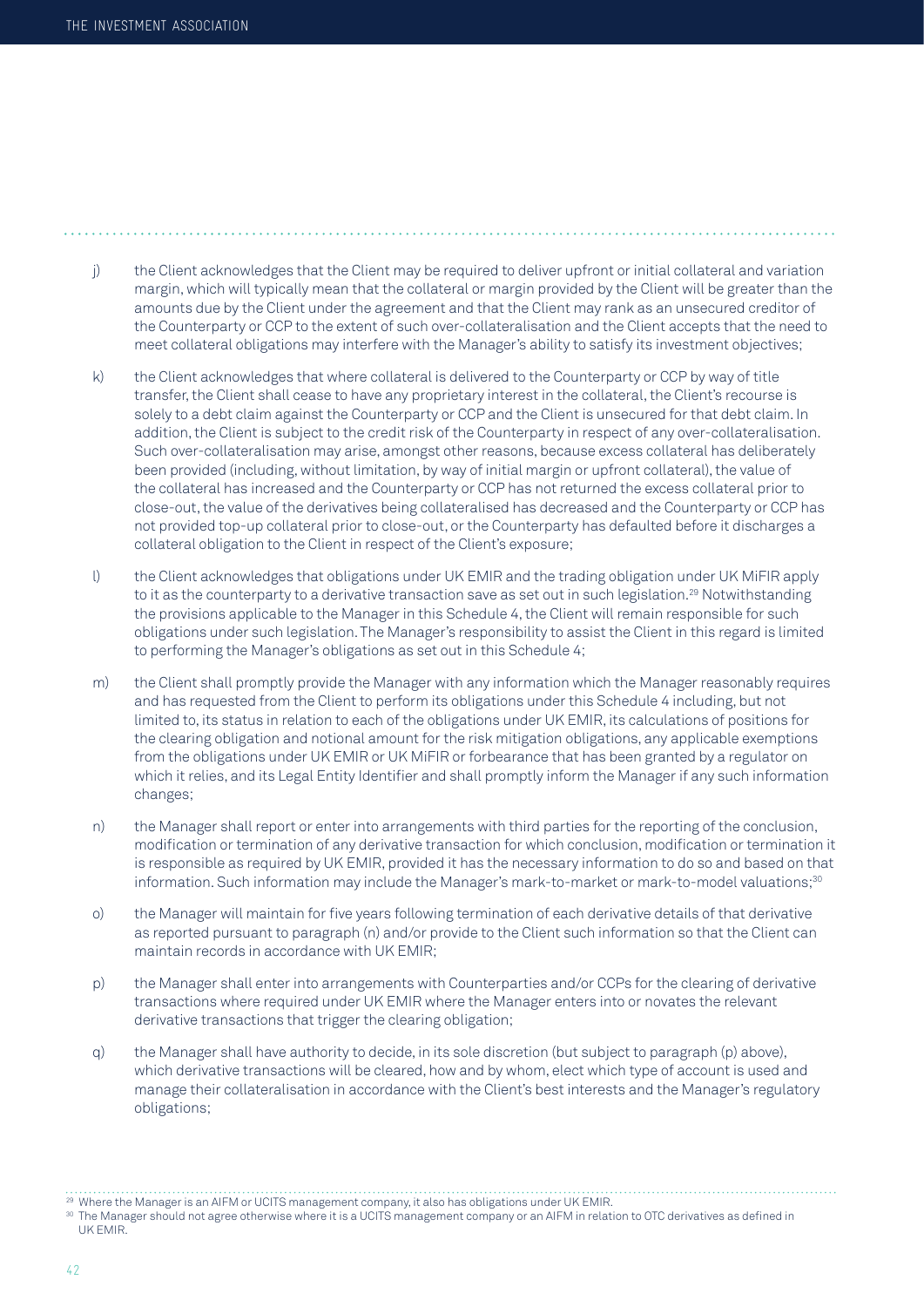- r) the Manager will agree with Counterparties procedures for portfolio reconciliation and dispute resolution and manage such procedures as required by UK EMIR on behalf of the Client, provided that:
	- i. the Manager will only be required to do so in relation to derivative transactions in the Portfolio and, in doing so, it will not take into account any other derivative transactions; and
	- ii. if the Client needs to make a report to its competent authority, the Manager will, upon the Client's request, provide the necessary information to the Client but shall not make such report itself;
- s) the Manager will implement procedures for the purpose of confirming derivative transactions in the Portfolio with Counterparties within the timeframes under UK EMIR. Where such procedures involve the Counterparty generating the confirmation and the Counterparty fails to do so, the Manager is not liable for any Losses arising as a result. If the Client needs to make a report to its competent authority in relation to outstanding confirmations, the Manager will, upon the Client's request, provide the necessary information to the Client but shall not make such report itself;
- t) the Manager will analyse whether it is required to conduct a portfolio compression exercise and, if required, take the appropriate action as set out in UK EMIR;
- u) the Manager will mark-to-market or mark-to-model the value of derivative transactions within the Portfolio as required by UK EMIR and the Client shall be taken to agree to such valuations and any information and models used to determine them unless it notifies the Manager otherwise, in which case the Manager may cease to perform this obligation;
- v) the Manager will assist with the collateralisation of derivative transactions within the Portfolio as required by UK EMIR by ensuring that appropriate arrangements are in place with Counterparties and/or CCPs and managing the posting and collection of collateral using the assets in the Portfolio or such other assets as the Client may have made available for such purpose if required by the Manager. If no such assets are made available, the Manager reserves the right to terminate, close out, or reduce the size of the derivative transactions;
- w) the Manager and any Delegate is authorised to provide information about the Client and its derivative transactions to any other person where necessary or desirable for the Manager to perform its obligations under this Schedule 4 including Counterparties, markets, CCPs, reporting intermediaries and Trade Repositories;
- x) notwithstanding any other provision of this Agreement but without prejudice to Clause 22.4 of this Agreement, the Manager shall not be liable for any Losses incurred by the Client arising directly or indirectly from:
	- i. the Manager's reasonable interpretation of the obligations under UK EMIR or UK MiFIR, which may be demonstrated by acting in accordance with market practice or on the advice of reputable counsel who have been properly instructed and informed of all the relevant facts;
	- ii. the Manager's reasonable endeavours to assist the Client with its obligations under UK EMIR or UK MiFIR; or
	- iii. any inaccurate, incomplete or misleading information provided by the Client, or any delay by the Client in providing information, to the Manager for the purposes of the Manager undertaking the actions described in this Schedule 4; and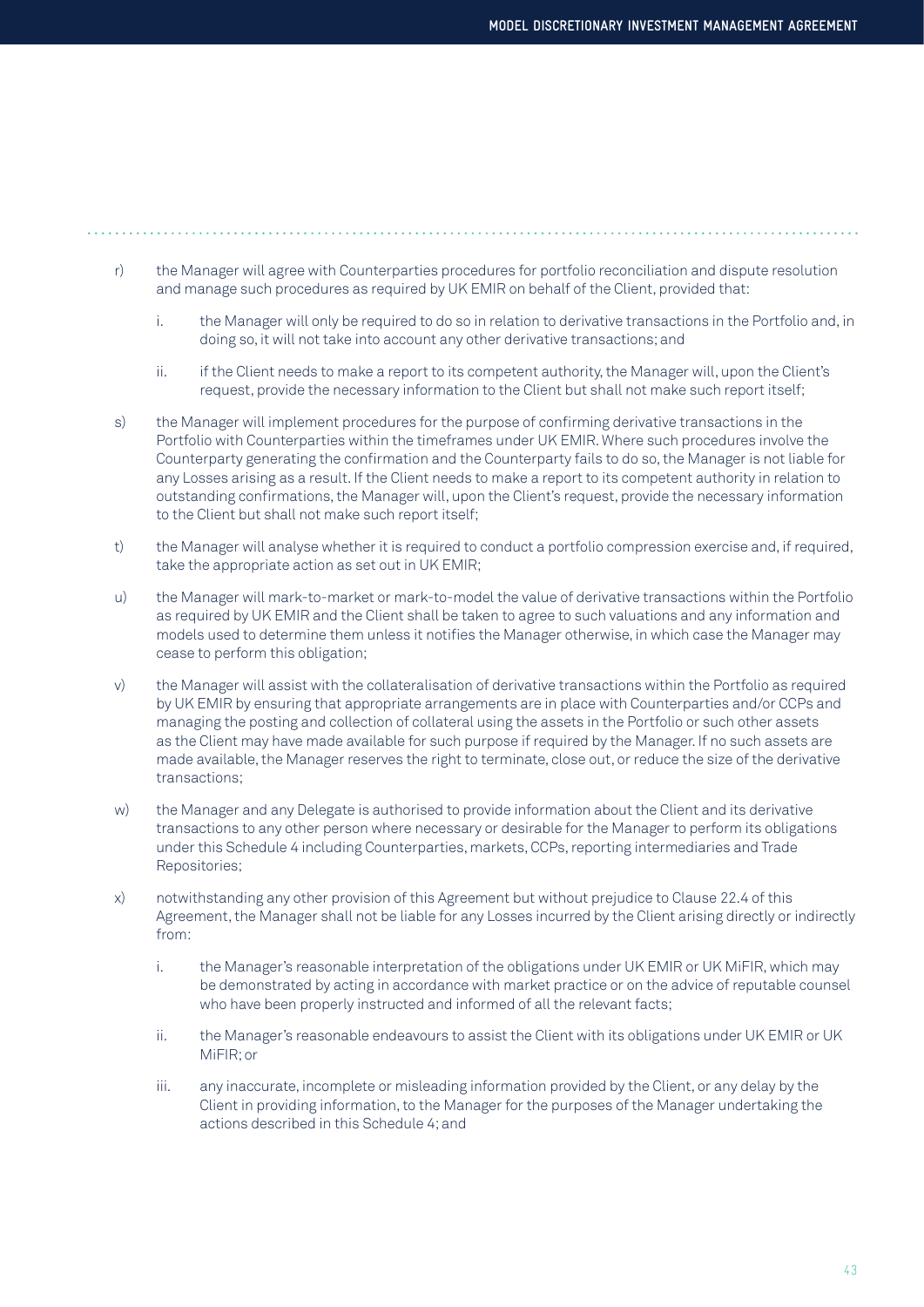- y) the Client represents, warrants and agrees, on the date of this Agreement and on a continuing basis, that it falls within each of the descriptions below that it has ticked and shall promptly notify the other Party if any representation ceases to be true, accurate or complete in any material respect:31
	- i. ❏ financial counterparty that exceeds any of the clearing thresholds in UK EMIR or has not calculated its positions against such thresholds (a "**Financial Counterparty**");
	- ii. ❏ small financial counterparty that has calculated its positions against the clearing thresholds in UK EMIR and does not exceed any of them (a "**Small Financial Counterparty**");
	- iii. ❏ non-financial counterparty that exceeds any of the clearing thresholds in UK EMIR or has not calculated its positions against such thresholds (a "**NFC+**"), in which case the Client shall inform the Manager in respect of which asset classes it exceeds the applicable clearing threshold;
	- iv. ❏ non-financial counterparty that has calculated its positions against the clearing thresholds in UK EMIR and does not exceed any of them (a "**NFC-**");
	- v. ❏ an entity established in a third country that would be a Financial Counterparty if it were established in the UK;
	- vi. ❏ an entity established in a third country that would be a Small Financial Counterparty if it were established in the UK;
	- vii. ❏ an entity established in a third country that would be a NFC+ if it were established in the UK, in which case the Client shall inform the Manager in respect of which asset classes it exceeds the clearing thresholds;
	- viii. ❏ an entity established in a third country that would be a NFC- if it were established in the UK;
	- ix. ❏ a UK undertaking for collective investment in transferable securities ("**UCITS**") within the meaning given in section 237(3) of the Financial Services and Markets Act 2000 unless it is set up exclusively for the purpose of serving one or more employee share purchase plans;
	- x. ❏ the management company of a UK UCITS as described above;
	- xi. ❏ an alternative investment fund ("**AIF**") as defined in regulation 3 of the Alternative Investment Fund Managers Regulations 2013, which is either established in the UK or managed by an alternative investment fund manager ("**AIFM**") authorised or registered in accordance with those Regulations, unless the AIF is set up exclusively for the purpose of serving one or more employee share purchase plans, or unless the AIF is a securitisation special purpose entity as referred to in regulation 3 of those Regulations, and where relevant, its AIFM is established in the UK;
	- xii. ❏ an AIFM of an AIF described above established in the UK;
	- xiii. ❏ an occupational pension scheme as defined in section 1(1) of the Pension Schemes Act 1993 which is established in the UK; and/or
	- xiv. ❏ the authorised entity responsible for managing and acting on behalf of the occupational pension scheme above.

<sup>&</sup>lt;sup>31</sup> Manager or Client to tick those statements that are true.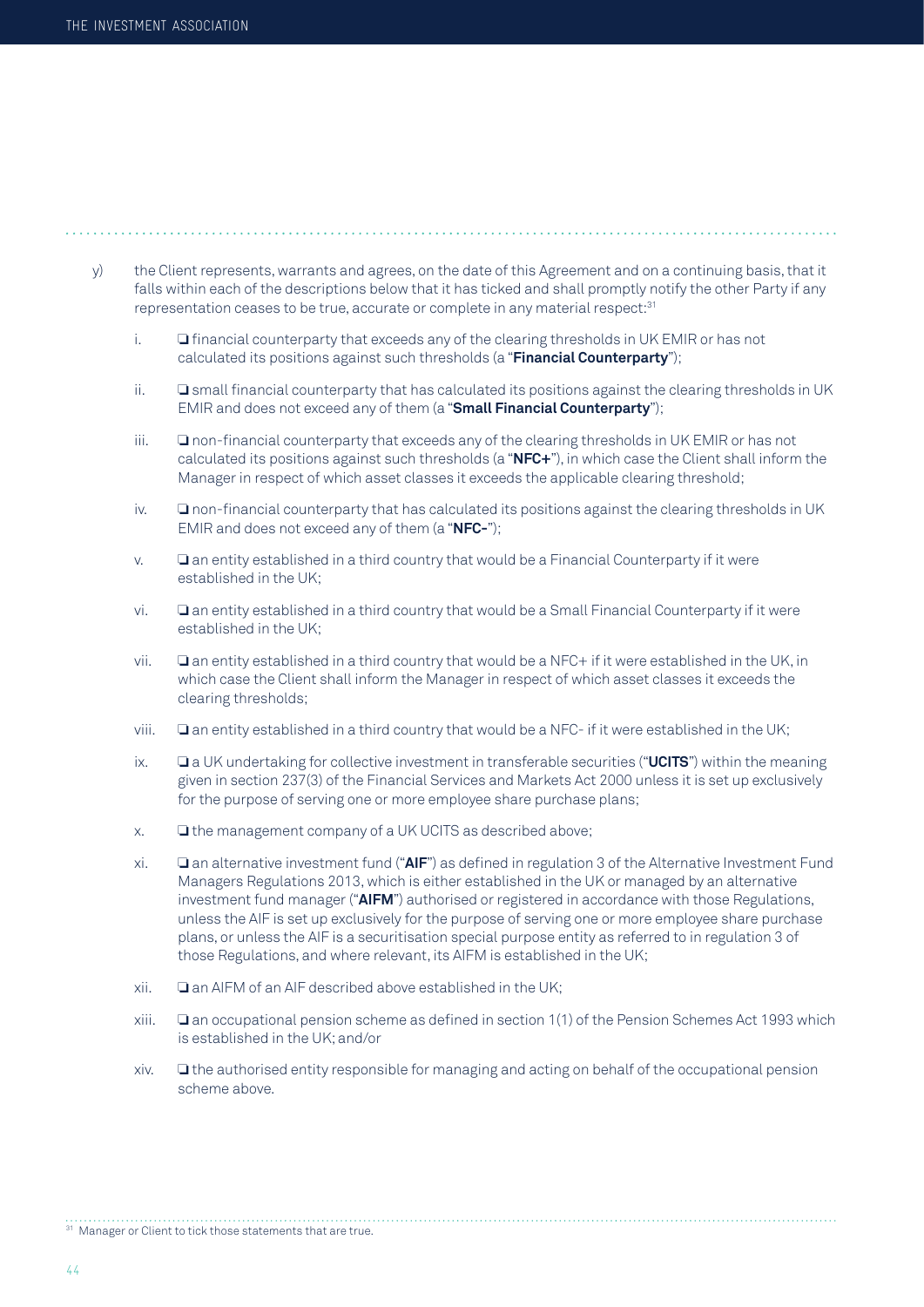#### **Part C: Neither EU EMIR and MiFIR nor UK EMIR and MiFIR**

*[This Part is to be used where the Client is not subject to obligations under EU EMIR and EU MiFIR or UK EMIR and UK MiFIR.]*

Where the Manager is authorised pursuant to the Guidelines to enter into transactions in derivatives subject to the Guidelines and any Instructions, the following terms shall apply (unless otherwise agreed in writing between the Manager and the Client) in addition to those set out in the remainder of this Agreement:

- a) subject to the Order Execution Policy, the Client authorises the Manager to effect transactions in derivatives with such Counterparties and CCPs and outside or on such markets as it reasonably considers appropriate. Where applicable, all such transactions shall be effected in accordance with the rules and regulations (if any) of the relevant market and the Manager may take all such steps as may be required or permitted by such rules and regulations and/or by appropriate market practice;
- b) the Manager shall select and use Counterparties or markets pursuant to paragraph (a) above in accordance with the Standard of Care (unless instructed by the Client to use a specific Counterparty or market in which case the Manager shall have no responsibility for the selection or use of such Counterparty or market);
- c) notwithstanding paragraph (b) above, and except as agreed in the Guidelines, the Manager shall have no responsibility for monitoring the creditworthiness of any Counterparty or CCP after a transaction in derivatives has been entered into with such Counterparty or CCP and, in particular, shall not be required to terminate early or consider the early termination of any transaction in derivatives due to the creditworthiness of, or any other factors relating to, the relevant Counterparty or CCP and shall have no liability for any Losses arising out of any failure to terminate early a transaction in derivatives;
- d) the Client authorises the Manager to negotiate, amend, execute, sign or deliver on behalf of the Client all such documents including but not limited to agreements, master agreements, account opening documents, master confirmation agreements, confirmations, credit support documentation (whether by way of title transfer or by way of security, whether variation margin or initial margin, and whether to comply with regulations or otherwise), account control documentation and triparty collateral management documentation,<sup>32</sup> clearing agreements, delegated reporting agreements, agreements with Trade Repositories or reporting intermediaries and other instruments as the Manager shall consider necessary or desirable to effect and manage such transactions in derivatives pursuant to the Guidelines;
- e) the Client authorises the Manager to give such representations and warranties including tax representations on behalf of the Client in relation to derivative transactions as are customary;
- f) the Client shall instruct the Custodian to act in accordance with instructions from the Manager including, but not limited to, making such payments or deliveries, pledging or debiting the Portfolio with any sums required to pay or supplement any deposit, margin, collateral or market support as may be required in respect of transactions in derivatives;
- g) the Manager may allocate, novate, amend, terminate, settle, set-off or close-out such transactions in derivatives in its absolute discretion and without conferring with or obtaining the consent of the Client;
- h) the Client acknowledges that under the relevant agreement or any relevant rules of any market or CCP, the Counterparty's or CCP's recourse in the event of any Losses in relation to transactions in derivatives may not be limited to the assets of the Client in respect of the Portfolio;
- i) the Manager shall not be liable for any Losses arising from any default by, or lack of enforceability of any agreement against, the relevant Counterparty or CCP arising from the unenforceability of the termination, close-out, netting or credit support provisions of any agreement in the event of the default, insolvency or similar event of the relevant Counterparty or CCP;

<sup>32</sup> Parties to consider whether the Manager should have the ability to appoint a triparty collateral manager.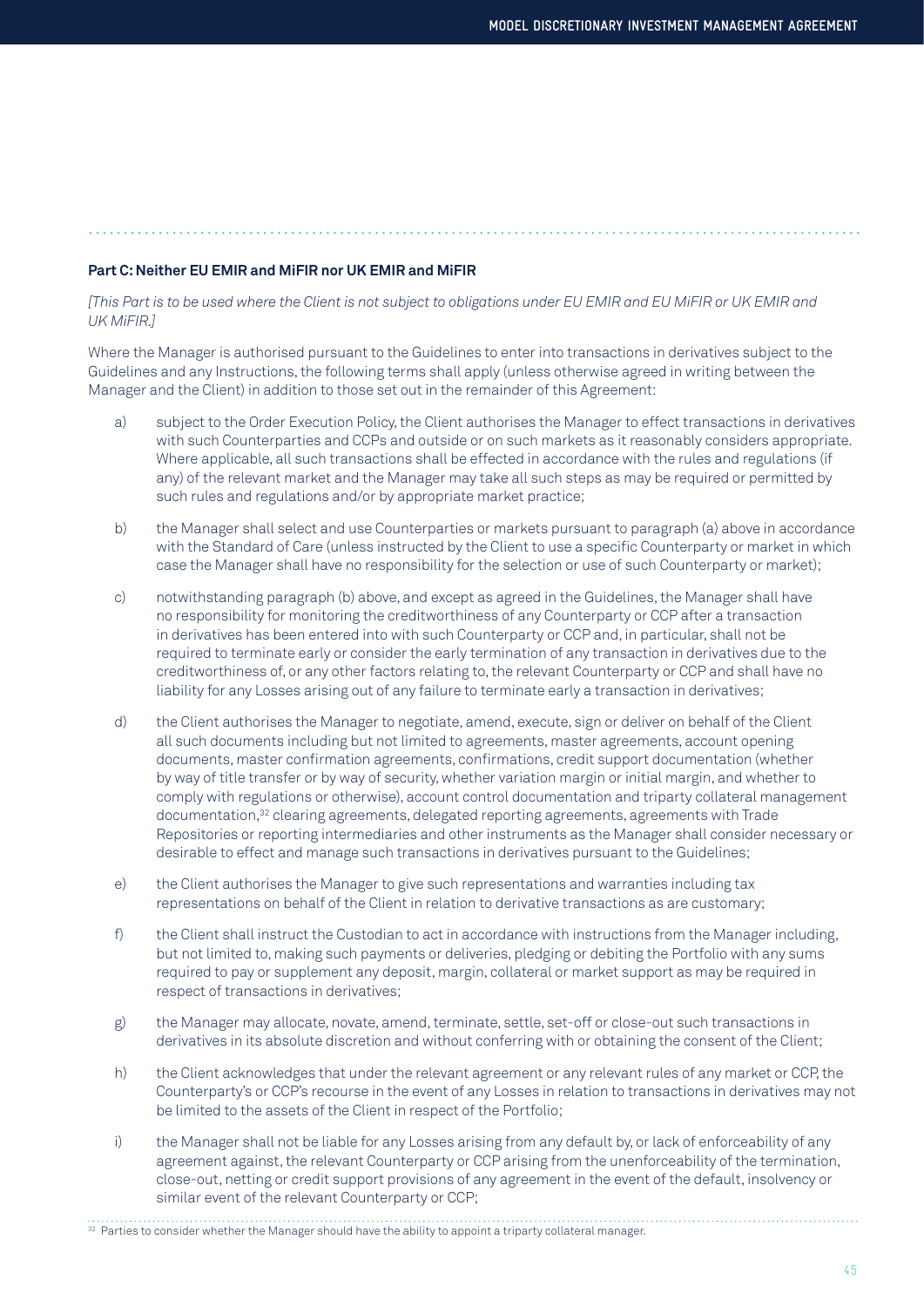- j) the Client acknowledges that the Client may be required to deliver upfront or initial collateral and variation margin, which will typically mean that the collateral or margin provided by the Client will be greater than the amounts due by the Client under the agreement and that the Client may rank as an unsecured creditor of the Counterparty or CCP to the extent of such over-collateralisation and the Client accepts that the need to meet collateral obligations may interfere with the Manager's ability to satisfy its investment objectives;
- k) the Client acknowledges that where collateral is delivered to the Counterparty or CCP by way of title transfer, the Client shall cease to have any proprietary interest in the collateral, the Client's recourse is solely to a debt claim against the Counterparty or CCP and the Client is unsecured for that debt claim. In addition, the Client is subject to the credit risk of the Counterparty in respect of any over-collateralisation. Such over-collateralisation may arise, amongst other reasons, because excess collateral has deliberately been provided (including, without limitation, by way of initial margin or upfront collateral), the value of the collateral has increased and the Counterparty or CCP has not returned the excess collateral prior to close-out, the value of the derivatives being collateralised has decreased and the Counterparty or CCP has not provided top-up collateral prior to close-out, or the Counterparty has defaulted before it discharges a collateral obligation to the Client in respect of the Client's exposure;
- l) the Client acknowledges that it is responsible for compliance with obligations under any legislation that apply to it as the counterparty to a derivative transaction (including, without limitation, the reporting of transactions, maintenance of records and compliance with clearing obligations), and the Manager has no responsibility in relation to such obligations;
- m) the Client shall promptly provide the Manager with any information which the Manager reasonably requires and has requested from the Client to perform its obligations under this Schedule 4 and shall promptly inform the Manager if any such information changes;
- n) the Manager shall have authority in its sole discretion to decide which derivative transactions will be cleared, how and by whom, elect which type of account is used and manage their collateralisation in accordance with the Client's best interests and the Manager's regulatory obligations;
- o) the Manager will assist with the collateralisation of derivative transactions within the Portfolio by ensuring that appropriate arrangements are in place with Counterparties and/or CCPs and managing the posting and collection of collateral using the assets in the Portfolio or such other assets as the Client may have made available for such purpose if required by the Manager. If no such assets are made available, the Manager reserves the right to terminate, close out, or reduce the size of the derivative transactions;
- p) the Manager and any Delegate is authorised to provide information about the Client and its derivative transactions to any other person where necessary or desirable for the Manager to perform its obligations under this Schedule 4 including Counterparties, markets, CCPs reporting intermediaries and Trade Repositories; and
- q) notwithstanding any other provision of this Agreement but without prejudice to Clause 22.4 of this Agreement, the Manager shall not be liable for any Losses incurred by the Client arising directly or indirectly from any inaccurate, incomplete or misleading information provided by the Client, or any delay by the Client in providing information, to the Manager for the purposes of the Manager undertaking the actions described in this Schedule 4.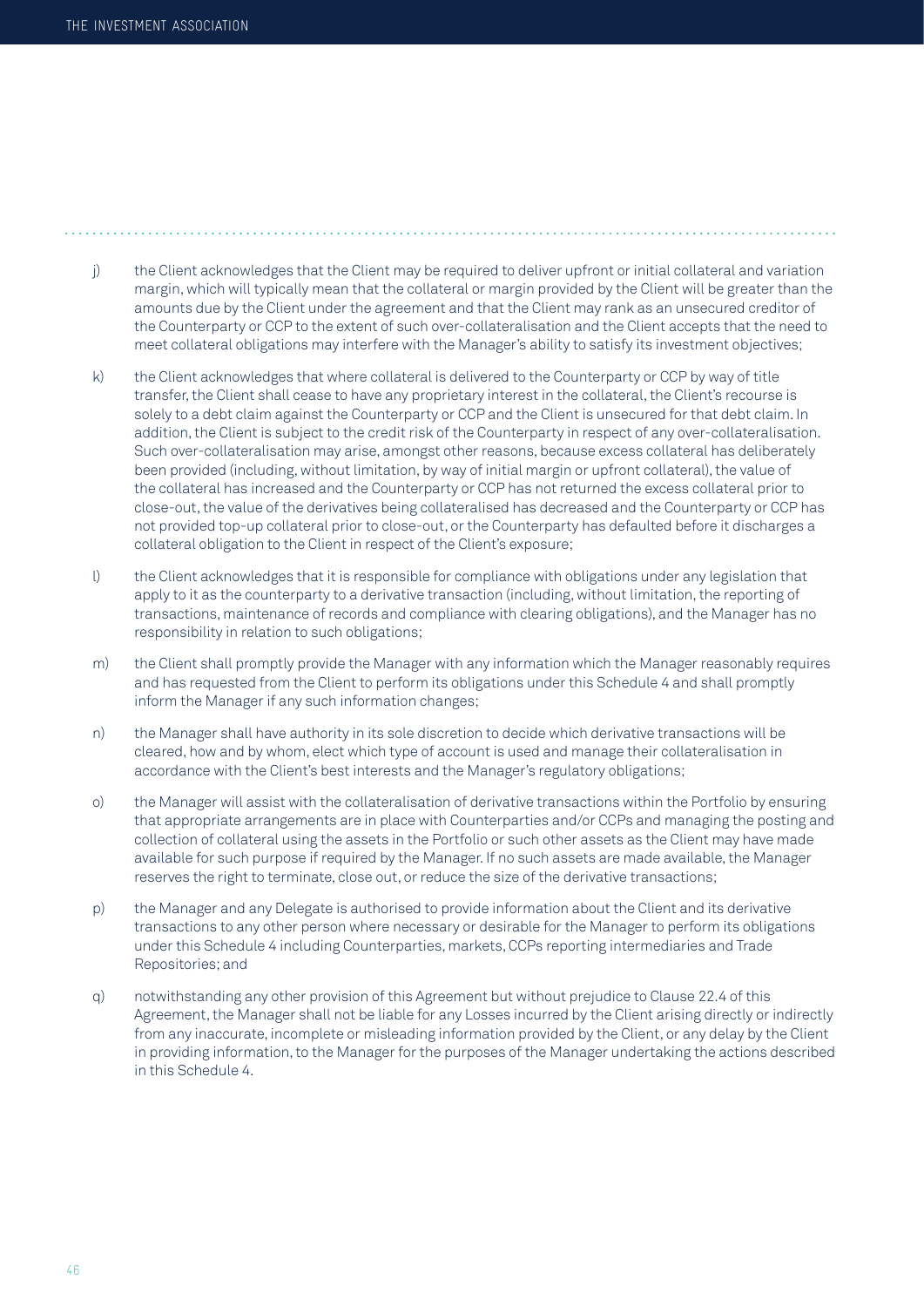# **Schedule 5**

# **Manager and Client details**

With respect to the Manager:

| Address:   | $\lceil \bullet \rceil$                          |
|------------|--------------------------------------------------|
| Telephone: | $ \bullet $                                      |
| Attn:      | $\lceil \cdot \rceil$ [by reference to position] |
| Email:     | ا ہ ا                                            |

# With respect to the Client:

| Address:   | $\lceil \bullet \rceil$        |
|------------|--------------------------------|
| Telephone: | $\vert \bullet \vert$          |
| Attn:      | [•] [by reference to position] |
| Email:     | ا ہ ا                          |

#### Client's process agent (where relevant):

| Address:   | $  \bullet  $                  |
|------------|--------------------------------|
| Telephone: | $\vert \bullet \vert$          |
| Attn:      | [•] [by reference to position] |
| Email:     | ا ہ ا                          |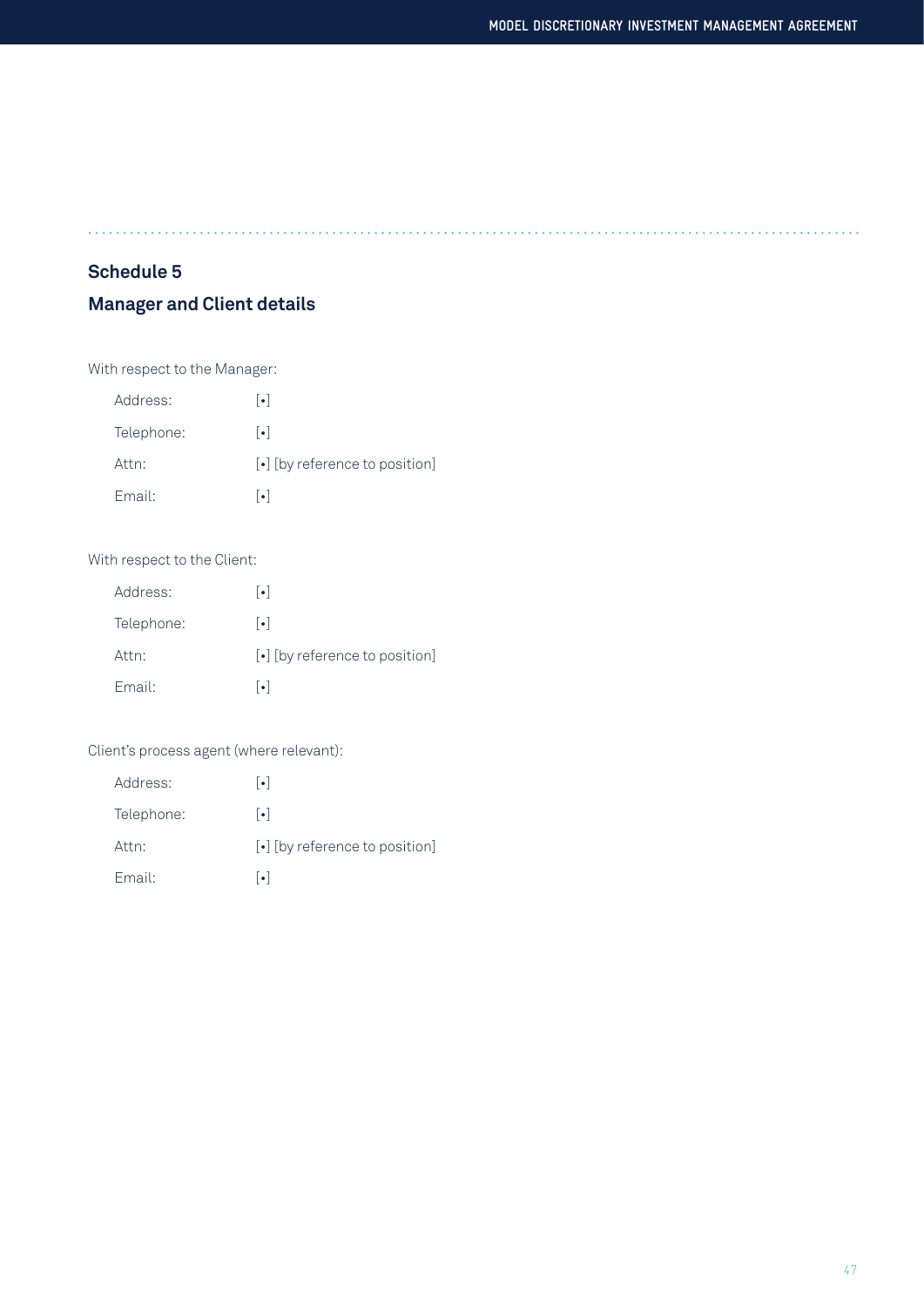### **Schedule 6**

# **Securities financing transactions**

*[Please note that not all Managers will provide all the services detailed in this Schedule and, where they do provide the services, they may not do so in the same way as described. Therefore, this Schedule 6 should be tailored accordingly.]*

#### **Part A: EU SFTR**

*[This Part is to be used where the Client is subject to obligations under EU SFTR.]*

Where the Manager is authorised pursuant to Clause 17.3 of this Agreement to enter into securities financing ("**SF**") transactions, the following terms shall apply (unless the Manager and the Client agree otherwise in writing), in addition to those set out in the remainder of this Agreement:

- a) the Client acknowledges that obligations relating to reporting of SF transactions under EU SFTR apply to it as the counterparty to a transaction save as set out in such legislation.<sup>33</sup> Notwithstanding the provisions applicable to the Manager in this Schedule 6, the Client will remain responsible for such obligations under such legislation. The Manager's responsibility to assist the Client in this regard is limited to performing the Manager's obligations as set out in this Schedule 6;
- b) the Client shall promptly provide the Manager with any information which the Manager reasonably requires and has requested from the Client to perform its obligations under this Schedule 6 including, but not limited to, its status in relation to each of the obligations under EU SFTR, any applicable exemptions from the obligations under EU SFTR or forbearance that has been granted by a regulator on which it relies and its Legal Entity Identifier and shall promptly inform the Manager if any such information changes;
- c) the Client authorises the Manager to give such representations and warranties including tax representations on behalf of the Client in relation to SF transactions as are customary;
- d) the Manager shall report or enter into arrangements with third parties for the reporting of the conclusion, modification or termination of any SF transaction for which conclusion, modification or termination it is responsible as required by EU SFTR, provided it has the necessary information to do so and based on that information;
- e) the Manager will maintain for a period of five years records of each SF transaction as reported pursuant to paragraph (d) and/or provide to the Client such information so that the Client can maintain records in accordance with EU SFTR;
- f) the Manager and any Delegate is authorised to provide information about the Client and its SF transactions to any other person where necessary or desirable for the Manager to perform its obligations under this Schedule 6 including Counterparties, reporting intermediaries and Trade Repositories;
- g) the Manager will provide any risk warning that the Client is required to provide to its counterparty in relation to the reuse of collateral under an SF transaction within the Portfolio in accordance with EU SFTR;
- h) the Client acknowledges that, if it provides collateral under a SF transaction which provides for the right of use of such collateral and the receiving party defaults, it has been informed in writing of the risks and consequences that may arise in the event of the default of the receiving party;

33 Where the Manager is an AIFM or UCITS management company, it also has obligations under EU SFTR.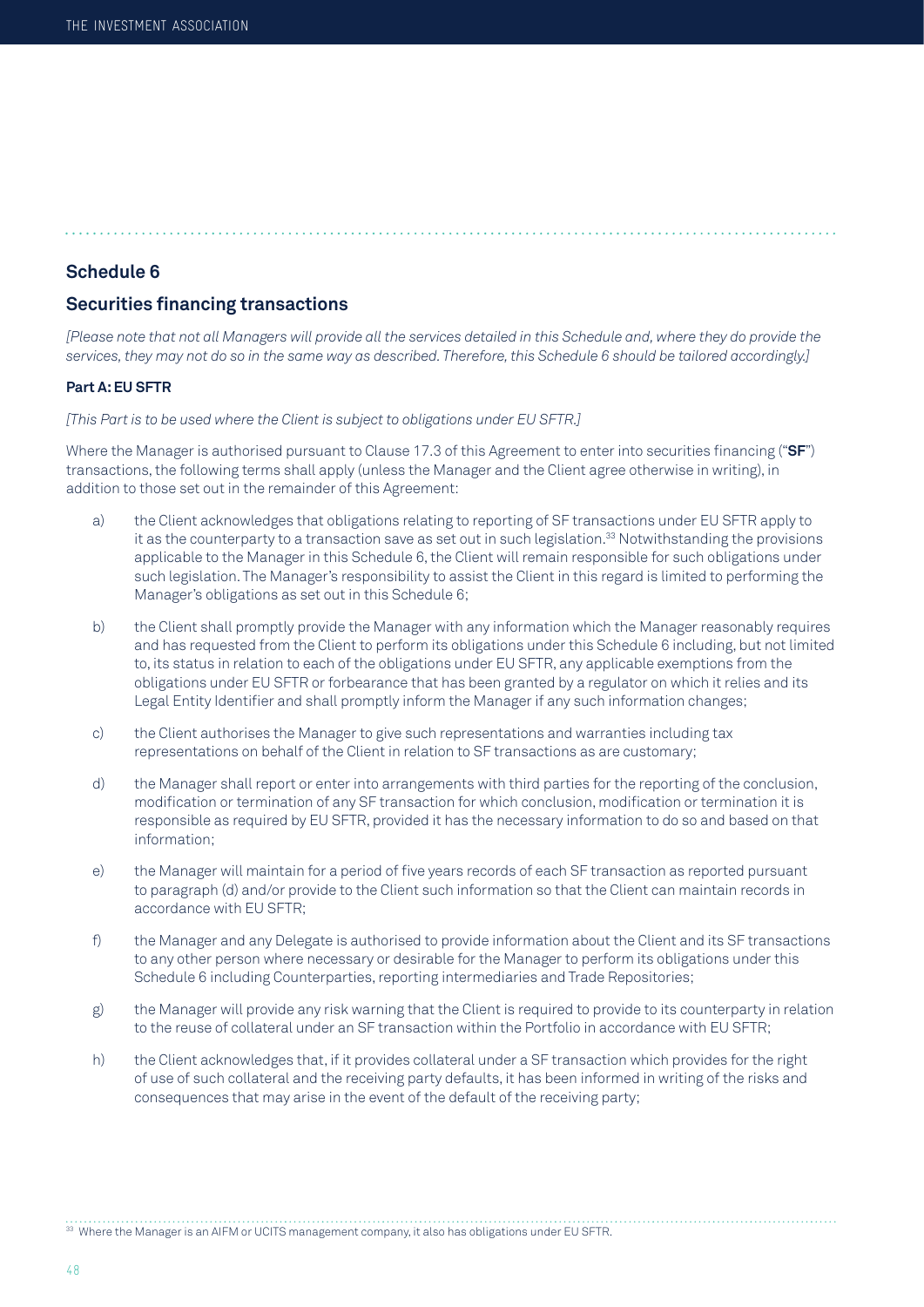- i) the Client hereby gives its consent to the terms of any SF transaction which provides a right of use of any collateral and authorises the Manager to grant such consent on its behalf to a Counterparty to an SF transaction involving such terms;
- j) notwithstanding any other provision of this Agreement but without prejudice to Clause 22.4 of this Agreement, the Manager shall not be liable for any Losses incurred by the Client arising directly or indirectly from:
	- i. the Manager's reasonable interpretation of the obligations under EU SFTR, which may be demonstrated by acting in accordance with market practice or on the advice of reputable counsel who have been properly instructed and informed of all the relevant facts;
	- ii. the Manager's reasonable endeavours to assist the Client with its obligations under EU SFTR; or
	- iii. any inaccurate, incomplete or misleading information provided by the Client, or any delay by the Client in providing information, to the Manager for the purposes of the Manager undertaking the actions described in this Schedule 6; and
- k) the Client represents, warrants and agrees, on the date of this Agreement and on a continuing basis, that it falls within each of the descriptions below that it has ticked and shall promptly notify the other Party if any representation ceases to be true, accurate or complete in any material respect:34
	- i. ❏ financial counterparty (a "**Financial Counterparty**");
	- ii. ❏ non-financial counterparty (a "**NFC**");
	- iii. ❏ an entity established in a third country that would be a Financial Counterparty if it were established in the EU;
	- iv. ❏ an entity established in a third country that would be a NFC if it were established in the EU;
	- v. ❏ an EU undertaking for collective investment in transferable securities ("**UCITS**") authorised in accordance with Directive 2009/65/EC unless it is set up exclusively for the purpose of serving one or more employee share purchase plans;
	- vi. ❏ the management company of an EU UCITS as described above;
	- vii. ❏ an alternative investment fund ("**AIF**") as defined in Article 4(1)(a) of Directive 2011/61/EU, which is either established in the EU or managed by an alternative investment fund manager ("**AIFM**") authorised or registered in accordance with that Directive, unless the AIF is set up exclusively for the purpose of serving one or more employee share purchase plans, or unless the AIF is a securitisation special purpose entity as referred to in Article 2(3)(g) of Directive 2011/61/EU;
	- viii. ❏ an AIFM of an AIF described above established in the EU;
	- ix. ❏ an institution for occupational retirement provision ("**IORP**") as defined in Article 6(1) of Directive 2016/2341; and/or
	- x. ❏ the authorised entity responsible for managing and acting on behalf of the IORP.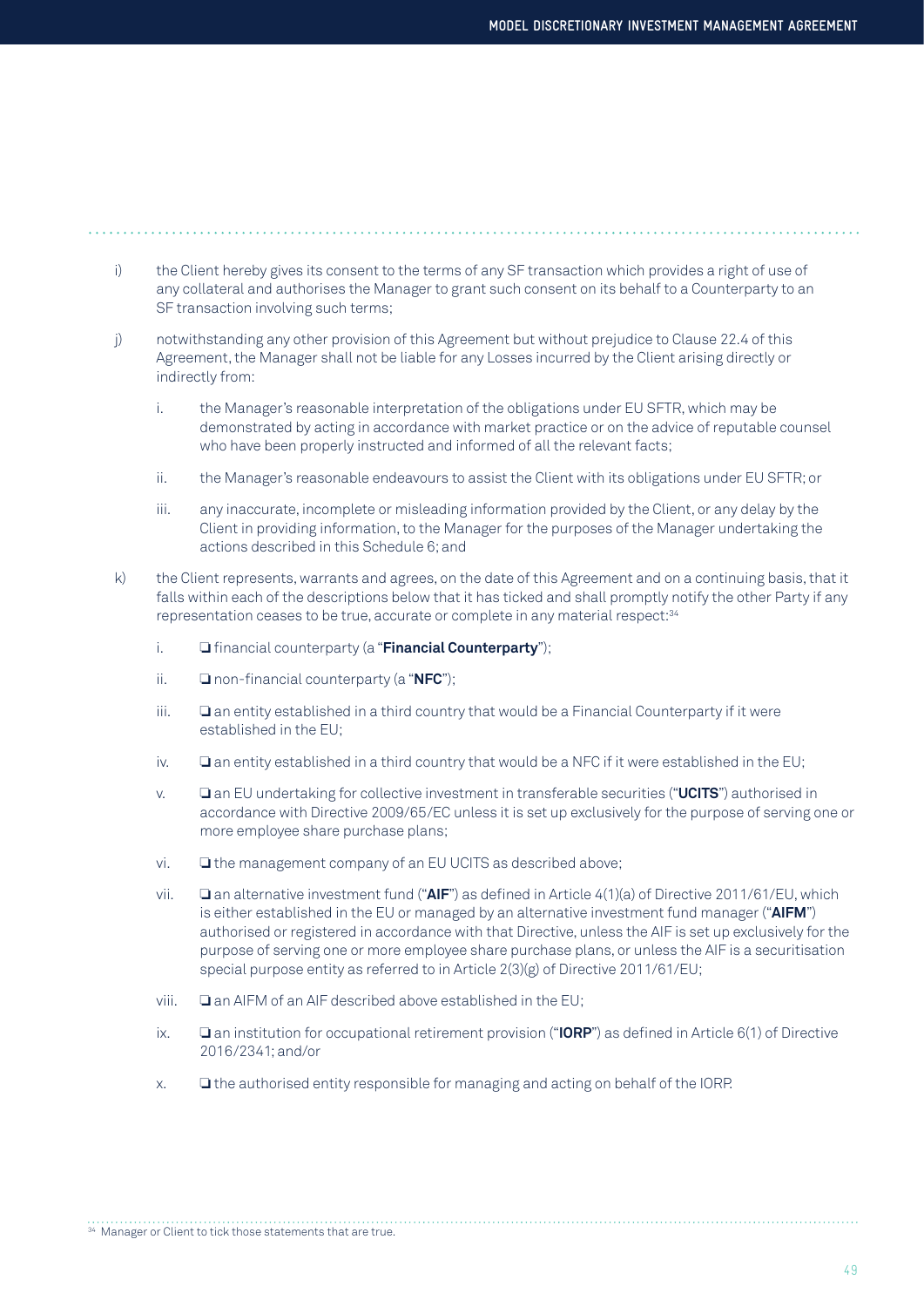#### **Part B: UK SFTR**

*[This Part is to be used where the Client is subject to obligations under UK SFTR.]*

Where the Manager is authorised pursuant to Clause 17.3 of this Agreement to enter into securities financing ("**SF**") transactions, the following terms shall apply (unless the Manager and the Client agree otherwise in writing), in addition to those set out in the remainder of this Agreement:

- a) the Client acknowledges that obligations relating to reporting of SF transactions under UK SFTR apply to it as the counterparty to a transaction save as set out in such legislation.35 Notwithstanding the provisions applicable to the Manager in this Schedule 6, the Client will remain responsible for such obligations under such legislation. The Manager's responsibility to assist the Client in this regard is limited to performing the Manager's obligations as set out in this Schedule 6;
- b) the Client shall promptly provide the Manager with any information which the Manager reasonably requires and has requested from the Client to perform its obligations under this Schedule 6 including, but not limited to, its status in relation to each of the obligations under UK SFTR, any applicable exemptions from the obligations under UK SFTR or forbearance that has been granted by a regulator on which it relies and its Legal Entity Identifier and shall promptly inform the Manager if any such information changes;
- c) the Client authorises the Manager to give such representations and warranties including tax representations on behalf of the Client in relation to SF transactions as are customary;
- d) the Manager shall report or enter into arrangements with third parties for the reporting of the conclusion, modification or termination of any SF transaction for which conclusion, modification or termination it is responsible as required by UK SFTR, provided it has the necessary information to do so and based on that information;
- e) the Manager will maintain for a period of five years records of each SF transaction as reported pursuant to paragraph (d) and/or provide to the Client such information so that the Client can maintain records in accordance with UK SFTR;
- f) the Manager and any Delegate is authorised to provide information about the Client and its SF transactions to any other person where necessary or desirable for the Manager to perform its obligations under this Schedule 6 including Counterparties, reporting intermediaries and Trade Repositories;
- g) the Manager will provide any risk warning that the Client is required to provide to its counterparty in relation to the reuse of collateral under an SF transaction within the Portfolio in accordance with UK SFTR;
- h) the Client acknowledges that, if it provides collateral under a SF transaction which provides for the right of use of such collateral and the receiving party defaults, it has been informed in writing of the risks and consequences that may arise in the event of the default of the receiving party;
- i) the Client hereby gives its consent to the terms of any SF transaction which provides a right of use of any collateral and authorises the Manager to grant such consent on its behalf to a Counterparty to an SF transaction involving such terms;

35 Where the Manager is an AIFM or UCITS management company, it also has obligations under UK SFTR.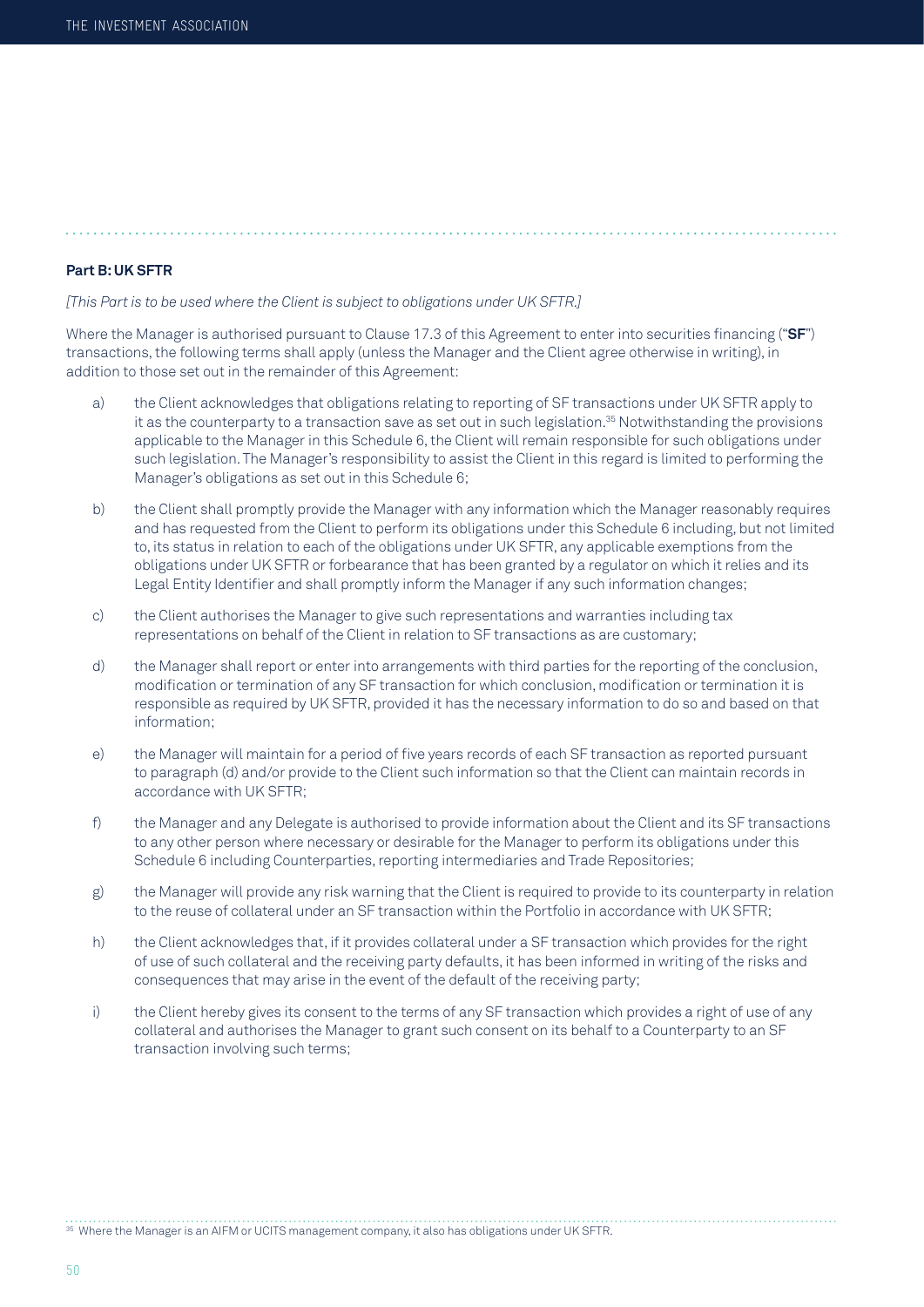- j) notwithstanding any other provision of this Agreement but without prejudice to Clause 22.4 of this Agreement, the Manager shall not be liable for any Losses incurred by the Client arising directly or indirectly from:
	- i. the Manager's reasonable interpretation of the obligations under UK SFTR, which may be demonstrated by acting in accordance with market practice or on the advice of reputable counsel who have been properly instructed and informed of all the relevant facts;
	- ii. the Manager's reasonable endeavours to assist the Client with its obligations under UK SFTR; or
	- iii. any inaccurate, incomplete or misleading information provided by the Client, or any delay by the Client in providing information, to the Manager for the purposes of the Manager undertaking the actions described in this Schedule 6; and
- k) the Client represents, warrants and agrees, on the date of this Agreement and on a continuing basis, that it falls within each of the descriptions below that it has ticked and shall promptly notify the other Party if any representation ceases to be true, accurate or complete in any material respect:36
	- i. ❏ financial counterparty (a "**Financial Counterparty**");
	- ii. ❏ non-financial counterparty (a "**NFC**");
	- iii. ❏ an entity established in a third country that would be a Financial Counterparty if it were established in the UK;
	- iv. ❏ an entity established in a third country that would be a NFC if it were established in the UK;
	- v. ❏ a UK undertaking for collective investment in transferable securities ("**UCITS**") within the meaning given in section 237(3) of the Financial Services and Markets Act 2000 unless it is set up exclusively for the purpose of serving one or more employee share purchase plans;
	- vi. ❏ the management company of a UK UCITS as described above;
	- vii. ❏ an alternative investment fund ("**AIF**") as defined in regulation 3 of the Alternative Investment Fund Managers Regulations 2013, which is either established in the UK or managed by an alternative investment fund manager ("**AIFM**") authorised or registered in accordance with those Regulations, unless the AIF is set up exclusively for the purpose of serving one or more employee share purchase plans, or unless the AIF is a securitisation special purpose entity as referred to in regulation 3 of those Regulations, and where relevant, its AIFM is established in the UK;
	- viii. ❏ an AIFM of an AIF described above established in the UK;
	- ix. ❏ an occupational pension scheme as defined in section 1(1) of the Pension Schemes Act 1993 which is established in the UK; and/or
	- x. ❏ the authorised entity responsible for managing and acting on behalf of the occupational pension scheme above.

<sup>36</sup> Manager or Client to tick those statements that are true.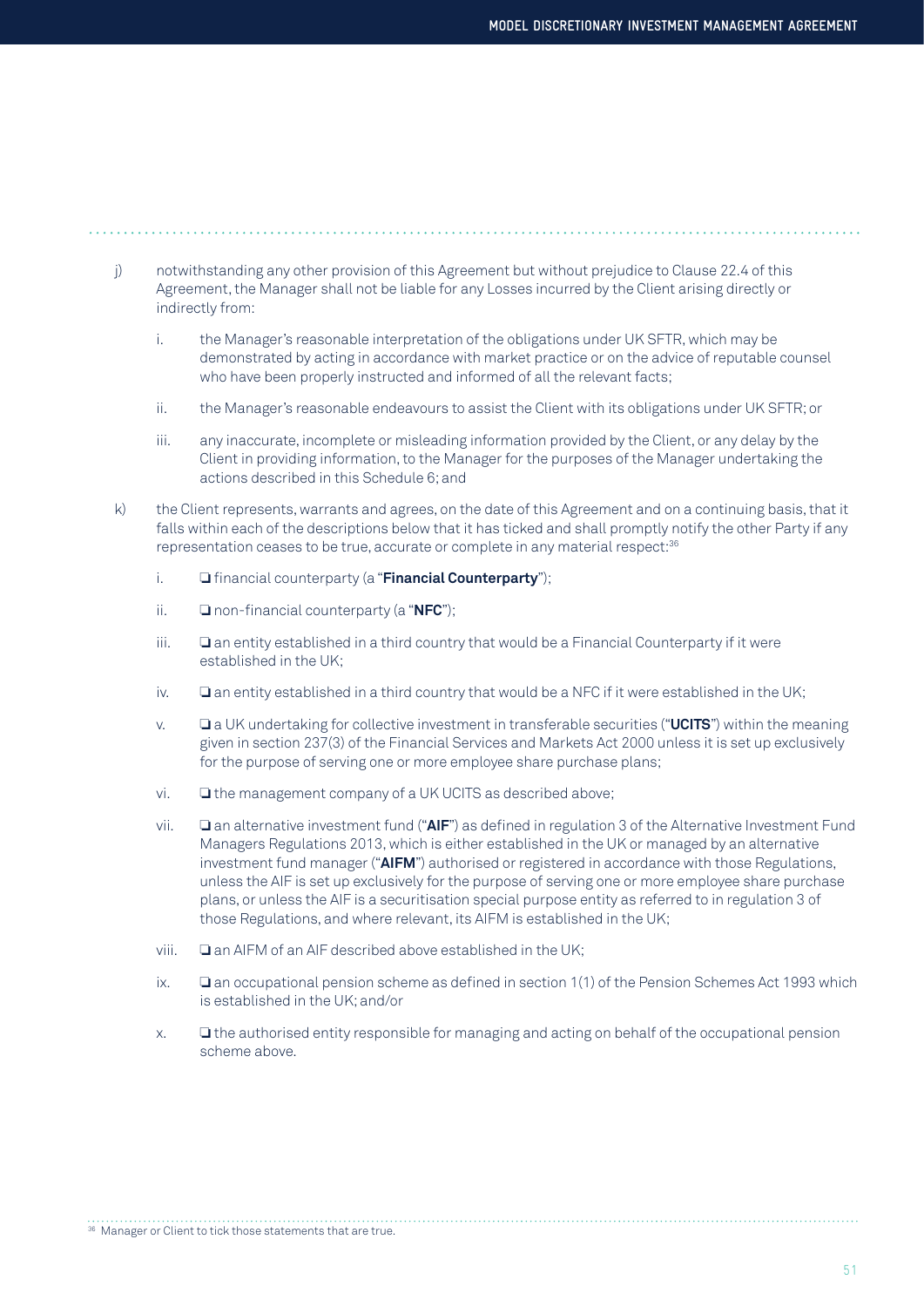#### **Part C: Neither EU SFTR nor UK SFTR**

*[This Part is to be used where the Client is not subject to obligations under either EU SFTR or UK SFTR.]*

Where the Manager is authorised pursuant to Clause 17.3 of this Agreement to enter into securities financing ("**SF**") transactions, the following terms shall apply (unless the Manager and the Client agree otherwise in writing), in addition to those set out in the remainder of this Agreement:

- a) the Client acknowledges that it is responsible for compliance with obligations under any legislation that apply to it as the counterparty to a SF transaction and the Manager has no responsibility in relation to such obligations;
- b) the Client shall promptly provide the Manager with any information which the Manager reasonably requires and has requested from the Client to perform its obligations under this Schedule 6 and shall promptly inform the Manager if any such information changes;
- c) the Client authorises the Manager to give such representations and warranties including tax representations on behalf of the Client in relation to SF transactions as are customary;
- d) the Manager and any Delegate is authorised to provide information about the Client and its SF transactions to any other person where necessary or desirable for the Manager to perform its obligations under this Schedule 6 including Counterparties, reporting intermediaries and Trade Repositories;
- e) the Client acknowledges that, if it provides collateral under a SF transaction which provides for the right of use of such collateral and the receiving party defaults, it has been informed in writing of the risks and consequences that may arise in the event of the default of the receiving party;
- f) the Client hereby gives its consent to the terms of any SF transaction which provides a right of use of any collateral and authorises the Manager to grant such consent on its behalf to a Counterparty to an SF transaction involving such terms; and
- g) notwithstanding any other provision of this Agreement but without prejudice to Clause 22.4 of this Agreement, the Manager shall not be liable for any Losses incurred by the Client arising directly or indirectly from any inaccurate, incomplete or misleading information provided by the Client, or any delay by the Client in providing information, to the Manager for the purposes of the Manager undertaking the actions described in this Schedule 6.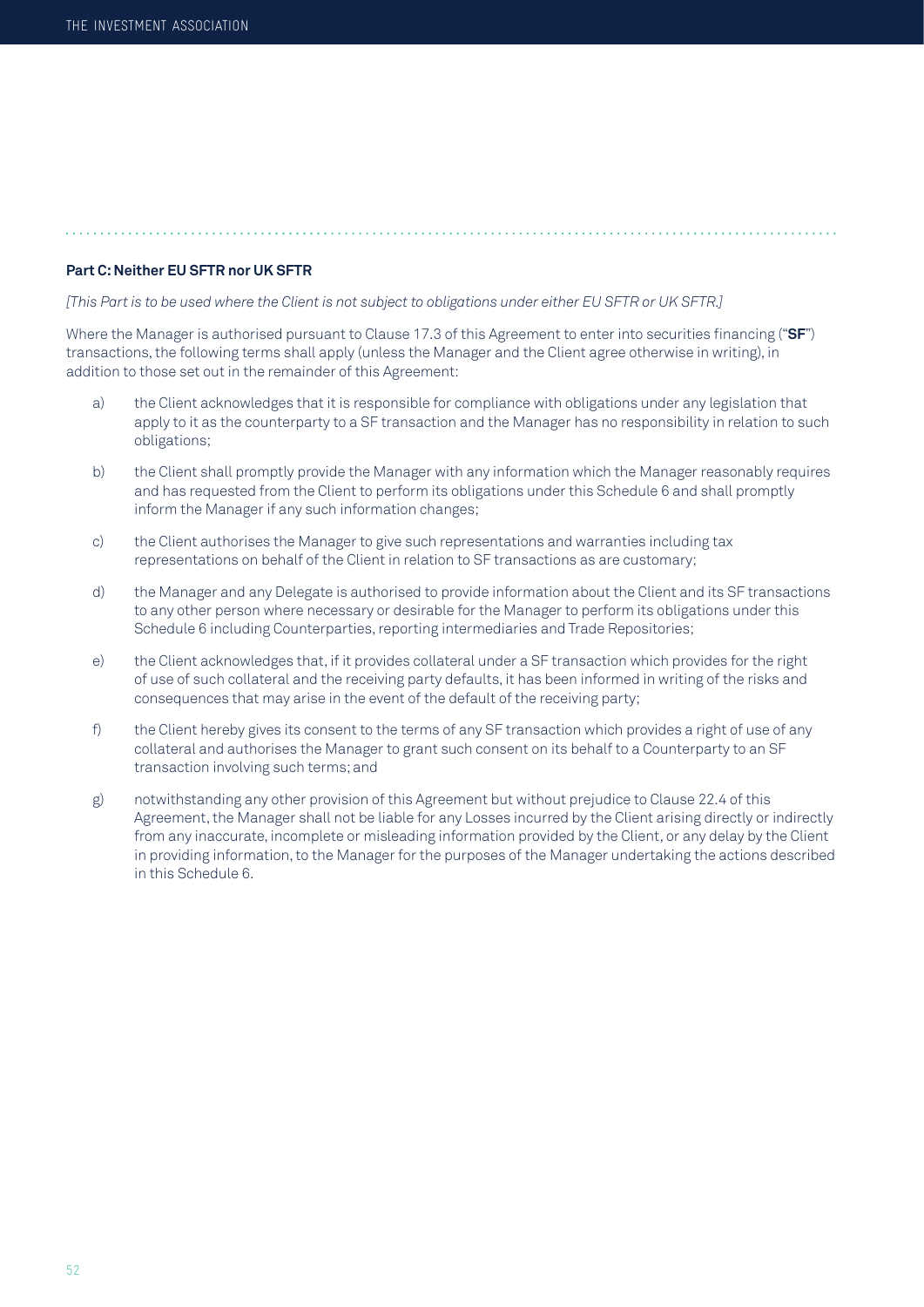# **Schedule 7**

# **[Sustainable finance disclosures]**<sup>37</sup>

[This Schedule 7 is a placeholder for disclosure language under the SFDR and the TR or UK equivalent. Although the SFDR and TR are not expected to be directly applicable to UK managers of segregated mandates, a number of indirect applications are possible, which may mean Managers choose to make disclosures to Clients in accordance with the SFDR and the TR. This Schedule 7 will be reviewed at a later stage, following the introduction of any UK equivalent of the SFDR and the TR.]

<sup>37</sup> This Schedule can be updated by the Manager without the prior written consent of the Client.